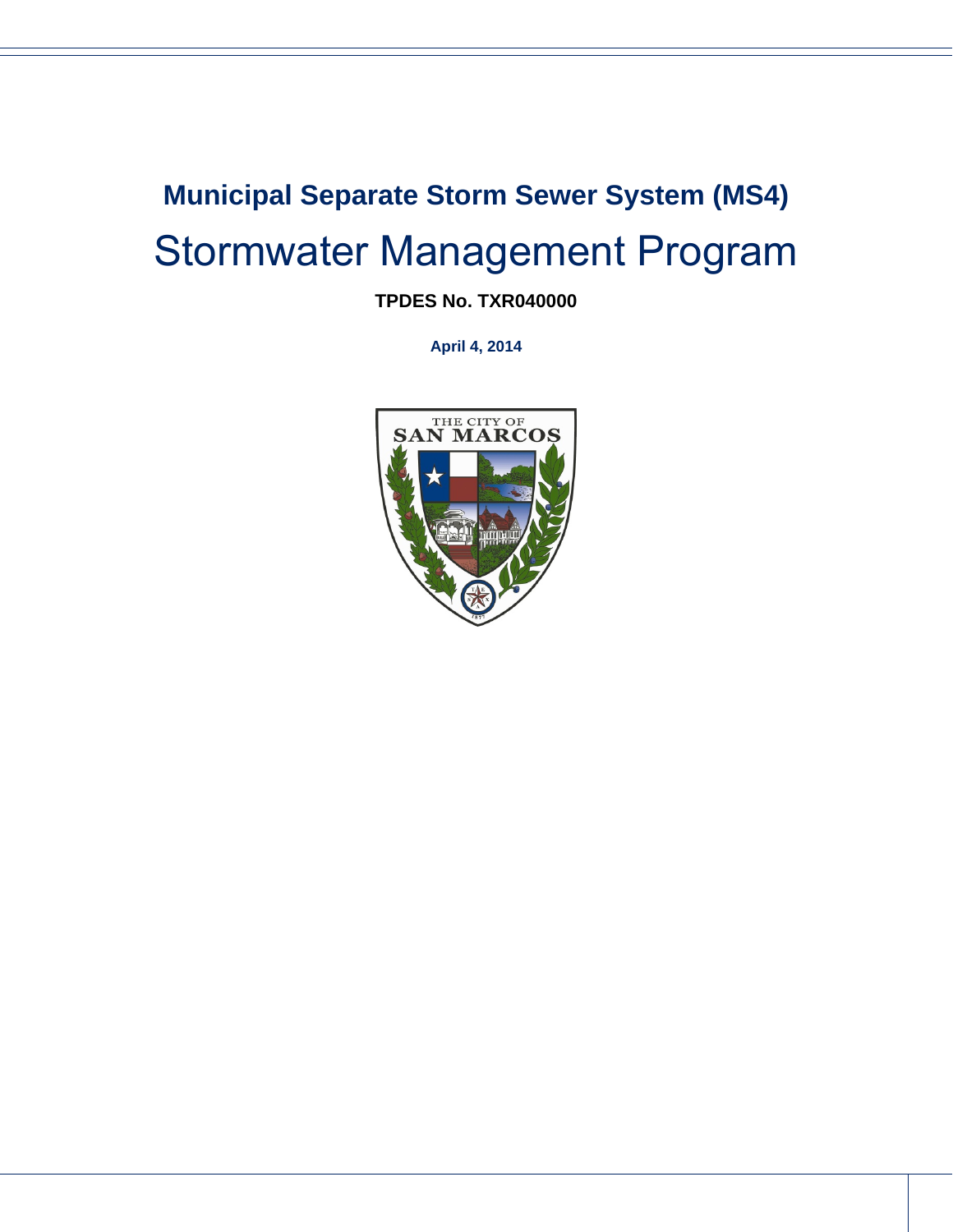**City of San Marcos Municipal Separate Storm Sewer System (MS4) Stormwater Management Program**

**April 4, 2014** 

i<br>I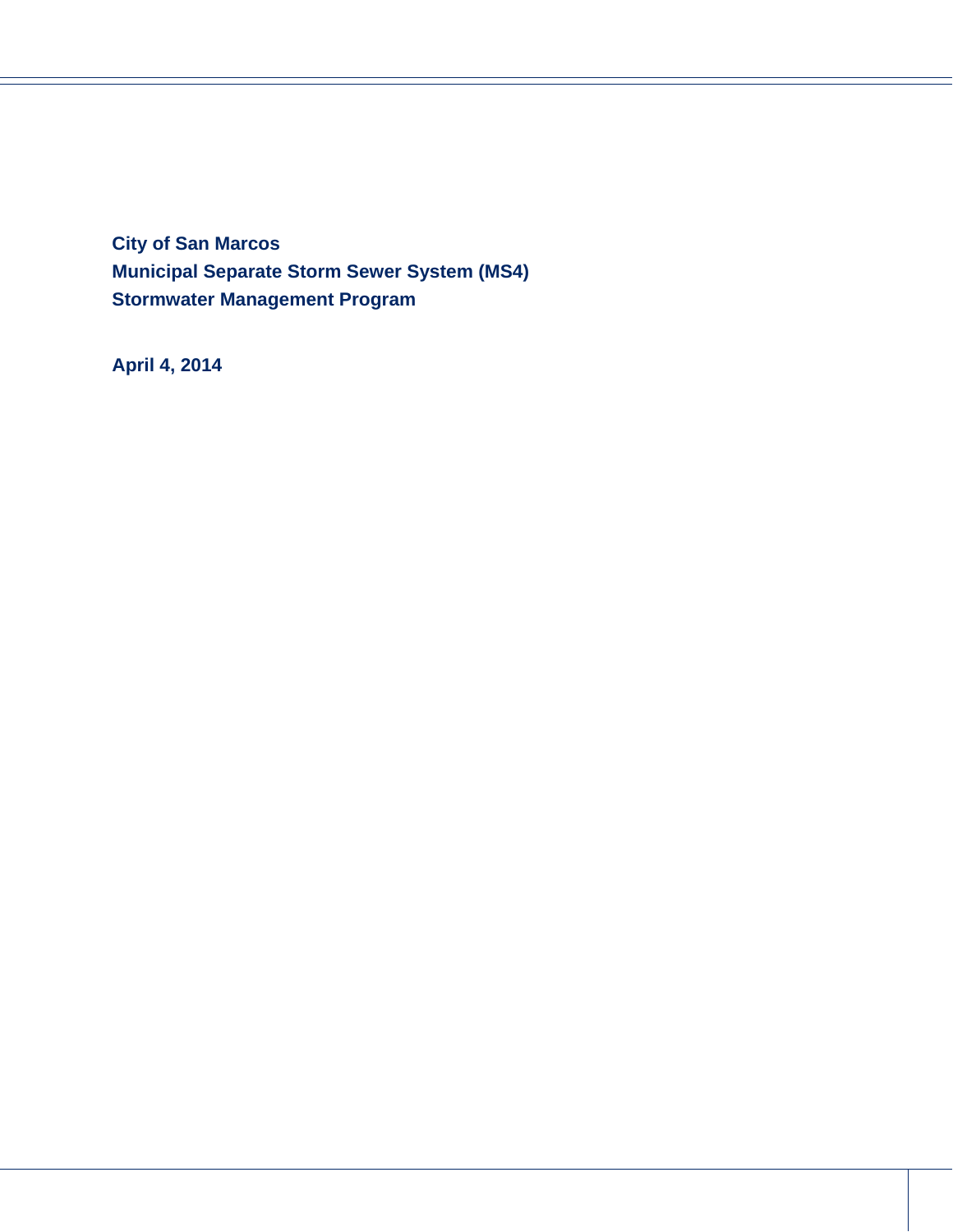## **Table of Contents**

| 1              |     |       |                                                                       |  |
|----------------|-----|-------|-----------------------------------------------------------------------|--|
|                | 1.1 |       |                                                                       |  |
|                | 1.2 |       |                                                                       |  |
|                |     | 1.2.1 |                                                                       |  |
|                | 1.3 |       |                                                                       |  |
|                | 1.4 |       |                                                                       |  |
|                |     | 1.4.1 |                                                                       |  |
|                |     | 1.4.2 |                                                                       |  |
|                | 1.5 |       |                                                                       |  |
|                | 1.6 |       |                                                                       |  |
| $\overline{2}$ |     |       |                                                                       |  |
|                | 2.1 |       |                                                                       |  |
|                |     | 2.1.1 |                                                                       |  |
|                | 2.2 |       |                                                                       |  |
| 3              |     |       |                                                                       |  |
|                | 3.1 |       |                                                                       |  |
|                |     | 3.1.1 |                                                                       |  |
|                |     | 3.1.2 |                                                                       |  |
|                | 3.2 |       |                                                                       |  |
|                |     | 3.2.1 |                                                                       |  |
|                |     | 3.2.2 |                                                                       |  |
|                | 3.3 |       |                                                                       |  |
|                |     | 3.3.1 |                                                                       |  |
|                |     | 3.3.2 |                                                                       |  |
|                | 3.4 |       | MCM 4: Post Construction Stormwater Management in New Development and |  |
|                |     | 3.4.1 |                                                                       |  |
|                |     |       |                                                                       |  |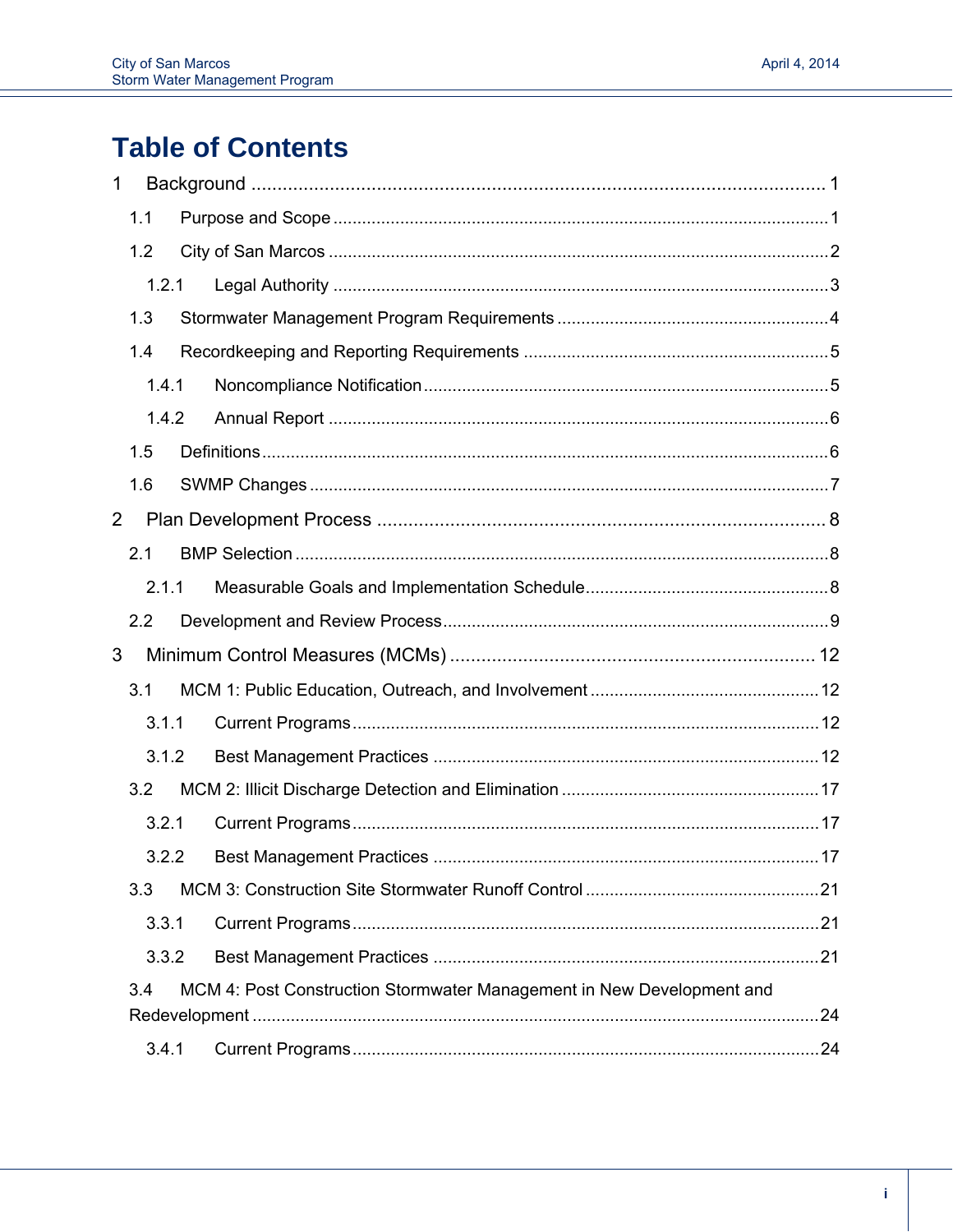| 3.5   | MCM 5: Pollution Prevention and Good Housekeeping for Municipal Operations 25 |  |
|-------|-------------------------------------------------------------------------------|--|
| 3.5.1 |                                                                               |  |
|       |                                                                               |  |
|       |                                                                               |  |
|       |                                                                               |  |
|       |                                                                               |  |
|       |                                                                               |  |
|       |                                                                               |  |
|       |                                                                               |  |
|       |                                                                               |  |
|       |                                                                               |  |

*P:\Active\12055.00\_MS4\_Program\_Assistance\MS4 SWMP\Report\DRAFT 04 04 14\DRAFT Report 04 04 14.docx*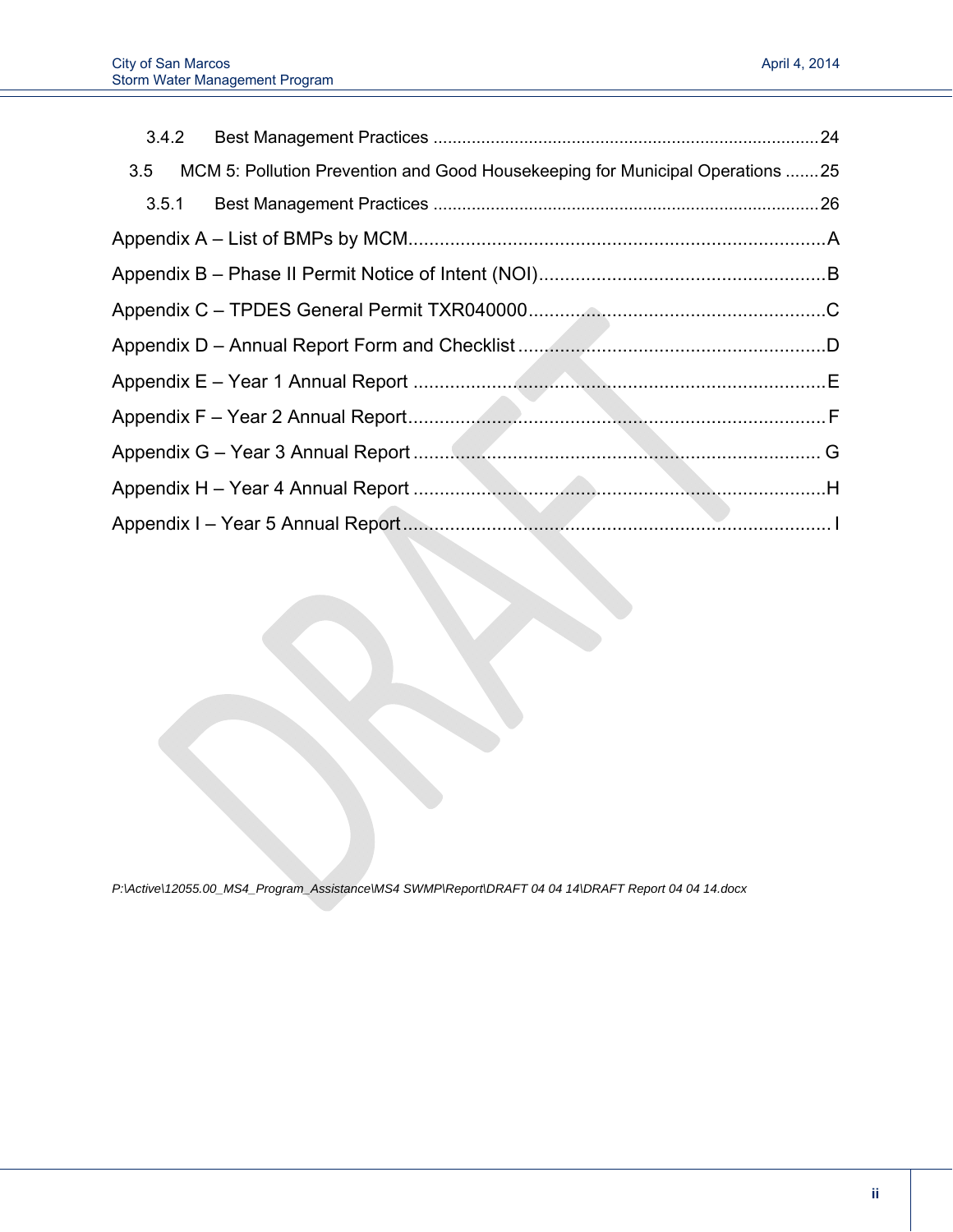## **1 Background**

i<br>I

Through the requirements of the Public Law 92-500, the Clean Water Act (CWA), the U.S. Environmental Protection Agency (EPA) is required to protect the water quality for natural waters throughout the country. Working to reduce or eliminate the pollutants from the waters of the U.S., the EPA established the program known as the National Pollutant Discharge Elimination System (NPDES) to identify water pollution sources.

The EPA has delegated responsibility for the NPDES program in Texas to the Texas Commission on Environmental Quality (TCEQ). In addition to issuing discharge permits to traditional *point sources*, such as wastewater treatment plants, TCEQ is also responsible for minimizing pollution from *non-point sources,* such as stormwater runoff from construction sites, industrial facilities and municipal stormsewer systems.

The TCEQ has issued requirements for minimizing stormwater pollution from construction sites and industrial facilities through the issuance of general permits. Sites and facilities comply with these requirements by developing and implementing site-specific stormwater pollution prevention plans (SWPPP).

To protect storm water quality from pollution entering municipal separate stormsewer systems (MS4s) in highly populated areas, TCEQ has developed a general permit with specific conditions that apply to MS4s.

## **1.1 Purpose and Scope**

The EPA issued regulations in 1999 intended to protect stormwater quality in small cities and urbanized areas. EPA delegated responsibility for implementing the regulations in Texas, commonly called the Phase II Stormwater Program, to the TCEQ. The regulations applied to cities with populations greater than 50,000, or those located within an urbanized area according to the 2000 Census.

The EPA required the TCEQ to develop storm water quality permit conditions for regulated public entities that maintain municipal separate storm sewer systems (MS4). The first permit term for Texas Pollutant Discharge Elimination System (TPDES) General Permit No. TXR040000 ended on August 12, 2012. The new General Permit issued on December 13, 2013 applies to all cities and urbanized areas based on populations recorded in the 2010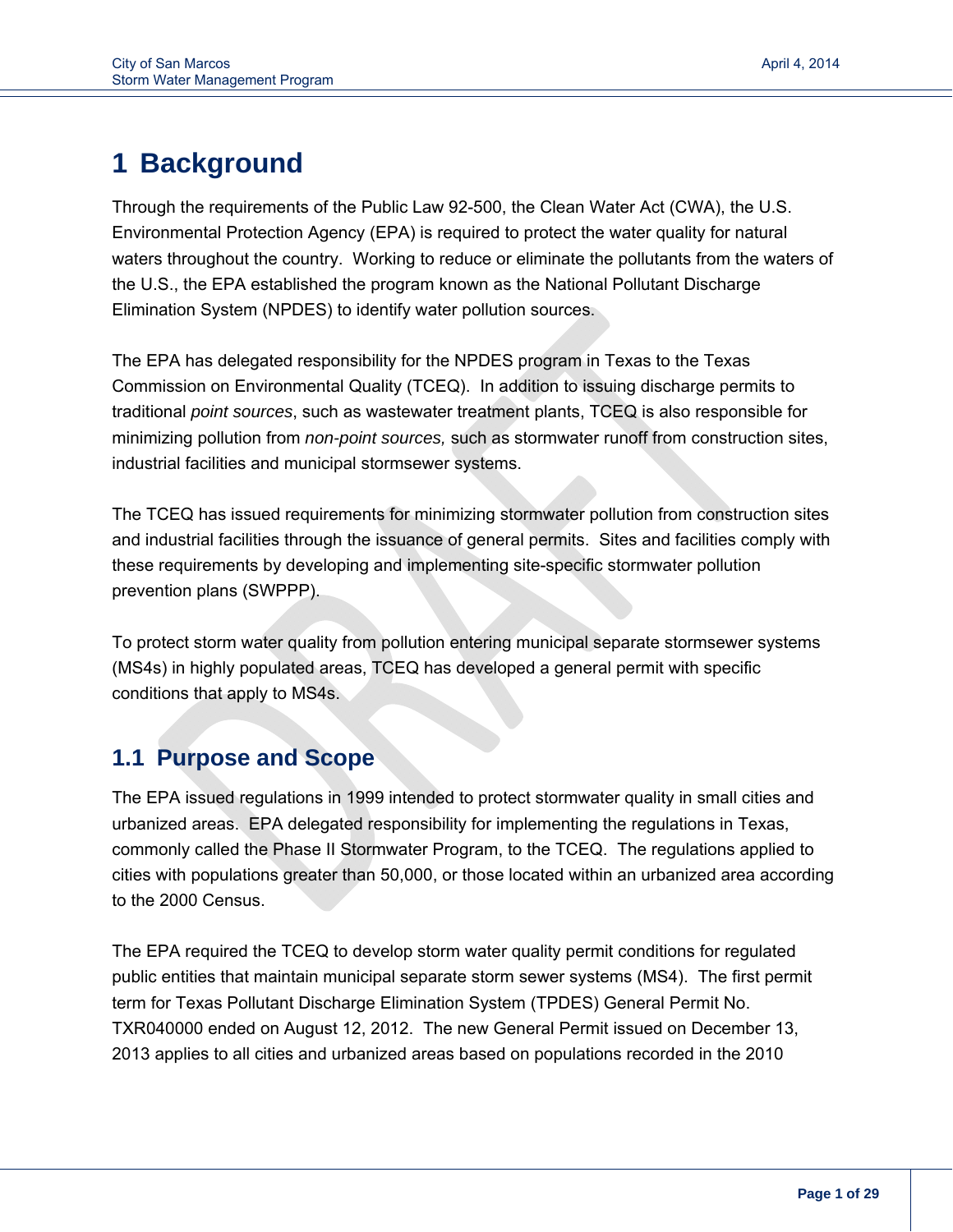Census. The City of San Marcos is one of several entities that are now required to develop a program to protect stormwater quality under TPDES General Permit No. TXR040000.

The City of San Marcos has developed a stormwater management program (SWMP) that includes a list of Best Management Practices (BMP's) that will be implemented by the city in order to achieve the regulatory standard of reducing pollutants in the city's stormwater to the "maximum extent practicable." Existing City of San Marcos stormwater programs and activities designed to protect the city's water quality will be supplemented with new BMP activities.

Measurable goals and an implementation schedule were developed for each of the BMP's in the SWMP. The BMP's, measurable goals, implementation schedule, and final SWMP were developed with input from the city's departments and review by the city council. They were also selected based upon a general assessment of BMP effectiveness, applicability in the San Marcos environment, costs associated with implementation of the BMP's, and consistency with ongoing water quality initiatives, such as the Habitat Conservation Plan (HCP) developed through the Edwards Aquifer Recover and Implementation Plan (EARIP). Effectiveness of the selected BMP's, and success in achieving the selected measurable goals will be reviewed annually.

## **1.2 City of San Marcos**

San Marcos is located in Hays, Caldwell, Guadalupe, and Comal counties. According to the results of the 2010 Census, the city was designated as an urbanized area (UA) and is, therefore, eligible for coverage under TPDES general permit TXR040000 for Phase II (small) Municipal Separate Stormsewer Systems (MS4s).

The city is located along intersection of the Edwards Plateau and the Texas Blackland Prairies ecoregions. Located along the southern Edwards Plateau, that portion of the city located in the Balcones Canyonlands ecoregion is characterized by thin, rocky soils, springs, streams, canyons and sinkholes. Along and east of IH 35, the city within the Northern Blackland Prairie is characterized by clay soils and natural prairie vegetation. The San Marcos River and the Blanco River flow through the city along with several creeks, including Cottonwood Creek, Purgatory Creek, Sink Creek, and Willow Springs Creek.

Climate for the area is characterized by a humid, subtropical, continental climate with hot summers and mild winters. Rainfall averages approximately 35 inches per year with most occurring in spring and early autumn.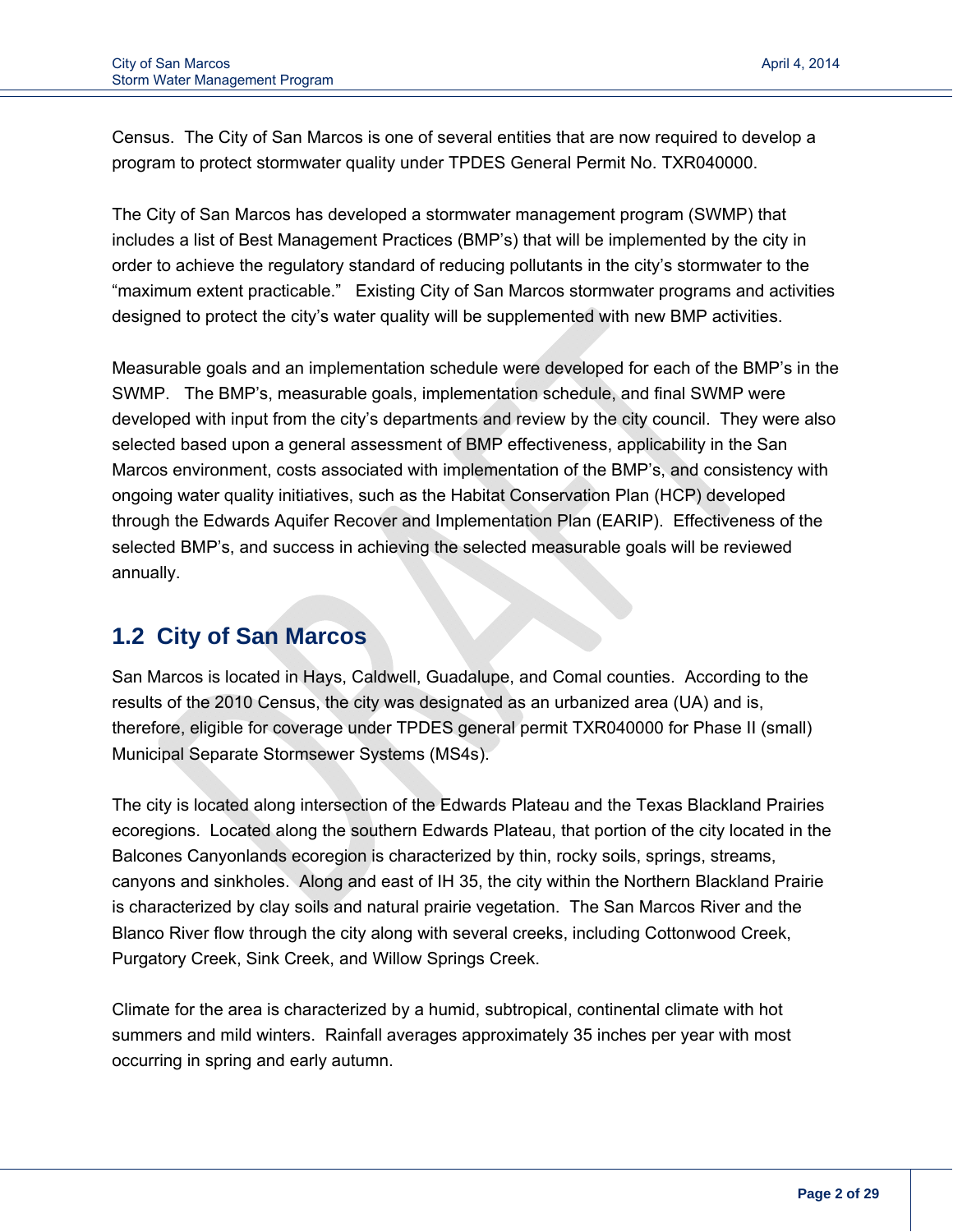## **1.2.1 Legal Authority**

The City of San Marcos is a chartered home-rule municipality, operated by a council - manager form of government. Elected officials include the mayor and six at-large city council members. The city regulates activities within its boundaries through ordinances designed to protect the health, safety, and welfare of its citizens. There are various ordinances that may support various aspects of the Storm Water Management Plan (Table 1).

|                |                |   |                         | City of San Marcos Municipal Code of Ordinances (2012) |
|----------------|----------------|---|-------------------------|--------------------------------------------------------|
| <b>Subpart</b> | <b>Chapter</b> |   | <b>Article Division</b> | <b>Subject</b>                                         |
| А              | 34             |   |                         | Environment                                            |
| А              | 58             | 2 |                         | Parks                                                  |
| А              | 86             | 3 | 2                       | Industrial Waste Discharge Regulations                 |
| А              | 86             | 3 | 3                       | Fats, Oils, and Grease                                 |
| А              | 86             | 3 | 4                       | <b>On-Site Sewage Facilities</b>                       |
| в              | 5              | 3 |                         | <b>Environmental Regulations</b>                       |

#### **Table 1: Current SWMP Support Ordinances**

## **1.2.1.1 Legal Authority Required Under the General Permit**

Under the terms of the general permit, the city must review existing ordinances and consider additional ordinances as described in the SWMP. Legal authority must include:

- a. Authority to prohibit illicit discharges and illicit connections.
- b. Authority to respond to and contain other releases [control the discharge of spills and prohibit dumping or disposal of materials other than stormwater in the MS4].
- c. Authority to require compliance with conditions in the city's ordinances, permits, contracts, or directives.
- d. Authority to require installation, implementation, and maintenance of control measures.
- e. Authority to receive and collect information [from construction site operator, land developments, and industrial and commercial facilities], such as stormwater plans and inspection reports, necessary to assess compliance with the general permit.
- f. Authority to enter and inspect private property including facilities, equipment, practices, or operations related to stormwater discharges to the MS4.
- g. Authority to respond to non-compliance with BMPs required by the city.
- h. Authority to assess penalties, including monetary, civil, or criminal penalties.
- i. Ability to enter into interagency or interlocal agreements or other maintenance agreements, as necessary.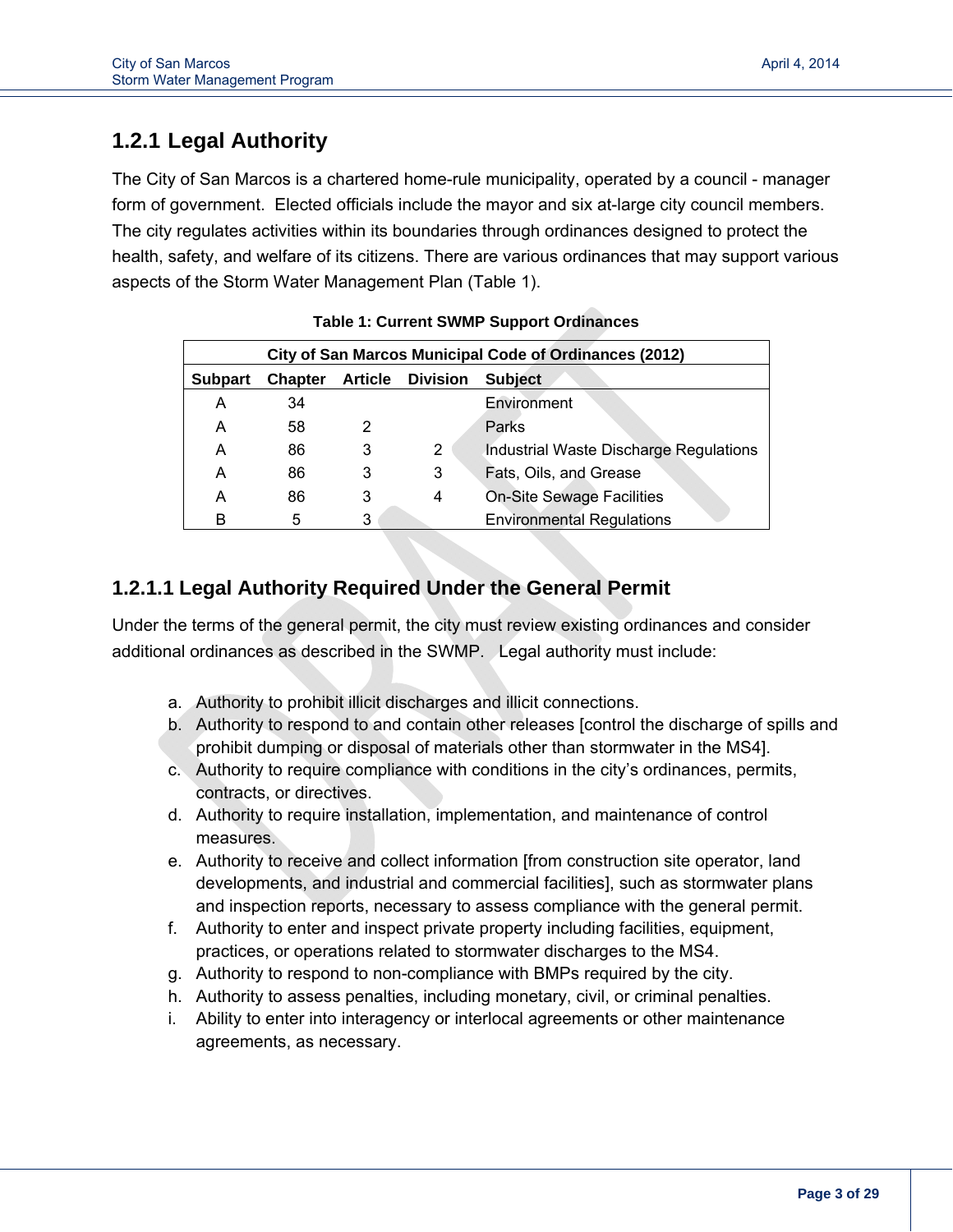Beginning on the effective date of the TCEQ acceptance of the city's NOI and SWMP for coverage under the General Permit, the city will undertake a process to review and revise (if necessary) relevant ordinances that provide legal authority to control pollutant discharges into the MS4 in order to meet the requirements of the general permit or develop such ordinances that establish the city's legal authority.

Progress in the review of existing ordinances will be reported in the Annual Reports and will be completed within the first two years of the SWMP, with the exception of a ordinances that address development and redevelopment. This will be part of a comprehensive review of the city's land development code that will be completed within the five year permit term. New ordinances required to fully establish the city's legal authority under the General permit will be drafted and adopted prior to the end of the five year permit term.

## **1.3 Stormwater Management Program (SWMP) Requirements**

The City is required to develop a SWMP that describes specific actions that will be taken over a five-year period to reduce pollutants and protect stormwater quality. The SWMP must also define measurable goals and provide a schedule for the implementation of BMPs over the next five years.

Phase II MS4s are categorized by population:

- Level 1: Small MS4 operators that serve a population of less than 10,000 within an Urbanized Area (UA);
- Level 2: Small MS4 operators that serve a population of at least 10,000 but less than 40,000 within a UA;
- Level 3: Small MS4 operators that serve a population of at least 40,000 but less than 100,000 within a UA; and
- Level 4: Small MS4 operators that serve a population of 100,000 or more within a UA.

According to the results of the 2010 Census, San Marcos is within the category of Level 3.

Implementation of the MEP standard requires the development and implementation of best management practices (BMPs) and the achievement of measurable goals to satisfy six minimum control measures (MCMs). It is expected that when these MCMs are addressed in concert, it will result in significant reductions of pollutants being discharged into receiving water bodies.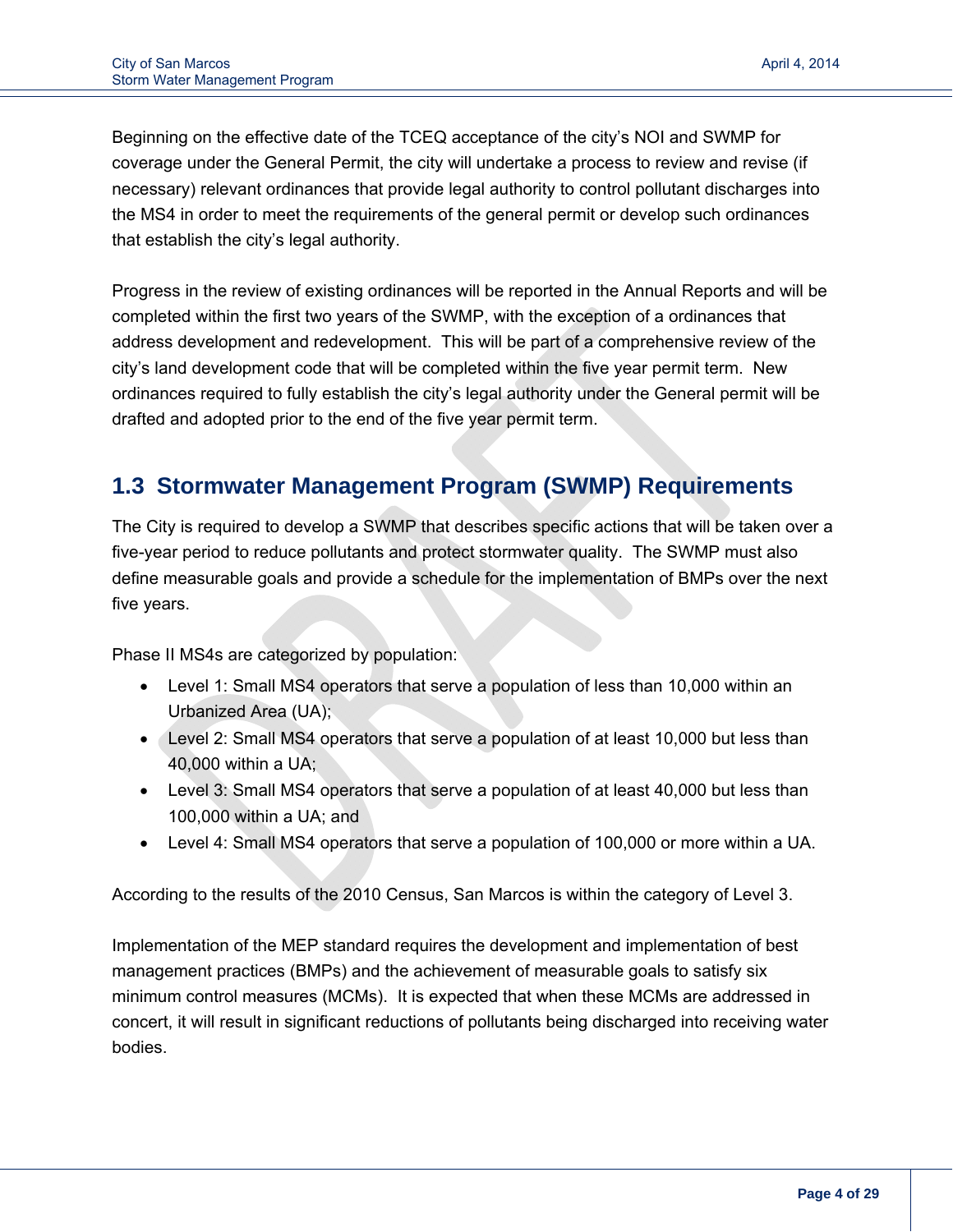The six MS4 program MCMs are:

- 1. Public Education, Outreach, and Involvement.
- 2. Illicit Discharge Detection and Elimination (IDDE).
- 3. Construction Site Stormwater Runoff Control.
- 4. Post-Construction Stormwater Management in New Development and Redevelopment.
- 5. Pollution Prevention and Good Housekeeping for Municipal Operations.
- 6. Industrial Stormwater Sources (*required only of Level 4 MS4s*).

The sixth MCM (Industrial Stormwater Sources) and an optional seventh minimum control measure, to address municipal construction activities through their SWMP, have not been selected for inclusion in this SWMP.

## **1.4 Recordkeeping and Reporting Requirements**

A primary component of the MS4 general permit is recordkeeping that allows for periodic evaluation of the management plan and for annual reporting to the TCEQ on the status of the plan. Specifically, Phase II MS4s are required to:

- Retain all records, a copy of the TCEQ general permit, and records of all data used to complete the NOI for a period of three years or for the term of the TCEQ permit, whichever is longer.
- Retain a copy of the SWMP at a location accessible to the TCEQ.
- Make the records, including the Notice of Intent (NOI) and SWMP, available to the public if requested to do so in writing. The SWMP must be made available within ten (10) working days following a written request. Other records must be provided in accordance with the Texas Public Information Act.
- The period during which records are required to be kept shall be automatically extended to the date of the final disposition of any administrative or judicial enforcement action that may be instituted against the permittee.

The following subsections summarize the general reporting requirements for MS4s.

## **1.4.1 Noncompliance Notification**

Under the terms of the general permit, the city must develop a standard operating procedure (SOP) to respond to violations to the extent allowable under state and local law. Any noncompliance which may endanger human health or safety, or the environment, in accordance with 30 TAC Chapter 305.125(9), must be reported by the MS4 to the TCEQ. Oral and/or facsimile notification of the noncompliance must be made within 24 hours of becoming aware of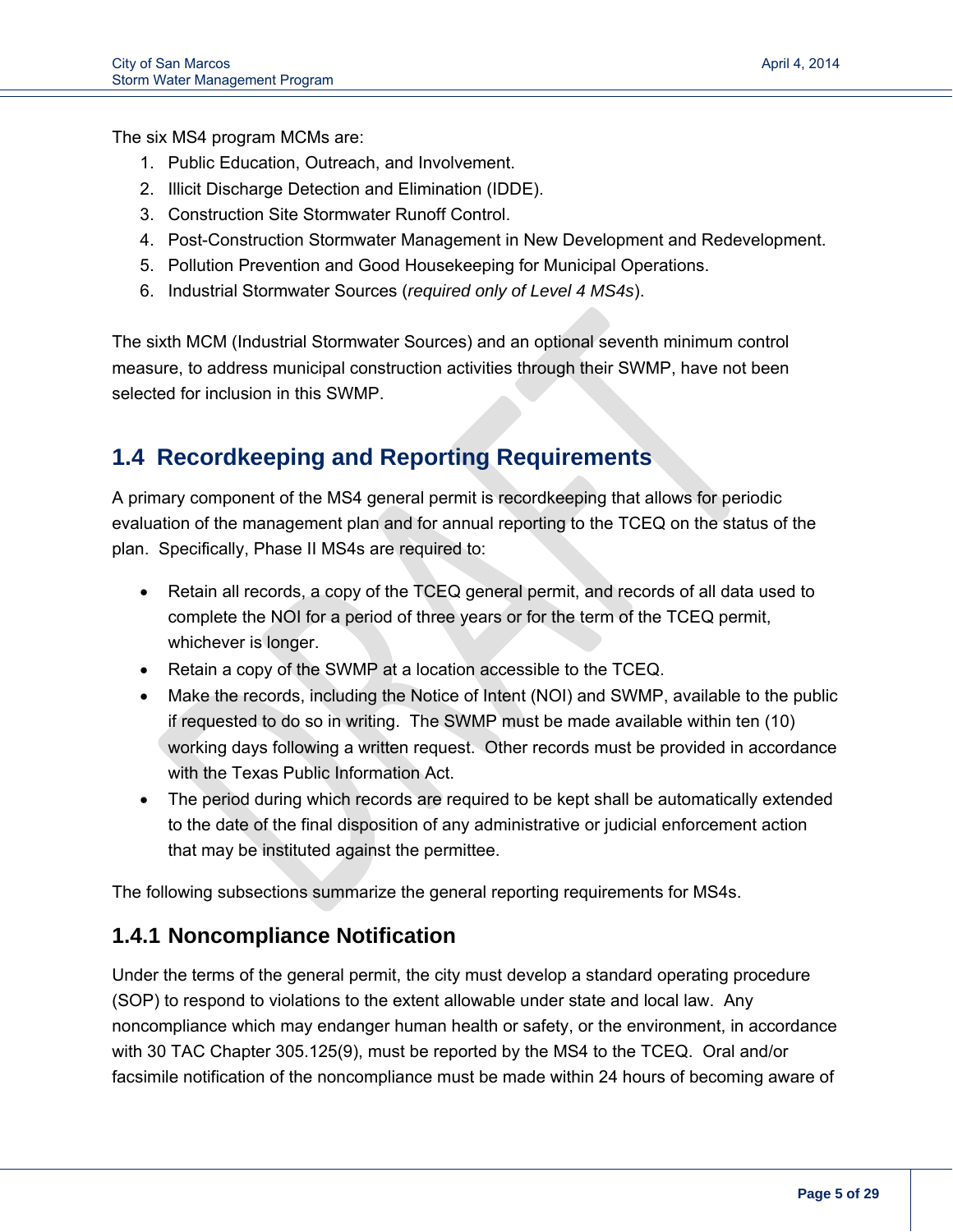the issue. A written report must be provided to the TCEQ within five working days. Additionally, the MS4 must promptly submit to TCEQ any facts or information relevant to an NOI, Notice of Termination (NOT), Notice of Change (NOC), or any other report.

## **1.4.2 Annual Report**

The city will submit a concise annual report to the executive director within 90 days of the end of each reporting year. The annual report must address the previous reporting year. The general permit provided three options for MS4 operators to designate as the reporting year: the permit year, the permittee's fiscal year or the calendar year. The City of San Marcos has elected to use the city's fiscal year as the reporting year, making **annual reports to TCEQ due by December 30 of each year** beginning December 30, 2015.

The annual report will include:

- 1. The status of the compliance with permit conditions, an assessment of the appropriateness of the identified BMPs, progress towards achieving the statutory goal of reducing the discharge of pollutants to the MEP, the measurable goals for each of the MCMs, and an evaluation of the success of the implementation of the measurable goals;
- 2. A summary of the results of information collected and analyzed, during the reporting period, including monitoring data used to assess the success of the program at reducing the discharge of pollutants to the MEP;
- 3. A summary of the stormwater activities the MS4 operator plans to undertake during the next reporting year;
- 4. Proposed changes to the SWMP, including changes to any BMPs or any identified measurable goals that apply to the program elements; and
- 5. Notice that the MS4 operator is relying on another government entity to satisfy some of its permit obligations (if applicable);

The annual report will also include a summary of any proposed changes to the SWMP planned for the next reporting cycle.

## **1.5 Definitions**

The definition of terms within this SWMP are those within TPDES General Permit TXR040000, Part I – Definitions (See Appendix C).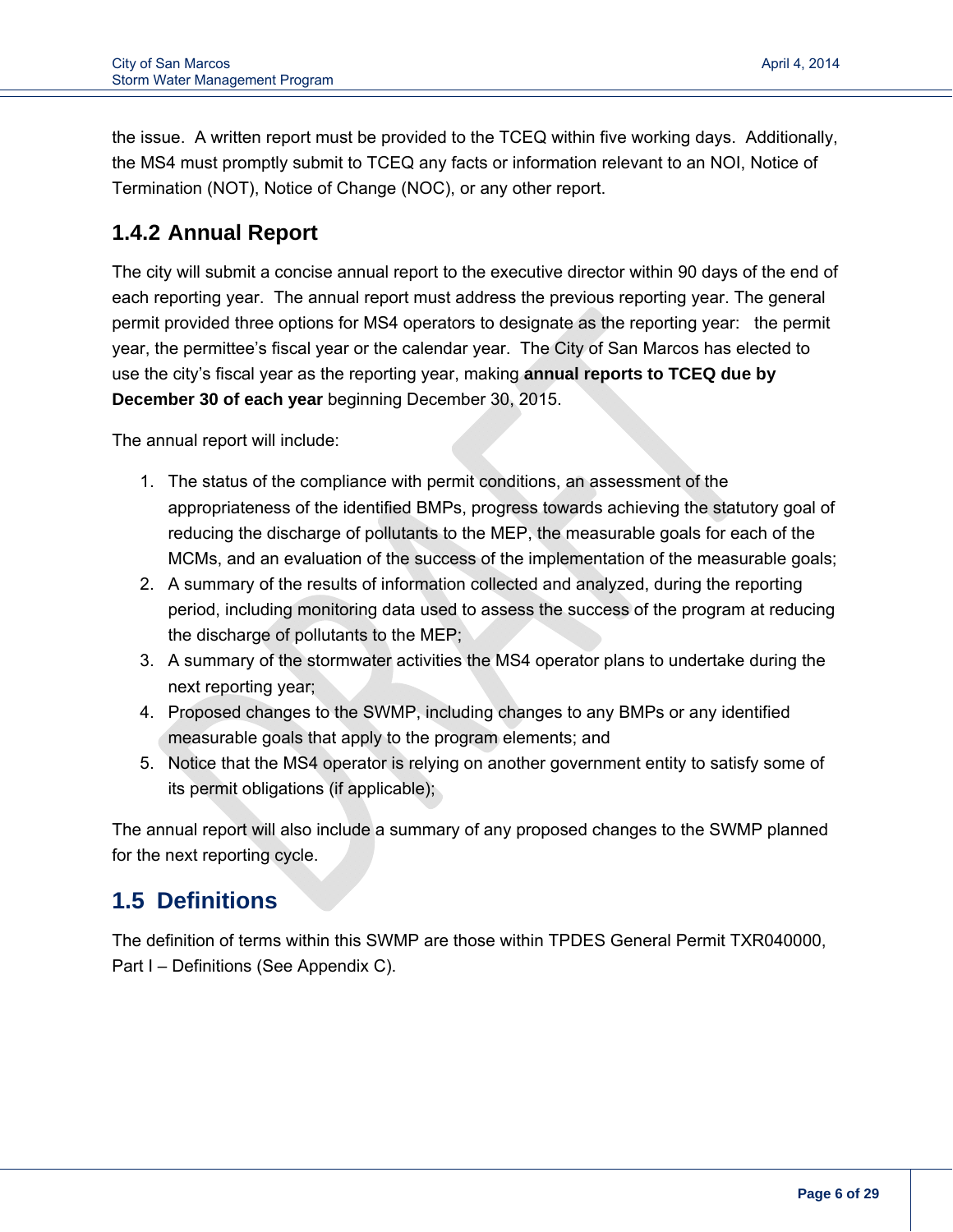## **1.6 SWMP Changes**

This SWMP may be changed by the city at any time. According to the general permit, adding components, controls, or requirements to the SWMP, or replacing a BMP with an equivalent or better BMP only requires notification of TCEQ.

When considering eliminating a BMP, the list of BMPs by Regulatory Requirement presented in Appendix A must be reviewed to ensure that removal of the BMP will not result in noncompliance for any of the minimum control measures. If the BMP to be eliminated is the only BMP that provides compliance for a specific permit provision, then a new BMP that continues to meet the relevant permit requirement must be added to the SWMP.

A Notice of Change (NOC) must be submitted to the TCEQ for review and approval when changing the SWMP to replace an unsuccessful BMP with an alternative BMP (*e.g.* replacing a structural BMP with a non-structural BMP). An NOC and TCEQ approval are not required for:

- Adding BMPs.
- Replacing a BMP with a BMP that is substantially similar in nature to the BMP.
- Making non-substantive changes, such as minor clarifications to the SWMP (for example, updating for department reorganization, minor clarifications of BMPs, or correction of typographical errors).
- Adding or subtracting areas such as by annexation or de-annexation.

Specific requirements for SWMP changes and documentation of plan updates involving changes in BMPs, measurable goals, or the implementation schedule can be found in the general permit contained in Appendix C.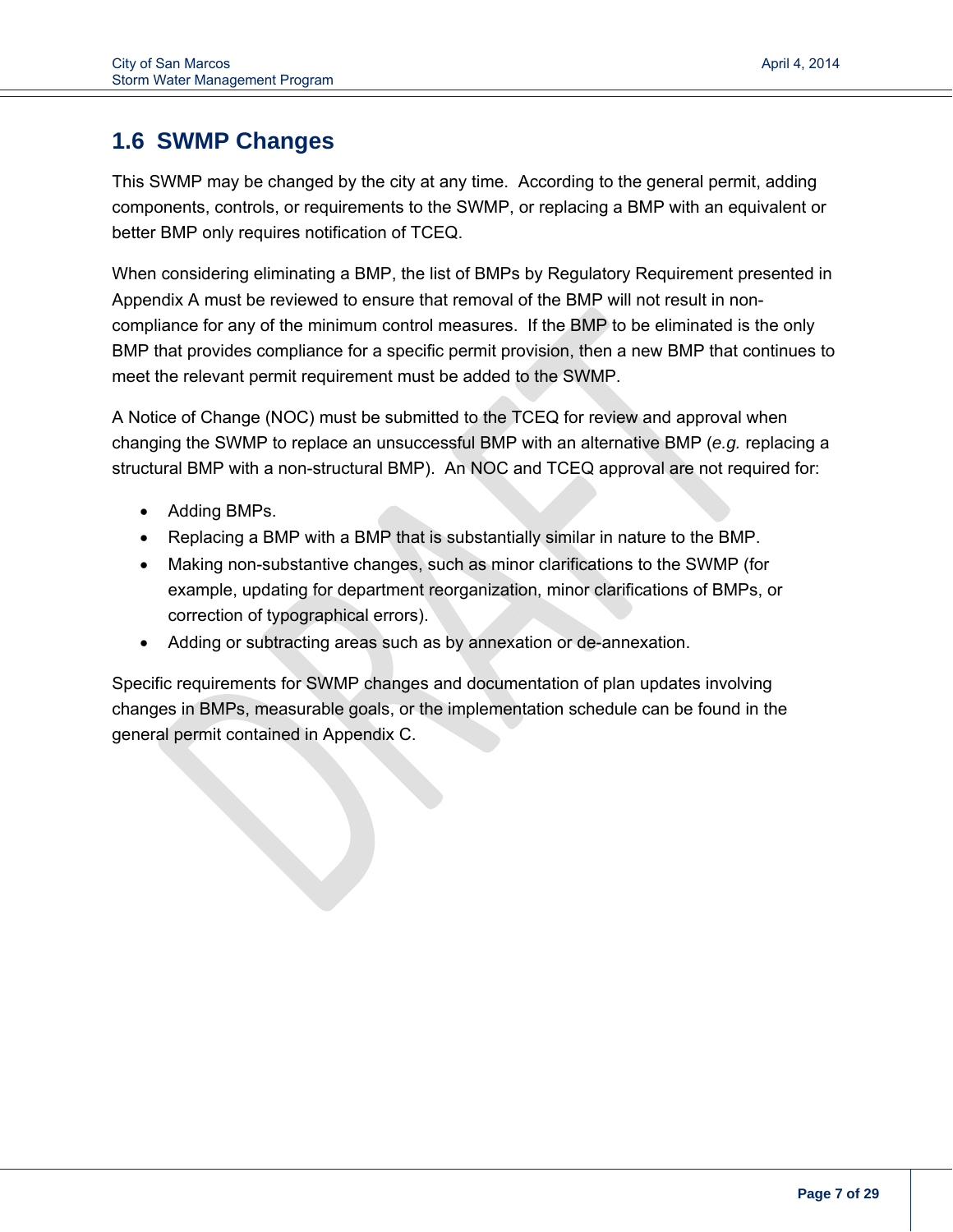## **2 Plan Development Process**

## **2.1 BMP Selection**

The Public Services Department provided guidance in the selection of BMP's and the development of San Marcos' SWMP. Each city department was involved in the identification and assessment of existing and proposed BMPs. Various structural and non-structural BMP's will be implemented throughout the five year permit term authorized under the general permit. A two-step process was used to select the BMP's to be included in San Marcos' SWMP.

The city has historically been conscientious about all types of pollution prevention programs and has been proactive in developing and implementing measures intended to protect the water quality of the San Marcos River and the Edwards Aquifer. Whenever it has been feasible, the city has sought to be a part of regional water quality initiatives. The City of San Marcos has historically implemented various stormwater related BMP's intended specifically to protect the water quality of the San Marcos River and its tributaries.

An important aspect of developing an effective, compliant, and cost efficient TPDES Small MS4 SWMP is to acknowledge these on-going programs and identify how each is related to the MCMs of the general permit. Details of the city's existing stormwater related programs were collected, summarized, and categorized into one of the five MCM's required by the general permit. Several of the city's existing programs meet specific general permit requirements and contribute toward fulfilling the general permit requirement to reduce pollutants to the maximum extent practicable. Additional BMP's were selected to supplement the city's existing programs and to fulfill the requirements of the general permit. BMP's were evaluated for each of the five MCM's.

Alternative or future BMP's should be assessed relative to the following criteria:

- Does the BMP fulfill general permit requirements?
- What is the perceived effectiveness of the BMP?
- Is the BMP appropriate for San Marcos?
- What is the estimated cost of implementing the BMP?

## **2.1.1 Measurable Goals and Implementation Schedule**

Selection of the BMPs, measurable goals, and an implementation schedule was based on what was seen as necessary and achievable by those city departments who will be responsible for accomplishing the activities supporting the BMPs. Consideration was also given to whether or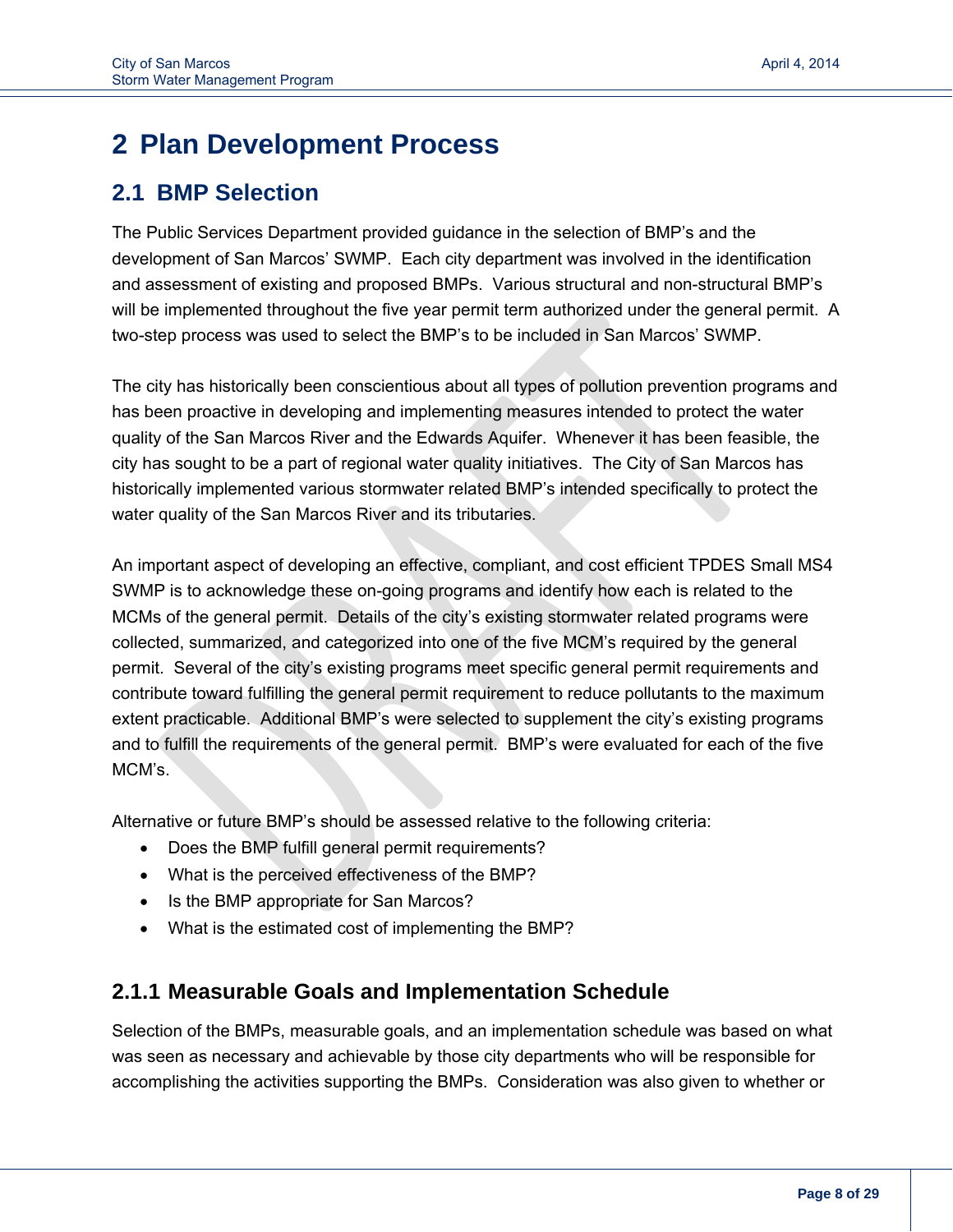not inclusion of the activities in the SWMP would meet the permit requirements. Obviously, costs associated with implementing the various BMPs and measurable goals will be evaluated on an annual basis. Implementation of each BMP will be tracked as required during each year of the permit. Adjustments to the BMPs and implementation schedules will be made as necessary according to permit requirements.

## **2.2 Development and Review Process**

The city departments involved in the implementation, tracking, enforcement, and assessment of the SWMP include:

- Community Services
- Public Services
- Engineering and CIP
- Development Services
- City Management
- Public Information

Meetings of the city departments involved in BMP selection were held on August 6, 2012. The meetings culminated in the development of a Draft Storm Water Management Plan.

#### **Public Notice Process for SWMP and NOI Submittal**

Following the public review and comment period for the draft SWMP, the NOI will be prepared for submission to TCEQ along with the final SWMP. The city will then publish notice of the preliminary decision on the NOI and SWMP in accordance with TCEQ instructions. Public access to both the draft and final SWMP will be maintained through the city's website.

As an applicant under the TPDES General Permit No.TXR040000, the city must adhere with the following public notice procedures described in Part II, Section E (12) of the general permit.

- (a) The city must submit an NOI and SWMP to the executive director of TCEQ. The SWMP must include information about:
	- 1) BMPs the city will implement for each of the five MCMs, as appropriate;
	- 2) The measurable goals for each of the BMPs, including, as appropriate the months and years in which the applicant will take the required actions, including interim milestones and the frequency of the action; and
	- 3) The person or persons responsible for implementing or coordinating the city's SWMP.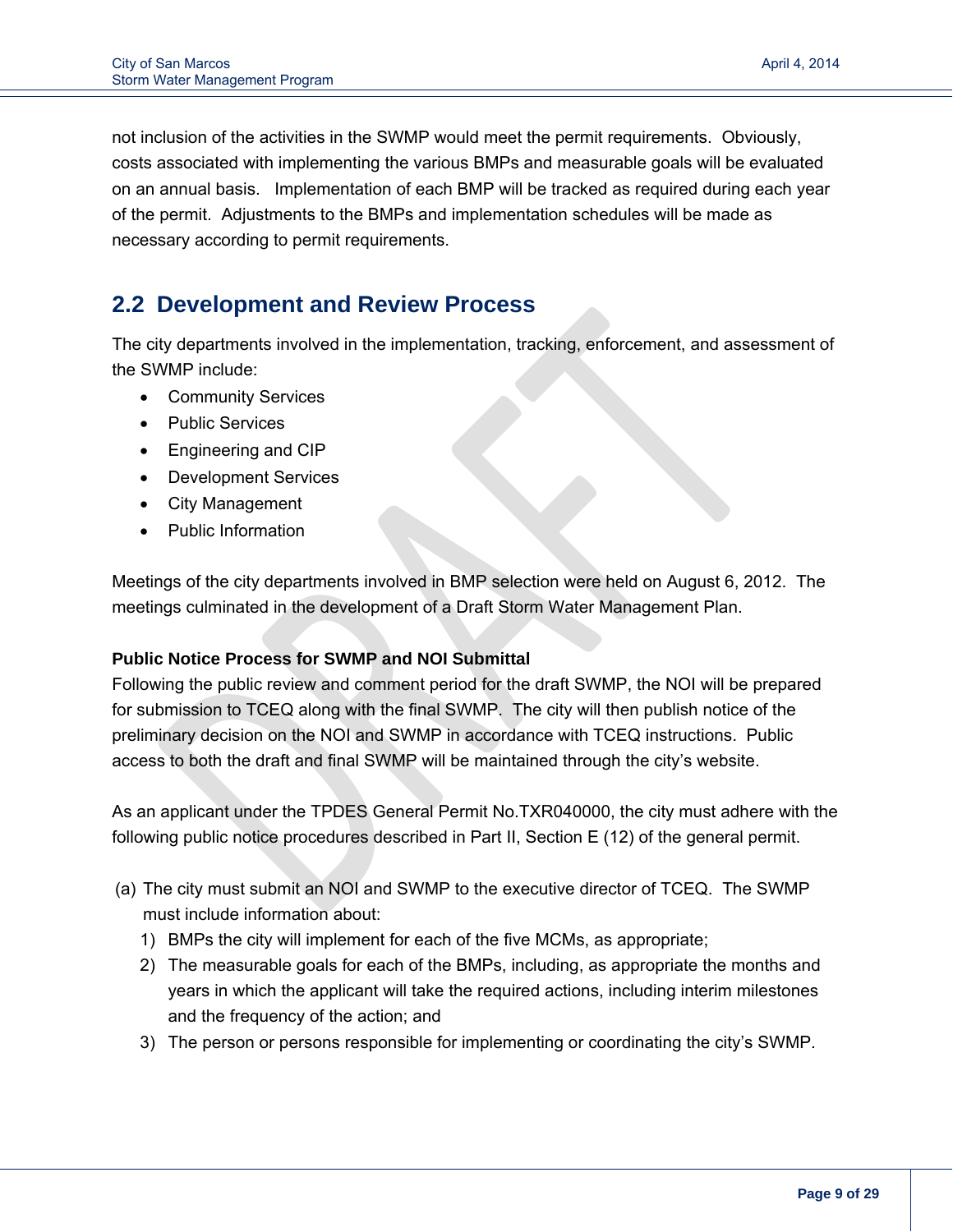- (b) After the city receives written instructions from the TCEQ's Office of Chief Clerk, the city must publish notice of the executive director's preliminary decision on the NOI and SWMP.
- (c) The notice will include the following information, at a minimum:
	- 1) The legal name of the city as the MS4 operator;
	- 2) Indication that the NOI is for a new authorization;
	- 3) The address of the city;
	- 4) A brief summary of the information included in the NOI, such as the general location of the small MS4 and a description of the classified receiving waters that receive the discharges from the small MS4;
	- 5) The location and mailing address where the public may provide comments to the TCEQ;
	- 6) The public location where copies of the NOI and SWMP, as well as the executive director's general permit and fact sheet, may be reviewed; and
	- 7) If required by the executive director, the date, time, and location of the public meeting.
- (d) This notice must be published at least once in a newspaper of general circulation in the municipality or county where the city is located. Being located in multiple counties, the city must publish the notice at least once in a newspaper of general circulation in the county containing the largest resident population for the regulated portion of the small MS4. This notice must provide opportunity for the public to submit comments on the NOI and SWMP. In addition, the notice must allow the public to request a public meeting. A public meeting will be held if the TCEQ determines that there is significant public interest.
- (e) The public comment period begins on the first date the notice is published and lasts for at least 30 days. If a public meeting is held, the comment period will end at the closing of the public meeting (see paragraph (f) below). The public may submit written comments to the TCEQ Office of Chief Clerk during the comment period detailing how the NOI or SWMP for the small MS4 fails to meet the technical requirements or conditions of this general permit.
- (f) If significant public interest exists, the executive director will direct the city to publish a notice of the public meeting and to hold the public meeting. The city must publish notice of a public meeting at least 30 days before the meeting and hold the public meeting in a county where the small MS4 is located. TCEQ staff will facilitate the meeting.
- (g) If a public meeting is held, the city will describe the contents of the NOI and SWMP. The city will also provide maps and other data on the small MS4. The city will provide a sign in sheet for attendees to register their names and addresses and furnish the sheet to the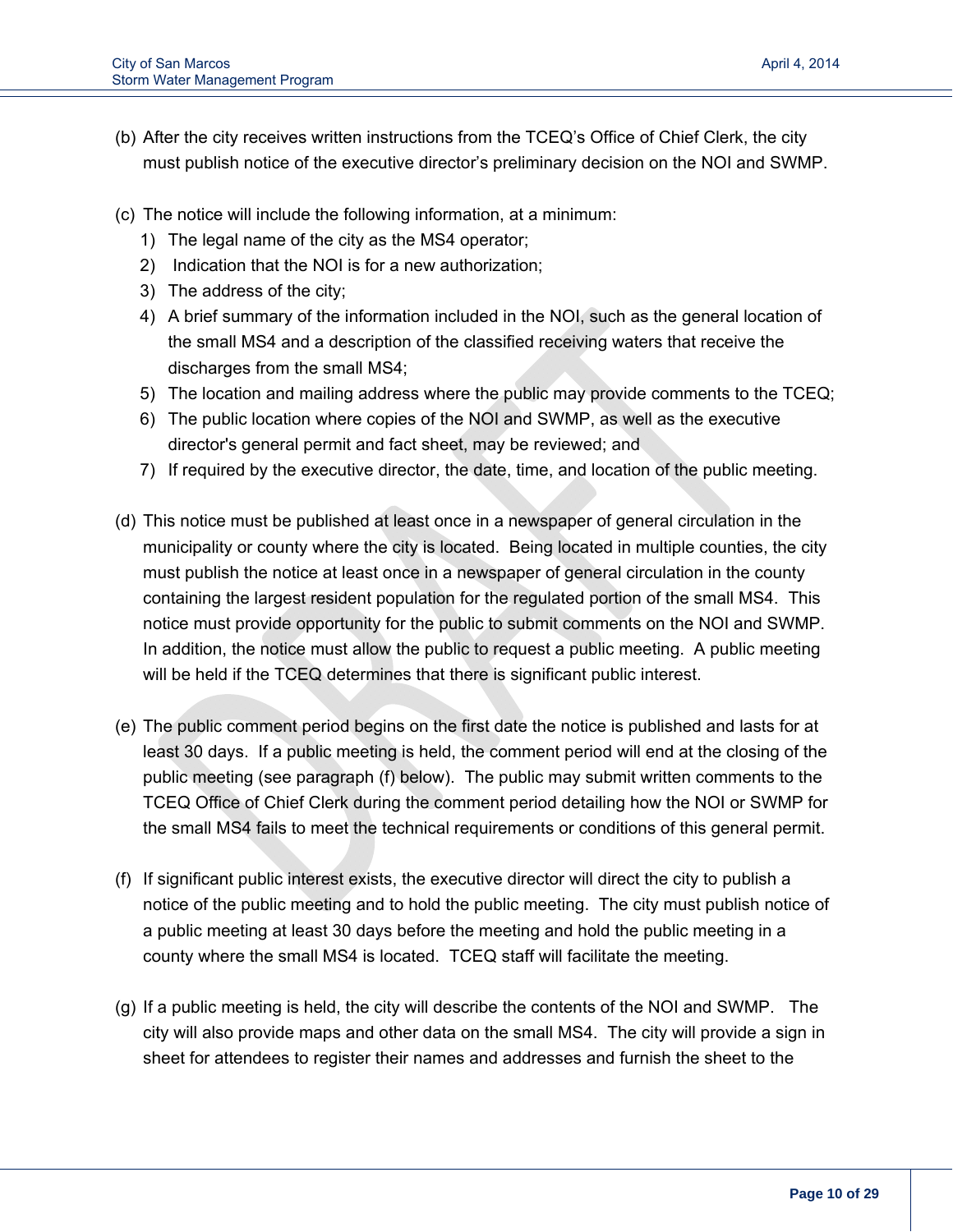executive director. A public meeting held under this general permit is not an evidentiary proceeding.

- (h) The city will file with the Chief Clerk a copy and an affidavit of the publication of notice(s) within 60 days of receiving the written instructions from the Chief Clerk.
- (i) The executive director, after considering public comment, will either approve, approve with conditions, or deny the NOI based on whether the NOI and SWMP meet the requirements of this general permit.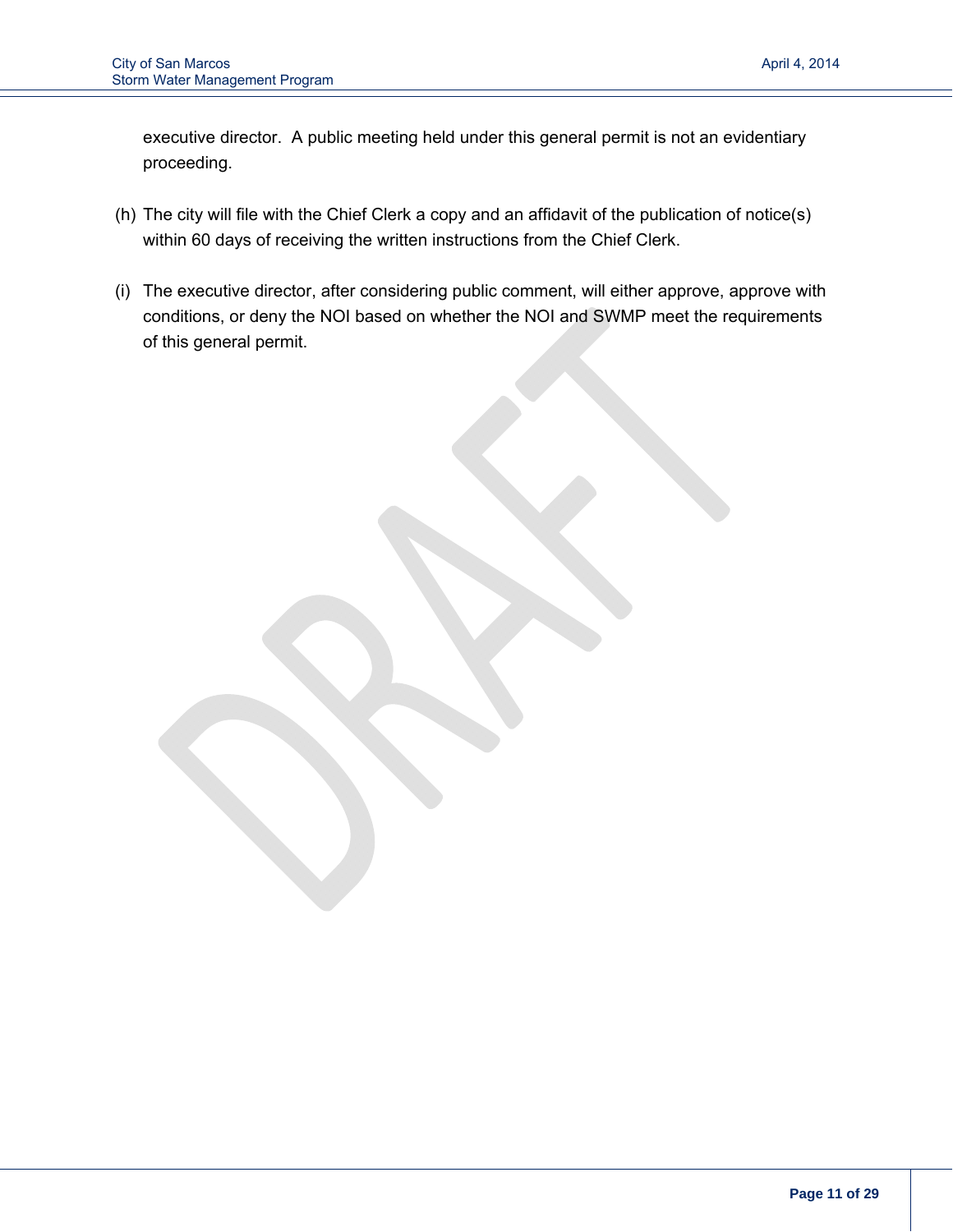## **3 Minimum Control Measures (MCMs)**

## **3.1 MCM 1: Public Education, Outreach, and Involvement**

#### *General Permit Requirement: Part B.1.(a)*

*All permittees shall develop, implement, and maintain a comprehensive stormwater education and outreach program to educate public employees, businesses, and the general public of hazards associated with the illegal discharges and improper disposal of waste and about the impact that stormwater discharges can have on local waterways, as well as the steps that the public can take to reduce pollutants in stormwater.*

## **3.1.1 Current Programs**

The City of San Marcos provides public education and outreach opportunities to the residents, business community, and visitors through informational signs, printed materials, and website information. Through the Parks, Solid Waste, and Environmental Health divisions of the Community Services department and through the Transportation and Water & Wastewater Utilities divisions of the Public Services Department, the city provides printed informational signs in public parks and printed brochures that are distributed by mail and through personal contact on a routine basis throughout the year. Conservation and pollution prevention materials are made available at various city facilities and events, and at the San Marcos Visitors Center.

## **3.1.2 Best Management Practices**

### **Target Audiences**

Best management practices for public education are focused on residents, businesses, university students, and visitors to San Marcos. Public involvement efforts are designed to engage residents and businesses in ongoing stormwater programs supported by the city.

### **BMP 1.01 Stormwater Quality Outreach Materials**

The City of San Marcos has developed a variety of educational brochures, utility bill inserts, and door hangars that are designed to inform residents and visitors of the effects of polluted stormwater runoff on the San Marcos River and the Edwards Aquifer and how individuals can minimize impacts on the local environment. Current publications are provided to the community in both English and Spanish and include:

- *What Not to Flush*
- Household hazardous waste brochure
- River water quality brochures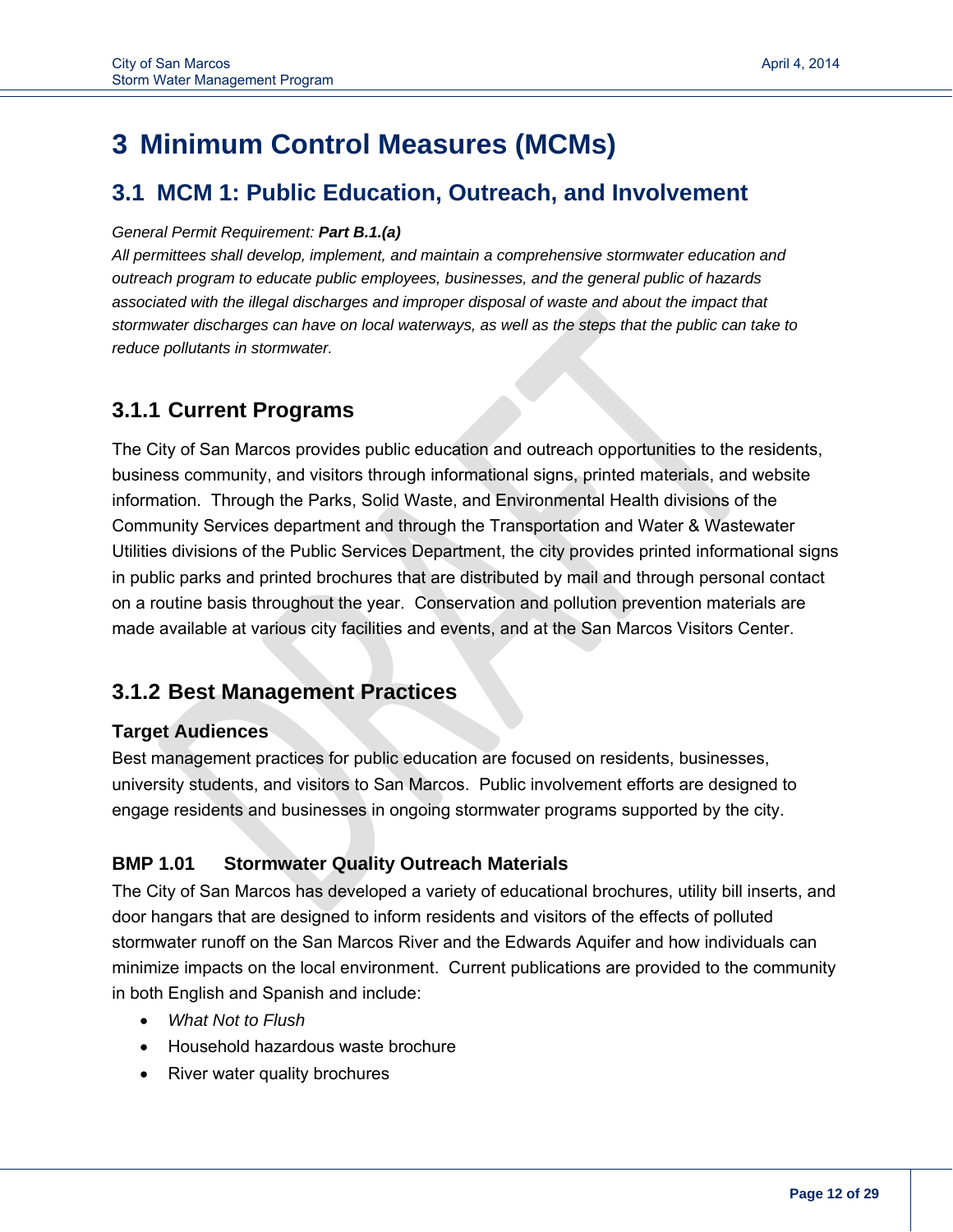Door hangars for neighborhoods following storm sewer cleaning

#### **Measurable Goals:**

i<br>I

- Continue to develop and distribute stormwater quality education materials.
- Distribute printed materials and promotional items throughout the community as appropriate in order to inform residents, visitors, businesses, and public service personnel on the importance of stormwater management activities.
- Distribute printed materials to local hotels, restaurants, and river outfitters that have contact with visitors.

#### **Evaluation:**

 Record the quantity of materials distributed throughout the community and report the data as part of the SWMP annual report.

#### **BMP 1.02 Pet Waste Management in Parks**

The Parks Division of the Community Services Department will maintain pet waste collection dispensers in public parks to promote proper owner disposal of pet wastes. The dispensers include informative signage that encourages pet owners to make use of the dispensers regularly.

#### **Measurable Goals:**

 Install fifteen (15) pet waste collection dispensers in city parks along the San Marcos River and tributaries.

#### **Evaluation:**

 Record the number of pet waste collection bags distributed annually and report the data as part of the SWMP annual report.

#### **BMP 1.03** . **Trash & Debris Management**

The City of San Marcos has long been proactive in creating opportunities for community volunteers. These opportunities include annual community cleanup events and the city's curbside recycling program. The annual events include:

- $\triangleright$  The Fall San Marcos River Cleanup.
- $\triangleright$  San Marcos River Cleanup
- *Keep San Marcos Beautiful* Community Cleanups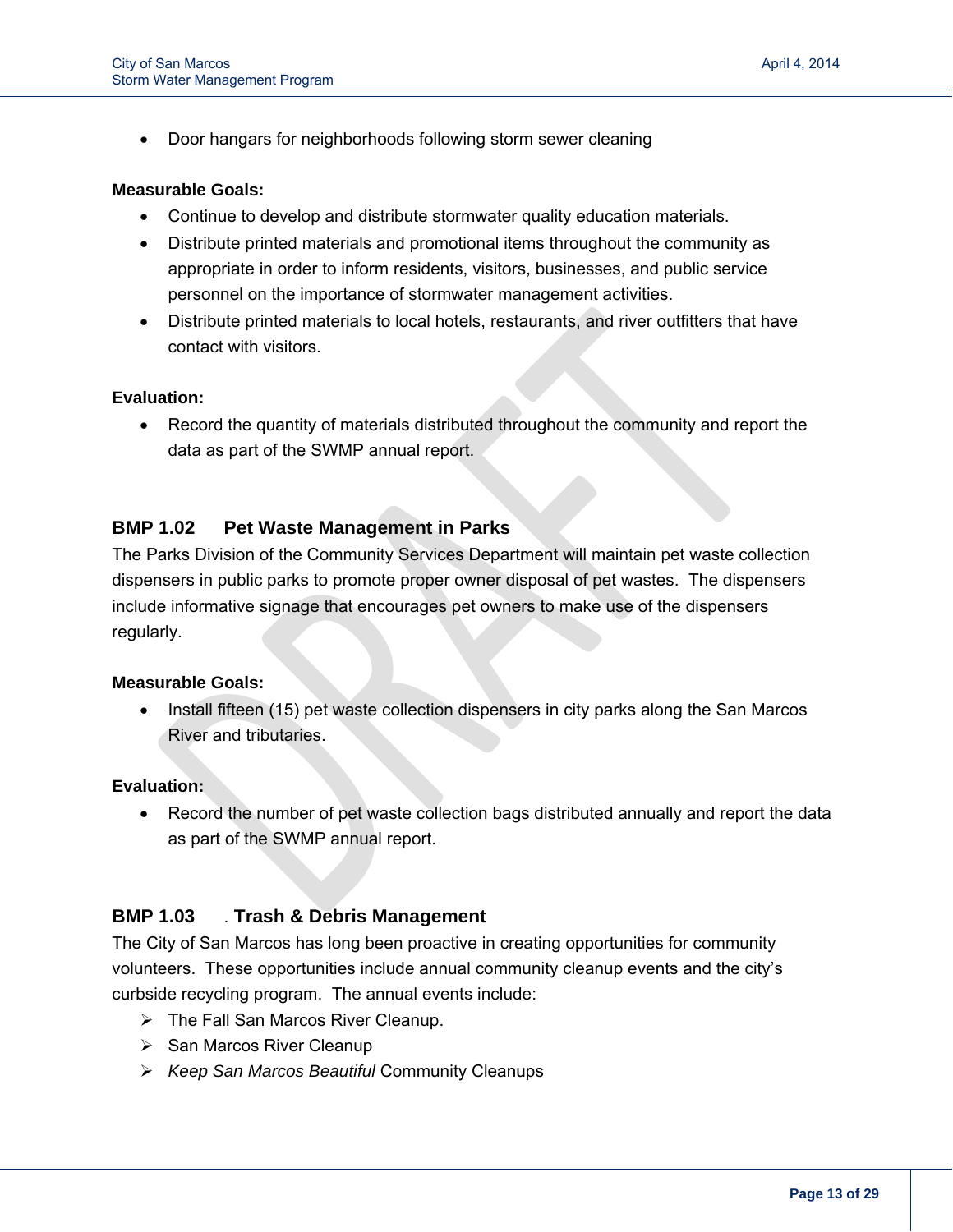- $\triangleright$  Don't Mess with Texas Trash-Off with Bobcat Build Event: This is the single largest oneday cleanup for the state of Texas. This event serves as Texas' signature event for the Great American Cleanup.
- *Adopt a Spot*: In order to encourage litter reduction and beautification throughout the community, the City of San Marcos implemented the *Adopt a Spot* program. Volunteers adopt a spot, park, or a section of the river. The adoption process involves cleaning and beautifying the spot at least four times a year. The program strives to raise public awareness; educate citizens about the source of debris; and generate public support for community involvement.

#### **Measurable Goals:**

- Advertise and host four (4) community cleanup events each year.
- Track number of households participating in curbside recycling.
- Develop and distribute outreach materials to enhance program visibility and participation.

#### **Evaluation:**

- Annually report the number of participants in each community cleanup event.
- Annually report the number of participants at active *Adopt a Spot* locations.
- Record the names of participating organizations and the number of volunteer hours each organization contributes to the program.
- Record the volume of trash and debris collected at each event and at each *Adopt a Spot.*

#### **BMP 1.04 Classroom Education**

The San Marcos Nature Center hosts regular outdoor education programs that provide students with information about watersheds and water quality. These programs include:

- *What's a Watershed?* How the land surrounding our river affects the health and wellbeing of the San Marcos River. How does litter affect the river from miles away? What can individuals do at home to help the river stay clean?
- *A River Runs Through It:* Exploring the San Marcos River by discussing the history of San Marcos and why the river is so important to the community
- *Down and Dirty:* Introduction to soil science. Topics include different kinds of dirt, animals that live underground, and erosion.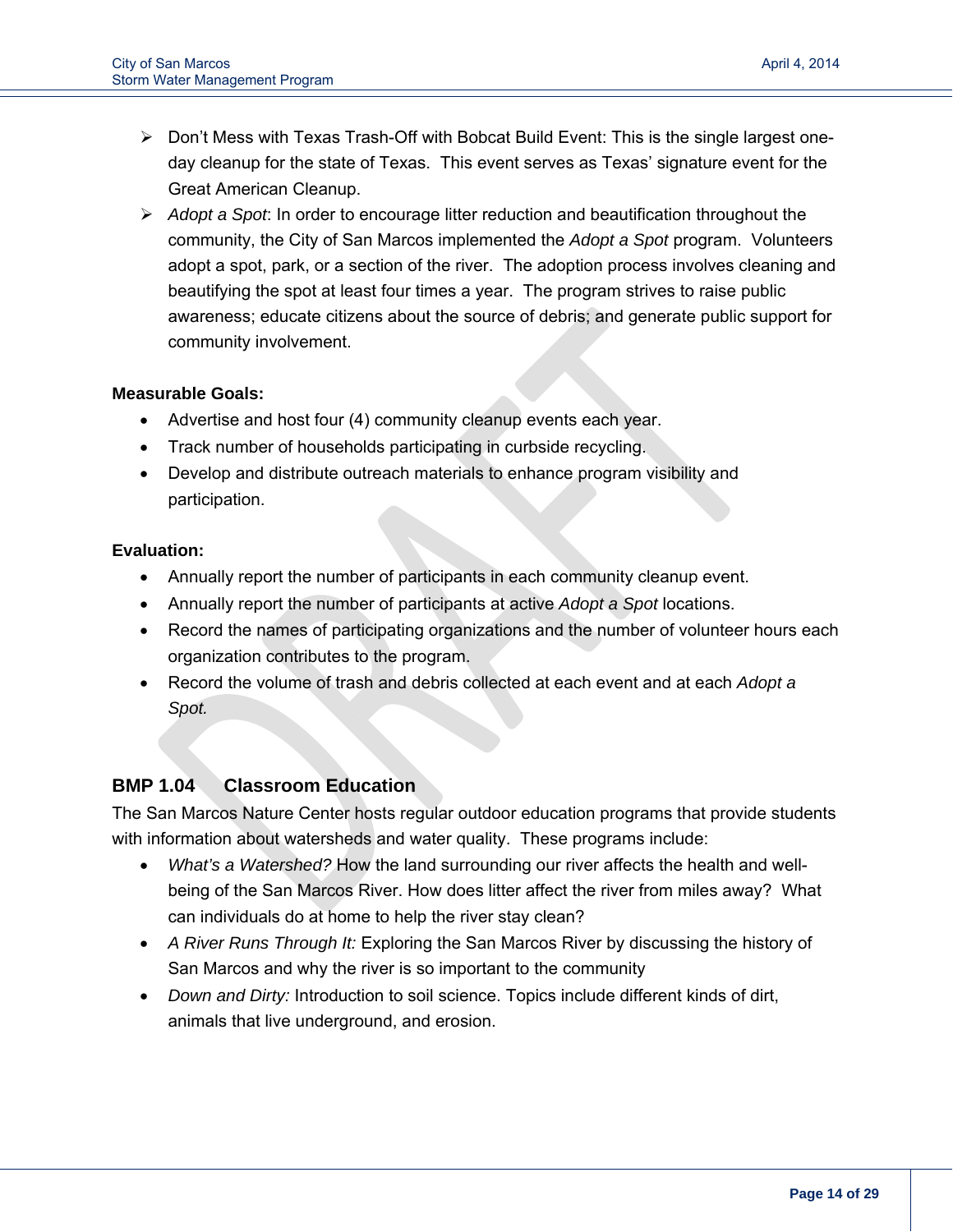Conduct a minimum of four (4) outdoor education camps each year.

#### **Evaluation:**

i<br>I

Track and report the number of program participants in the Nature Center Programs.

#### **BMP 1.05 River Visitor Education**

The city's *Conservation Crew* will meet with river visitors and residents to discuss stormwater and water quality in the San Marcos River.

#### **Measurable Goals:**

Maintain a presence during months of peak river recreational activity.

#### **Evaluation:**

Track and report the number of people contacted by the *Conservation Crew*.

#### **BMP 1.06 Promote San Marcos River Water Quality**

The City of San Marcos performs monthly bacteriological testing of the San Marcos River. The city's environmental health department has used the results of the tests to issue warnings regarding contact recreation in the river when testing revealed high concentrations of fecal coliform and fecal strep bacteria.

#### **Measurable Goals:**

• Post monthly test results on the city website.

#### **Evaluation:**

Track and report the number of times the test results are accessed each month.

#### **BMP 1.07 Media Access for Stormwater Education**

Videos that have been used in presentations to community groups will be made available to public access through the local access cable channel and through the city's website.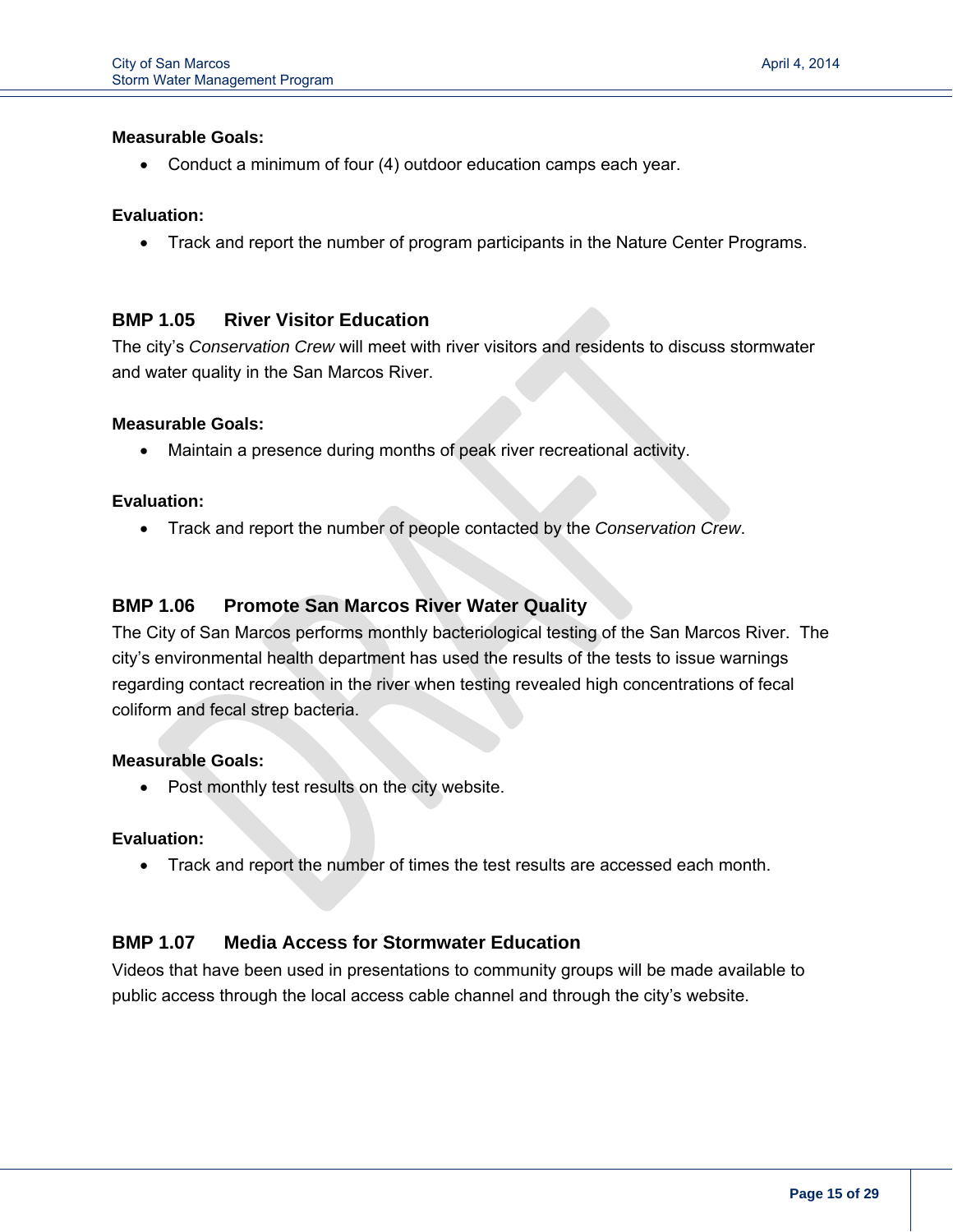i<br>I

- Provide public access to "*Reduce Runoff*" and "*After the Storm*" videos through the city website.
- Provide public access to "*Reduce Runoff*" and "*After the Storm*" videos through the local public access cable channel.

#### **Evaluation:**

- Track and report the number of times each video is shown on the local public access channel.
- Track and report the number of times each video is accessed through the city website.

#### **BMP 1.08 Storm Drain Marking**

Storm sewer outlets will be stenciled with messages indicating that stormwater collected by the inlet flows to the San Marcos River. The city will develop a new storm sewer manhole design with an anti-pollution message. The redesigned manhole covers will be incorporated into new installations with new construction and infrastructure rehabilitation projects.

#### **Measurable Goals:**

- Coordinate selection of a manhole cover design with Texas State University.
- Use volunteer organizations to stencil 100 inlets per year.
- Develop a new stormsewer manhole cover design.
- Install redesigned manhole covers as part of new construction and rehabilitation projects.

#### **Evaluation:**

- Track and report number of inlets stenciled each year.
- Track and report number of redesigned manhole covers installed each year.

#### **BMP 1.09 Public Notice for Stormwater Management Program Development**

Notice of the TCEQ executive director's preliminary determination of the NOI and SWMP will be published in the *San Marcos Daily Record*.

#### **Measurable Goals:**

• Publish the notice provided by TCEQ and submit an affidavit of publication.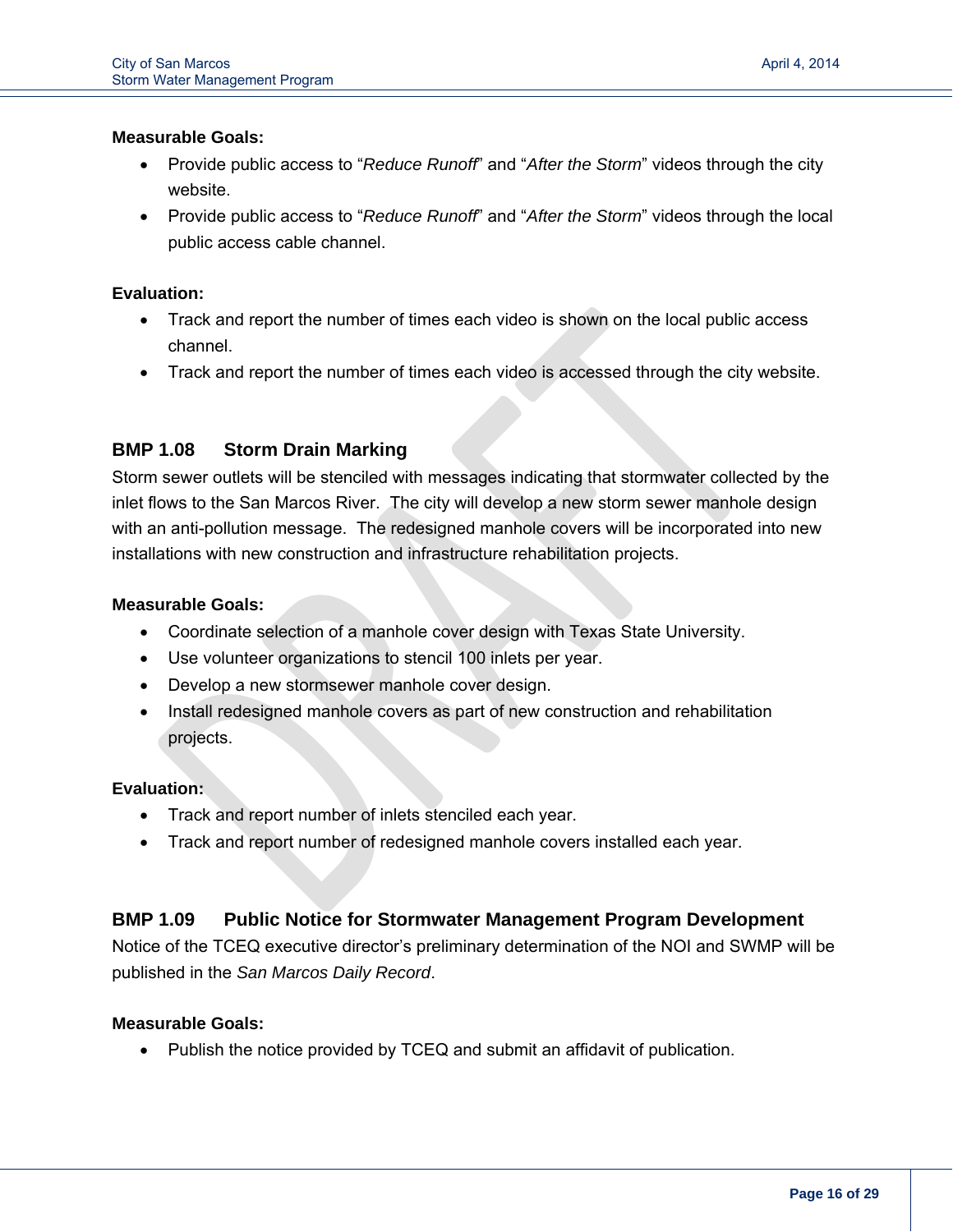#### **BMP 1.10 Community Cleanup Events**

Community cleanup events are an important part of promoting ways to protect water quality and engaging volunteers from the community.

#### **Measurable Goals:**

i<br>I

- Conduct the annual San Marcos River Cleanup in fall.
- Conduct the annual San Marcos River Cleanup in spring.
- Conduct the annual *Don't Mess with Texas Trash Off* and *Bobcat Build* events.
- Conduct the *Adopt a Spot* program for litter collection.

#### **Evaluation:**

- Track and report the number of events.
- Track and report the number of participants in each event.
- Track and report the volume/weight of litter or debris collected and removed.

## **3.2 MCM 2: Illicit Discharge Detection and Elimination**

#### *General Permit Requirement: Part B.2.(a)*

*All permittees shall develop, implement and enforce a program to detect, investigate, and eliminate illicit discharges into the small MS4. The program must include a plan to detect and address non-stormwater discharges, including illegal dumping to the MS4 system.* 

## **3.2.1 Current Programs**

Current programs of the city include maintenance of an inventory of on-site septic system (OSSF) within the city limits and operation of an annual household hazardous waste collection program.

## **3.2.2 Best Management Practices**

#### **BMP 2.01 Stormsewer System Mapping**

The city will develop and update a map of the stormsewer system, including the location of all outfalls and the name and location of surface water receiving stormsewer outfall.

#### **Measurable Goals:**

Map 20% of the city's stormsewer system and outfalls each year.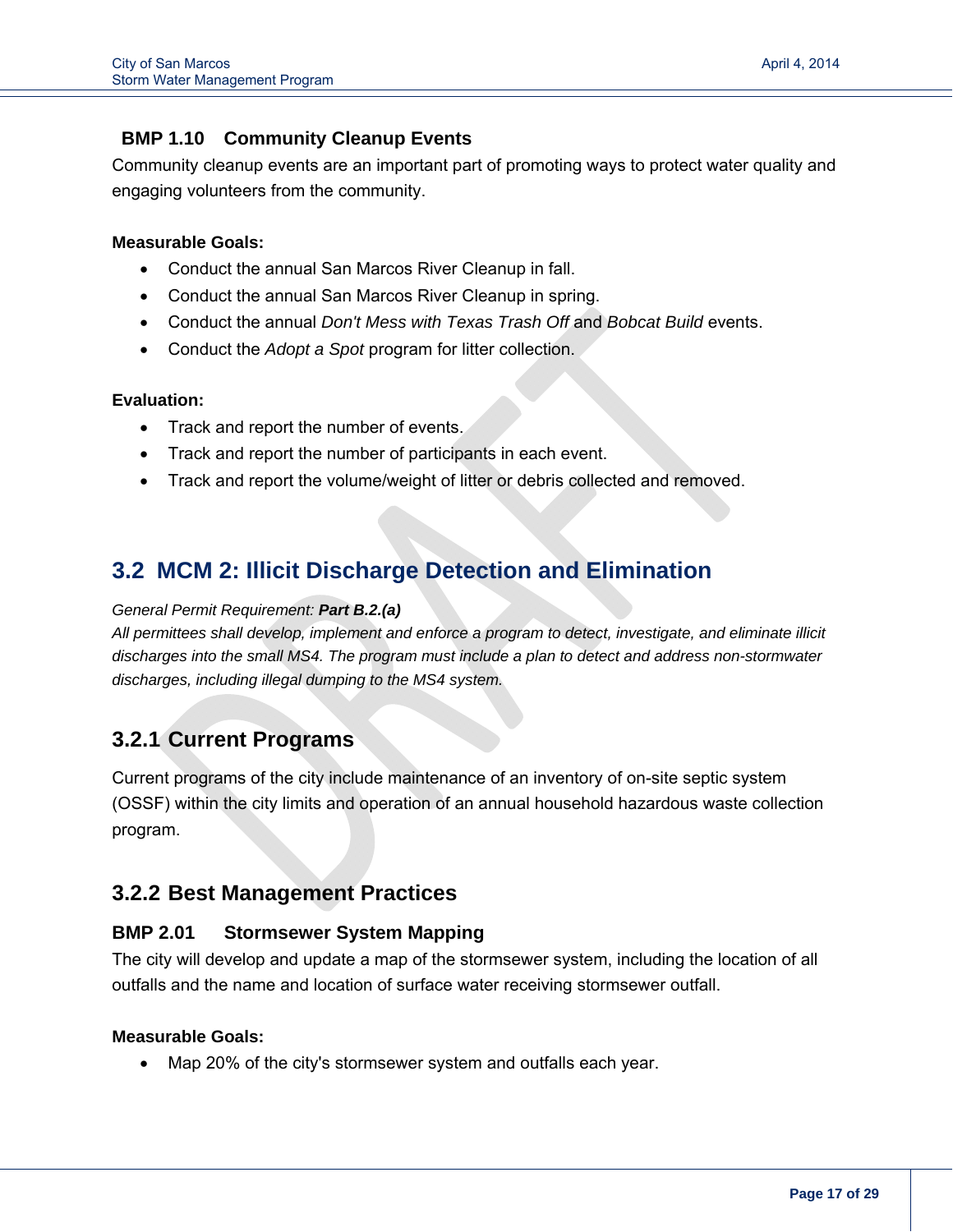- Develop policies and procedures for updating the stormsewer system map with new, altered, and newly located stormsewer features.
- Update the stormsewer system map with new, altered and newly discovered storm sewer features.

#### **Evaluation:**

i<br>I

- Annually track and report the approximate percentage of the city's stormsewer system mapped.
- Distribute policies and procedures to each department involved in development review and stormsewer maintenance and operation.
- Annually track and report updates to the stormsewer system map.

#### **BMP 2.02 Illicit Discharge Detection and Elimination Legal Authority**

City staff will conduct a review of existing legal authority and submit proposals to the city council for ensuring the legal authority exists to effectively prohibit non-storm water discharges into the city's stormsewer system.

#### **Measurable Goals:**

- Develop and adopt an illicit discharge ordinance and enforcement procedures.
- Notify residents, businesses, and industries of the illicit discharge ordinance and investigation and enforcement procedures using the city's website, utility bill inserts, and other public notice means.
- Implement reporting procedures and enforcement of the illicit discharge regulations.

### **BMP 2.03 Employee Information and Training**

The city will develop a program for informing and training employees in recognizing and reporting illicit discharges and connections to the MS4.

#### **Measurable Goals:**

- Develop a list of employee positions to be trained on the identification and reporting of illicit discharges and other reporting requirements of the SWMP.
- Develop a training program, including materials and internal reporting forms and procedures.
- Develop a training schedule and conduct training of identified personnel.
- Conduct training for new and additional employees.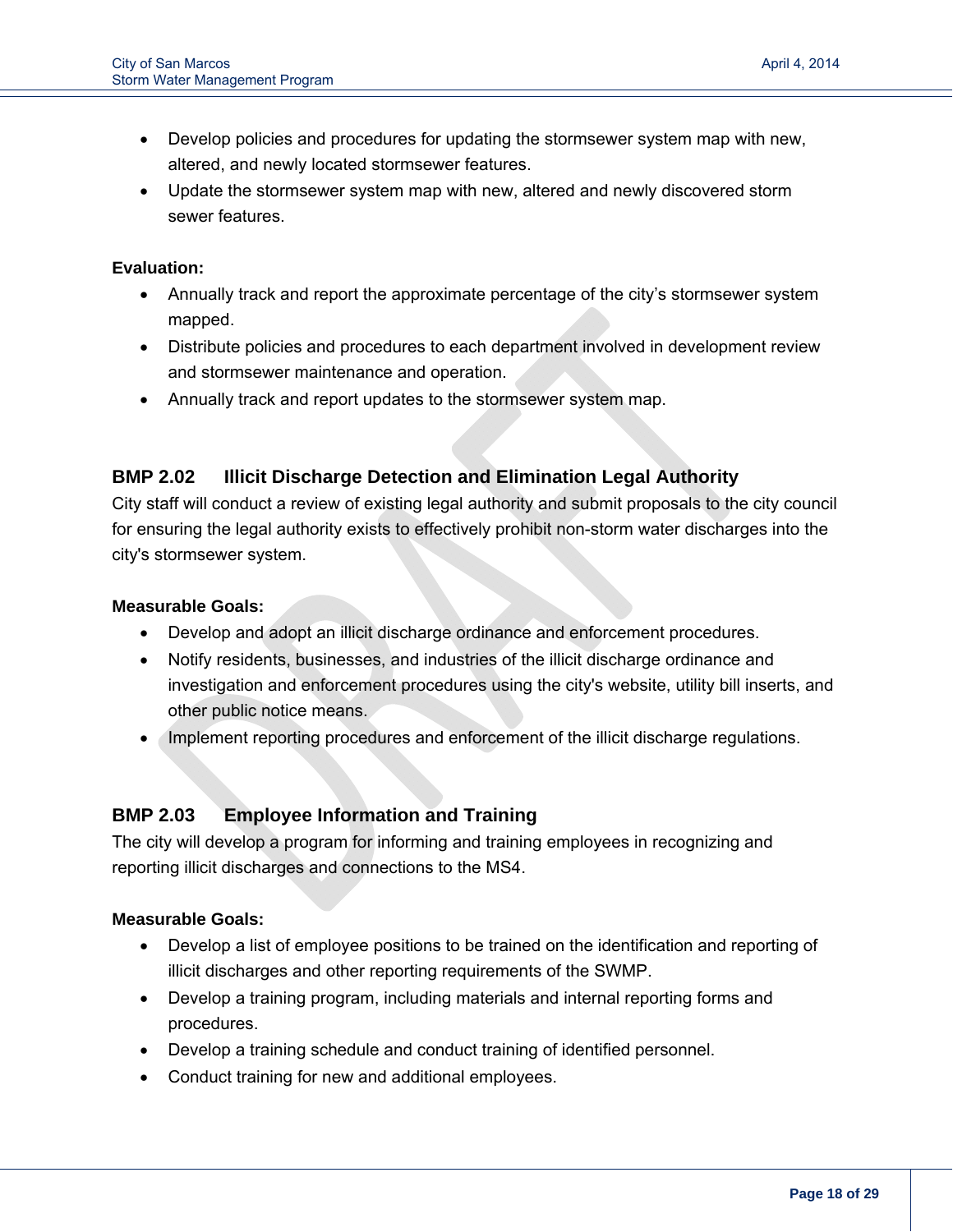#### **Evaluation:**

i<br>I

Annually track and report the number of employees receiving IDDE training.

#### **BMP 2.04 Septic System Ordinance**

Maintain an inventory of on-site sewage facilities (OSSFs) within the city limits with procedures to require correction of leaking or overflowing OSSFs.

#### **Measurable Goals:**

- Maintain the existing inventory of OSSFs within the city limits.
- Update OSSF service records with an annual audit of OSSFs.

#### **Evaluation:**

- Track and report the number of OSSFs audited.
- Track and report the number of OSSFs removed as a result of sanitary sewer system extension or structure demolition.

#### **BMP 2.05 Grease Trap Management (FOG Program)**

Apply the requirements of the fats, oil, and grease (FOG) ordinance for grease trap installation and maintenance at non-domestic food handling establishments.

#### **Measurable Goals:**

- Continue to require grease traps for new establishments.
- Inspect new grease trap installations.
- Monitor grease trap maintenance records for conformance with the provisions of the FOG ordinance.

#### **Evaluation:**

- Track and report the number of new grease trap installations.
- Track and report the number of grease trap installation maintenance reports.

#### **BMP 2.06 Inspect Sanitary Sewers on the Edwards Aquifer Recharge Zone**

Conduct inspections of sanitary sewers on the EARZ at 5 year intervals.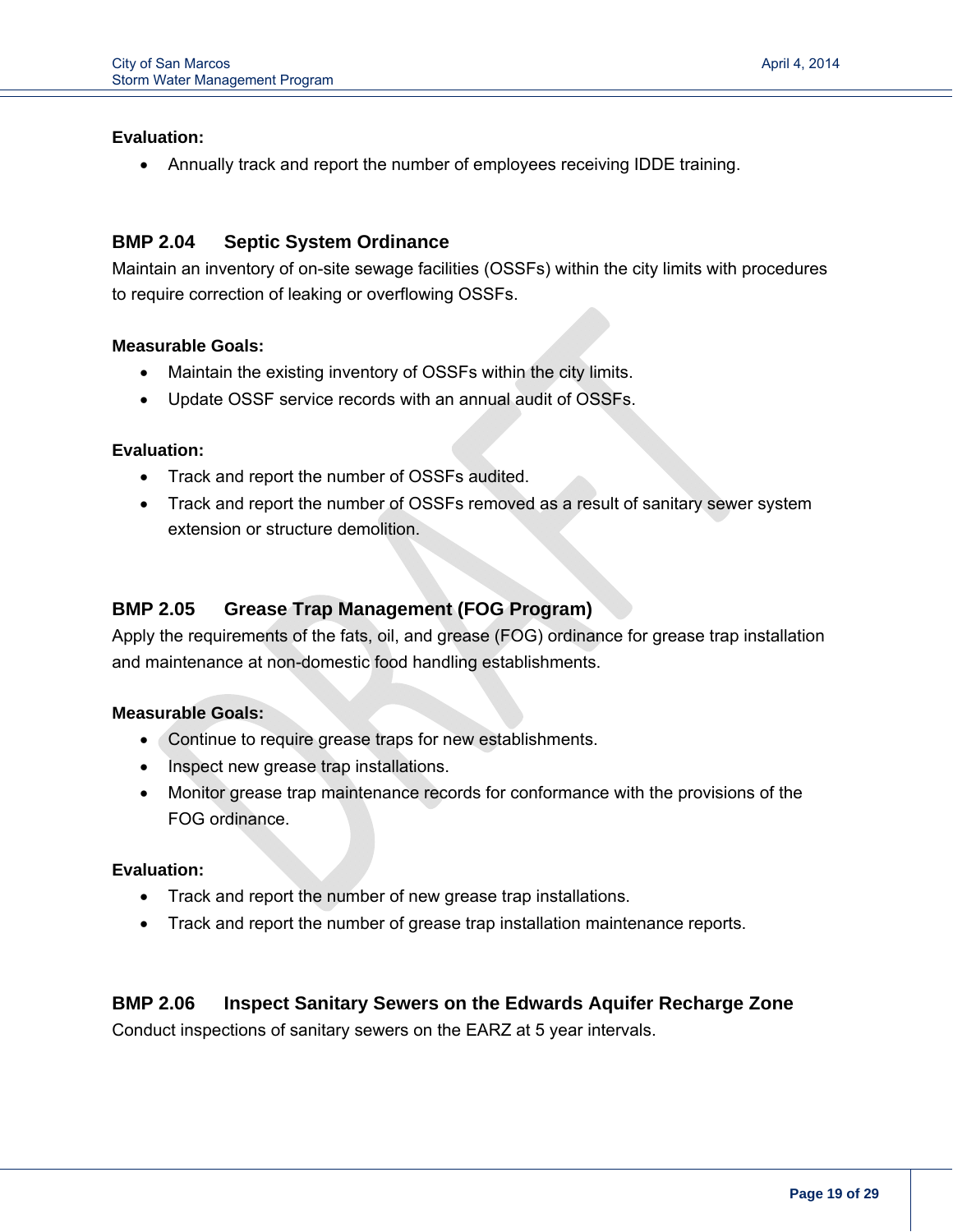Track and report the number of linear feet of sanitary sewers located on the EARZ inspected in each year.

#### **Evaluation:**

i<br>I

 Assess the condition of sanitary sewers on the EARZ inspected to be included in the city's program of collection system repairs.

#### **BMP 2.07 Sanitary Sewer Overflow Initiative (SSOI) Participation**

The city participates in the TCEQ Sanitary Sewer Overflow Initiative (SSOI).

#### **Measurable Goals:**

 Continue the program of Sanitary Sewer Evaluation Studies (SSES) and sewer rehabilitation and repair projects as addressed in the city's SSOI plan.

#### **BMP 2.08 Proper Disposal of Household Hazardous Wastes**

The city of San Marcos conducts regular collections of household hazardous wastes and recyclable materials twice each week. Household cleaners, latex paint, household batteries, pesticides, and other materials accepted at a central location. The regular schedule for accepting materials is intended to provide convenient drop-off location for residents to ensure encourage residents to properly dispose of their wastes. This service is advertised through the city's website and brochures that are distributed at city events.

#### **Measurable Goals:**

- Collect household hazardous wastes at a central location.
- Distribute informational brochures to inform residents of the service.

#### **Evaluation:**

- Track and report the number of residents who drop off materials at the collection station.
- Report the volume of materials collected.

#### **BMP 2.09 Establish Written IDDE Procedures**

The city will develop written procedures for illicit discharge detection and discharge elimination.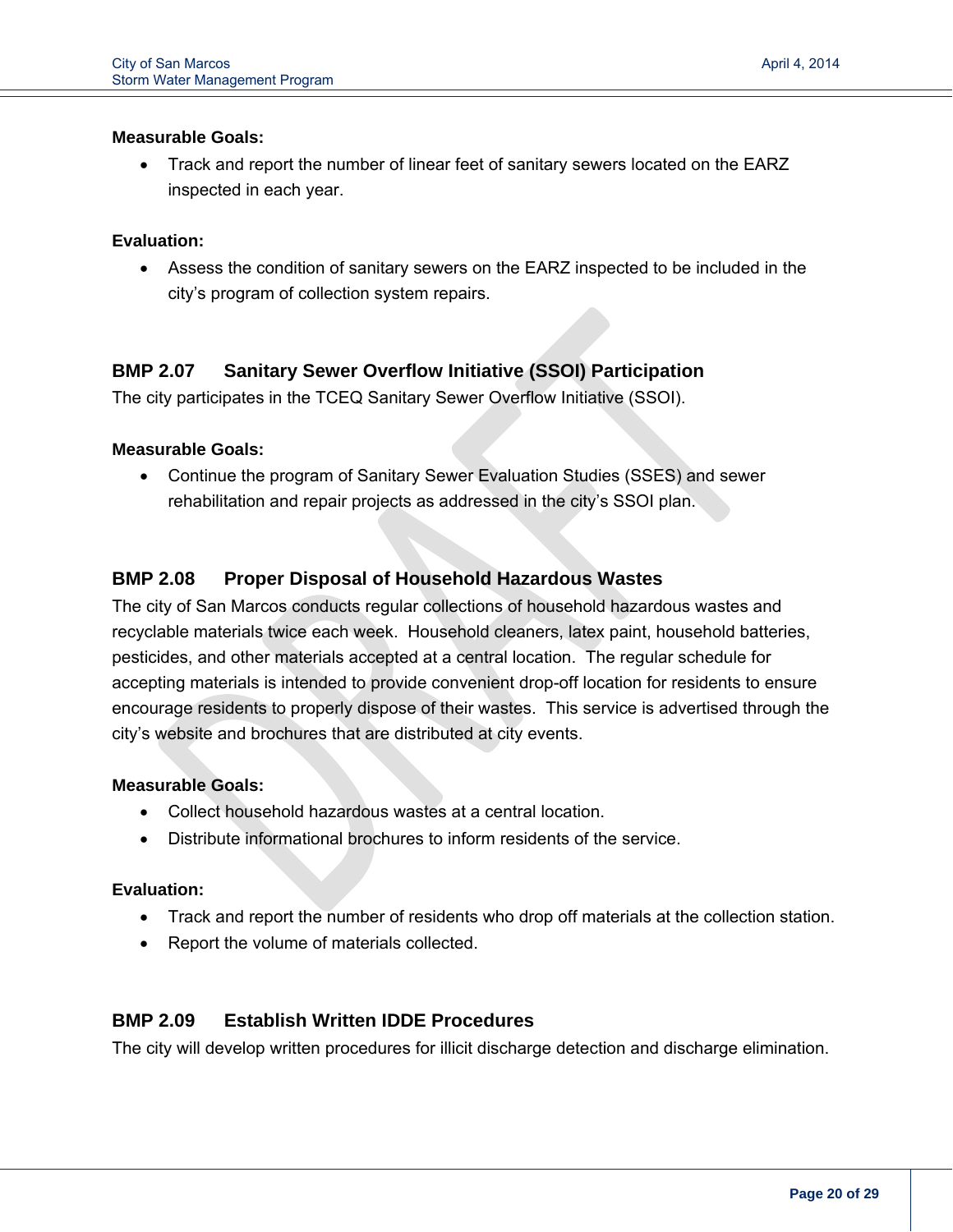i<br>I

 Develop and maintain written procedures for implementing the BMPs for Illicit Discharge Detection and Elimination.

## **3.3 MCM 3: Construction Site Stormwater Runoff Control**

#### *General Permit Requirement: Part B.3.(a)*

*All permittees shall develop, implement and enforce a program requiring operators of small and large construction activities, as defined in Part I of the general permit, to select, install, implement, and maintain stormwater control measures that prevent illicit discharges to the MEP. The program must include the development and implementation of an ordinance or other regulatory mechanism, as well as sanctions to ensure compliance to the extent allowable under state, federal, and local law, to require erosion and sediment control.*

## **3.3.1 Current Programs**

The city maintains an active program of construction plan review and project inspection.

## **3.3.2 Best Management Practices**

#### **BMP 3.01 Active Construction Site Inventory**

The city will develop a system for maintaining an inventory of permitted active construction sites ≥ 1 acre. This inventory will not include active construction sites managed by Texas State University on university-owned property.

#### **Measurable Goals:**

- Develop a system for maintaining an inventory of active construction sites ≥ 1 acre or less than 1 acre if part of a larger common plan, development, or sale.
- Implement the system for permitted active private and public construction sites.

#### **Evaluation:**

 Reports from the inventory of permitted sites list both active sites and sites that became inactive during the fiscal year.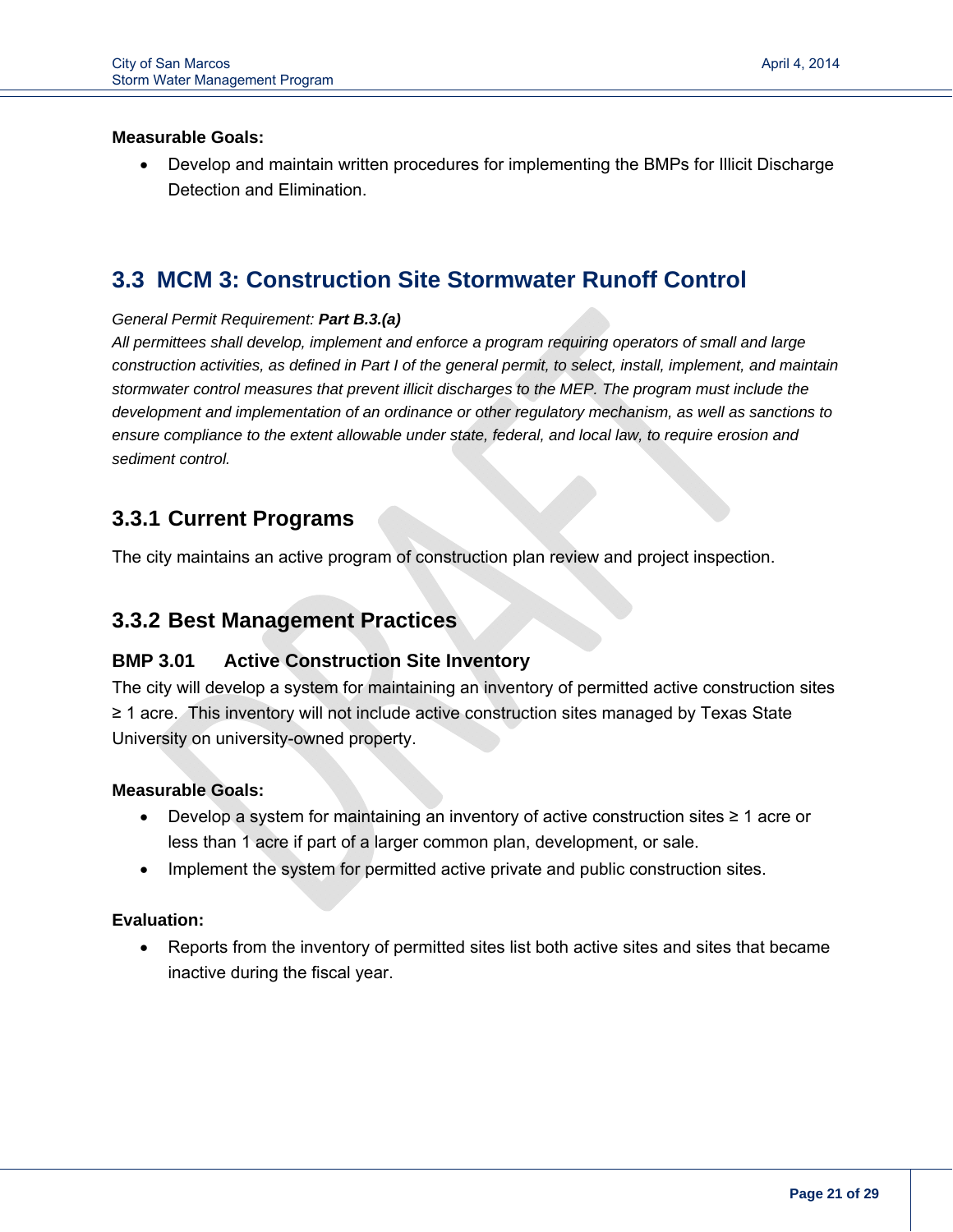## **BMP 3.02 Review and Maintain Legal Authority for Construction Site Runoff Control**

The city will review existing regulations to ensure that the legal authority to address construction site storm water runoff from development and redevelopment construction sites is in place and is enforceable.

#### **Measurable Goals:**

i<br>I

- Review and update regulations as needed to reflect changes in technology and to clarify requirements of the city's code of ordinances.
- Review and update regulations to require soil stabilization whenever clearing, grading, excavation or other earth disturbing activities have temporarily or permanently ceased.
- Review and update regulations to address prohibited construction related discharges.

#### **Evaluation:**

 Reports from the inventory of permitted sites will list both active sites and sites that became inactive during the fiscal year.

#### **BMP 3.03 Construction Plan Review**

Review site plans and construction plans for all new development and redevelopment and for capital construction.

#### **Measurable Goals:**

 Construction plans are reviewed prior to construction to verify compliance with the city's temporary erosion control ordinances for new development and redevelopment.

#### **Evaluation:**

The number of plan submittals and approvals will be tracked and reported.

#### **BMP 3.04 Drainage and Water Quality Criteria Review**

City staff will review the city's drainage and water quality design criteria for consistency and compliance with city goals and objectives and state and federal mandates. The criteria will be updated as needed.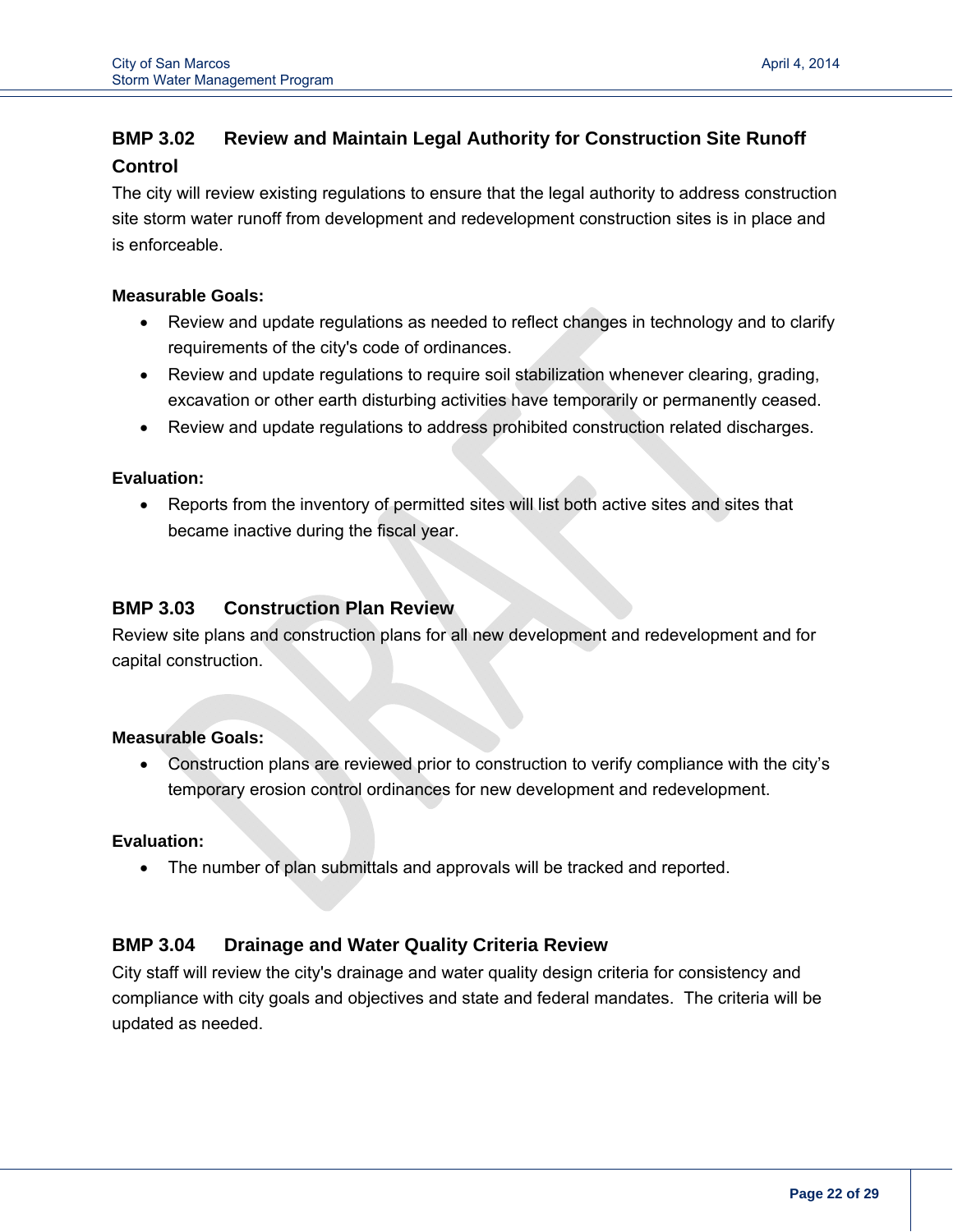i<br>I

 Update the drainage design and water quality criteria in response to the city's comprehensive planning process, and state and federal mandates.

#### **BMP 3.05 Construction Site Compliance Monitoring**

The city will continue its current program of construction site inspection and enforcement of the use and maintenance of construction site BMPs.

#### **Measurable Goals:**

- Continue to inspect construction sites for erosion and sedimentation control BMPs.
- Enforce compliance with city regulations regarding temporary erosion control.

#### **BMP 3.06 Training**

The city will train city personnel and construction contractors on the installation and maintenance of temporary erosion control BMPs at private development and redevelopment sites.

#### **Measurable Goals:**

- Develop a list of local contractors to be invited for training on the installation and maintenance of temporary erosion BMPs.
- Develop a training program, including materials and internal reporting forms and procedures.
- Develop a training schedule and conduct training of identified contractors and city staff.
- Conduct annual training sessions for contractors and city staff.

#### **Evaluation:**

Track and report the dates that the training classes are held and the list of attendees.

#### **BMP 3.07 Written Procedures**

The city will develop and maintain written procedures for requiring construction BMPs for small and large construction activities.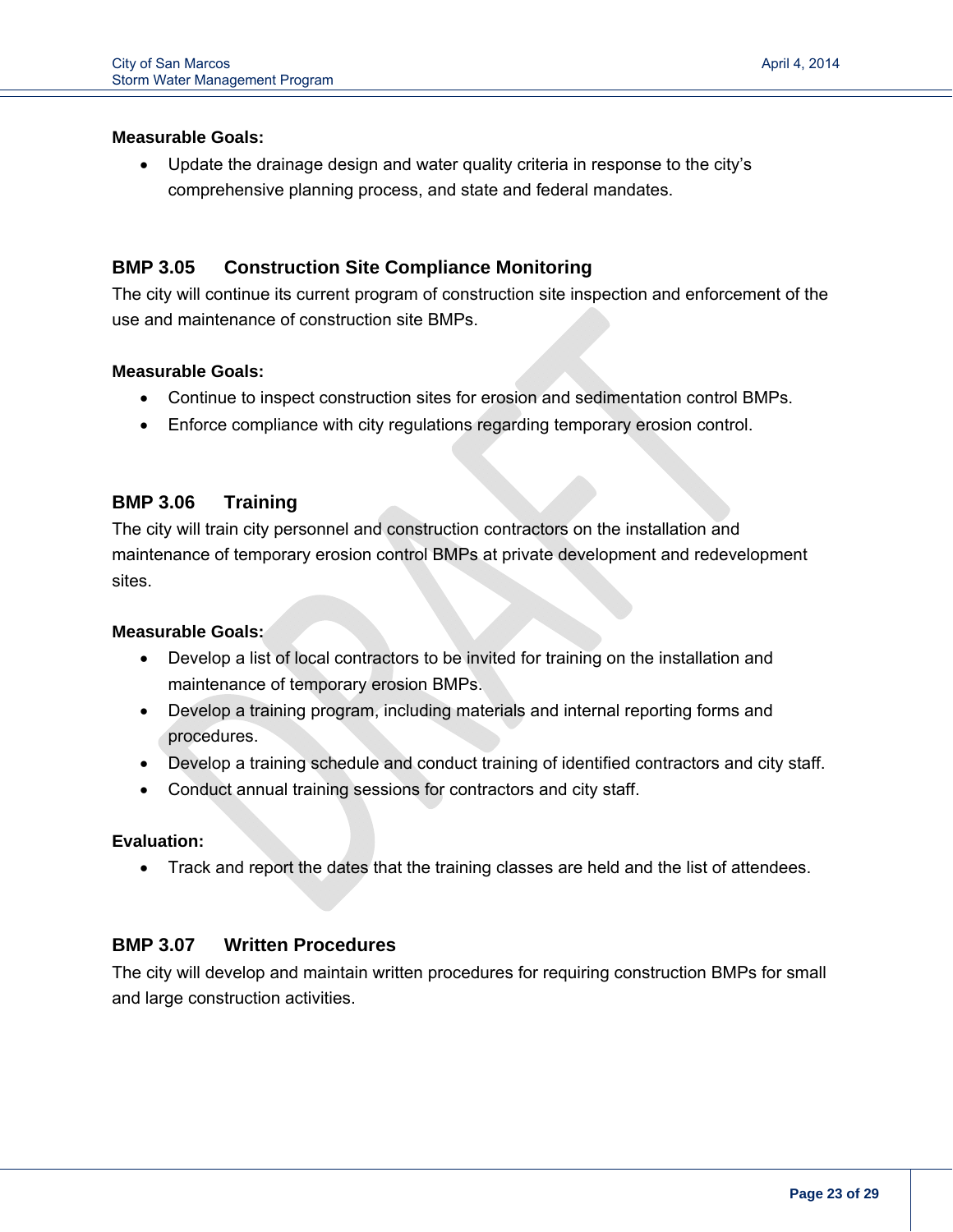i<br>I

 Develop and maintain written procedures for implementing the BMPs for construction activities.

## **3.4 MCM 4: Post Construction Stormwater Management in New Development and Redevelopment**

#### *General Permit Requirement: Part B.4.(a)*

*All permittees shall develop, implement and enforce a program, to the extent allowable under state, federal, and local law, to control stormwater discharges from new development and redeveloped sites that discharge into the small MS4 that disturb one acre or more, including projects that disturb less than one acre that are part of a larger common plan of development or sale. The program must be established for private and public development sites. The program may utilize an offsite mitigation and payment in lieu of components to address this requirement.*

## **3.4.1 Current Programs**

The city's current post construction stormwater management practices include the requirement for site revegetation following construction.

## **3.4.2 Best Management Practices**

#### **BMP 4.01 Post Construction Stormwater Management Legal Authority**

The city will conduct a review of the city's legal authority to require and inspect post construction storm water management of new development and redevelopment construction projects using structural and non-structural BMPs.

#### **Measurable Goals:**

 Review and update the city's current development code for requirements for postconstruction maintenance of BMPs for new development and redevelopment construction sites of 1 acre or more, and in projects of less than 1 acre that are part of a larger common plan of development, redevelopment, or sale.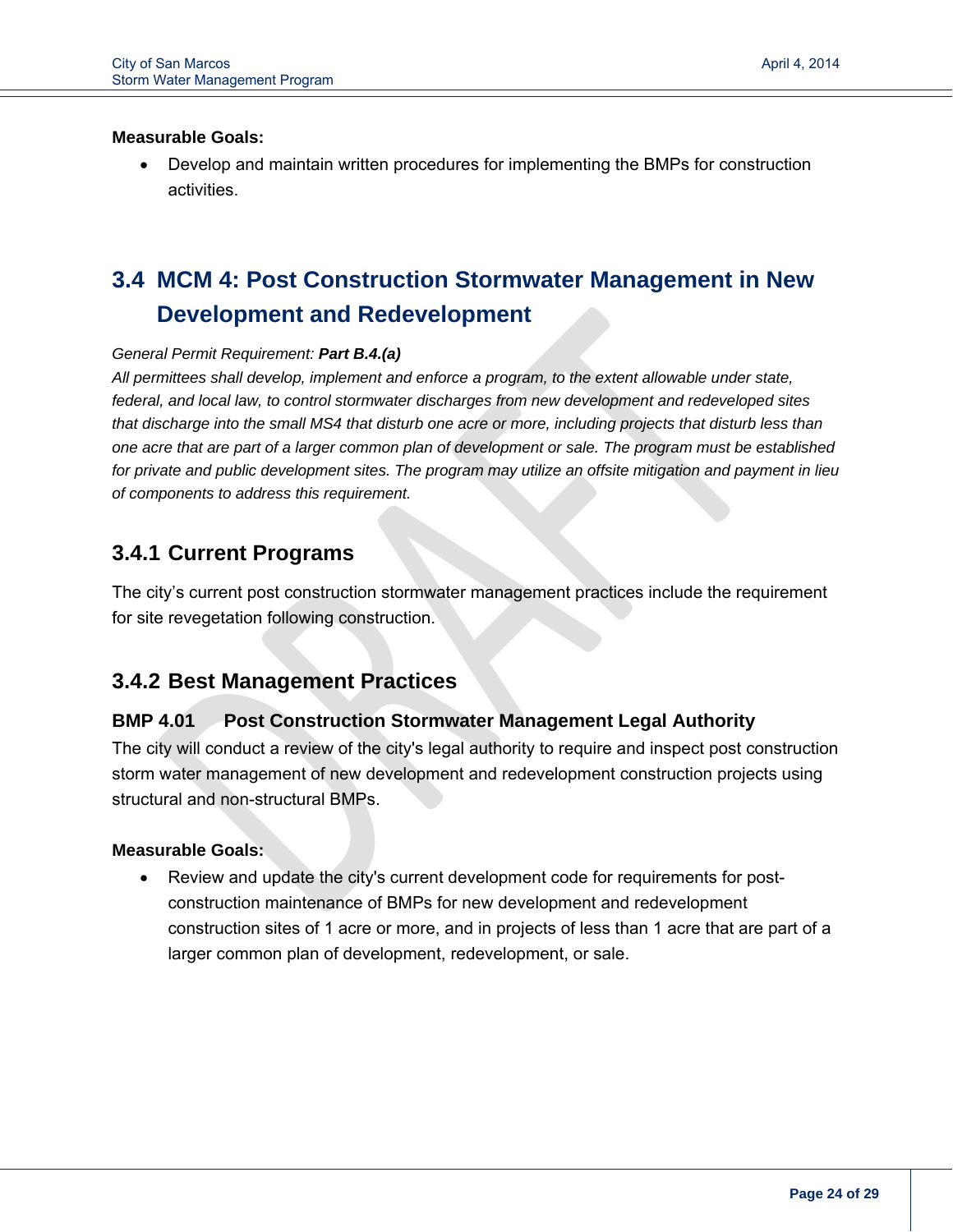## **BMP 4.02 Long-Term Maintenance of Post Construction Stormwater Control Measures**

The city will review the city's legal authority to require long-term maintenance and operation of structural storm water control measures by a) city maintenance, or b) maintenance agreement with property owners.

#### **Measurable Goals:**

i<br>I

- Continue city's Storm Sewer Maintenance Program for inspection and cleaning of inlets and storm sewers.
- Conduct post-storm event inspection of structural BMPs.

#### **BMP 4.03 Post-Construction Site Inspection and Project Acceptance**

The city will review, update, and implement project acceptance procedures to address Post Construction Storm Water Management for new development and re-development.

#### **Measurable Goals:**

 Post construction inspection of private construction sites for revegetation OR maintenance bond OR deferred landscape agreement.

#### **BMP 4.04 Written Procedures**

The city will develop and maintain written procedures for the city's program for requiring postconstruction BMPs for small and large construction activities.

#### **Measurable Goals:**

 Develop and maintain written procedures for implementing the BMPs for new development and redevelopment.

## **3.5 MCM 5: Pollution Prevention and Good Housekeeping for Municipal Operations**

#### *General Permit Requirement: Part B.5.(a)*

*All permittees shall develop and implement an operation and maintenance program, including an employee training component that has the ultimate goal of preventing or reducing pollutant runoff from municipal activities and municipally owned areas including but not limited to park and open space*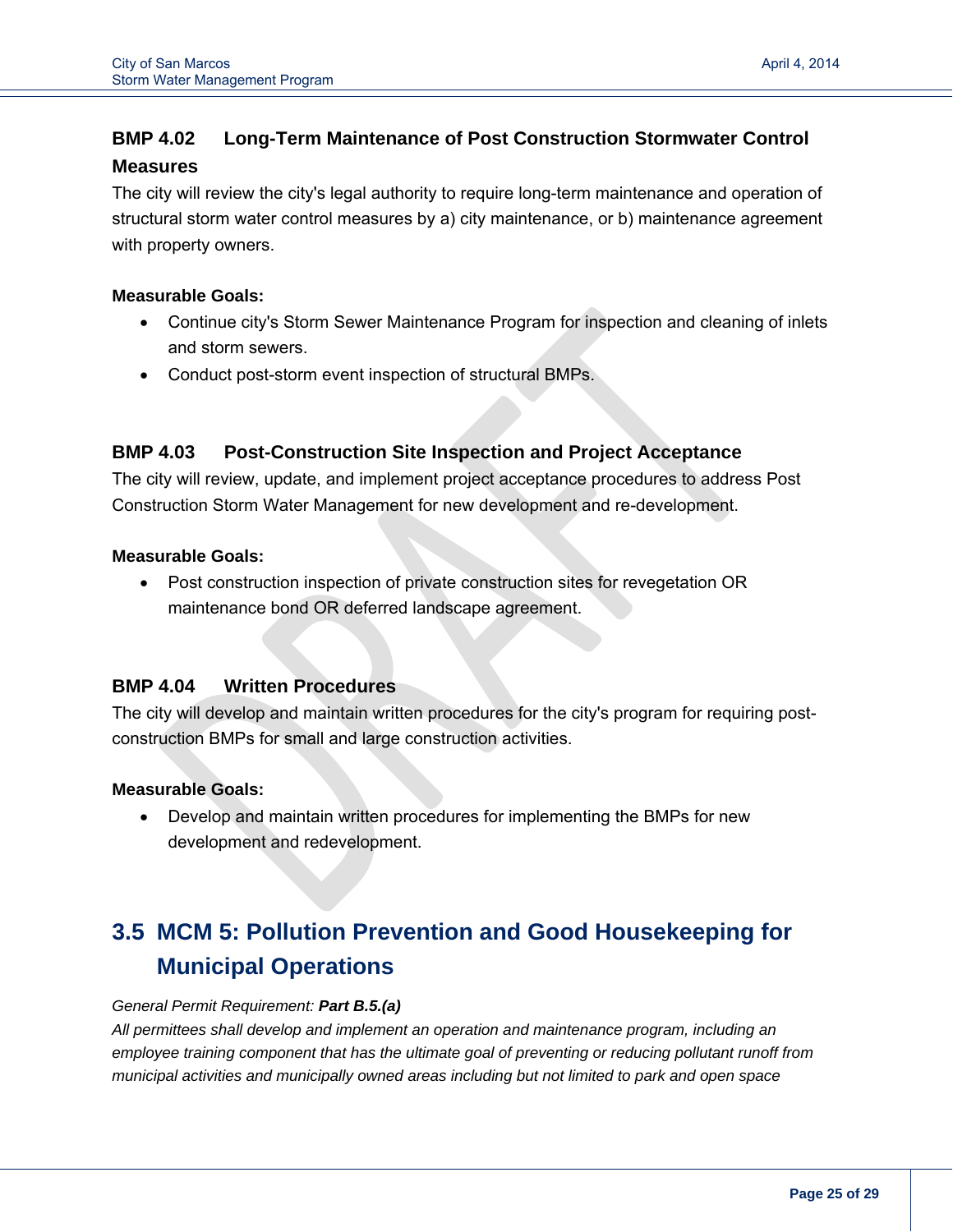*maintenance; street, road, or highway maintenance; fleet and building maintenance; stormwater system maintenance; new construction and land disturbances; municipal parking lots; vehicle and equipment maintenance and storage yards; waste transfer stations; and salt/sand storage locations.*

## **3.5.1 Best Management Practices**

#### **BMP 5.01 Municipal Facilities and Stormwater Control Inventory**

The city will inventory and map city-owned and operated facilities and stormwater controls. The pollutant discharge potential of each facility will be assessed as a part of this inventory.

#### **Measurable Goals:**

- Inventory all municipal facilities and storm water controls.
- Map municipal facilities and storm water controls inventoried.
- Assess the pollutant discharge potential of each facility.
- Document the results of the assessment.

#### **BMP 5.02 Training and Education**

The city will develop and implement an employee training program that addresses stormwater quality issues, pollution prevention, and good housekeeping procedures for city operations.

#### **Measurable Goals:**

- Develop a list of departments/divisions and employee positions to be trained in implementing pollution prevention and good housekeeping practices.
- Develop a training program, including materials and internal reporting forms and procedures.
- Develop a training schedule and conduct training of identified personnel.
- Conduct training for new and additional employees.

#### **BMP 5.03 Contractor Requirements and Oversight**

The city will initiate contractual requirements in city maintenance contracts that require contractors to comply with Pollution Prevention & Good Housekeeping BMPs adopted by the city.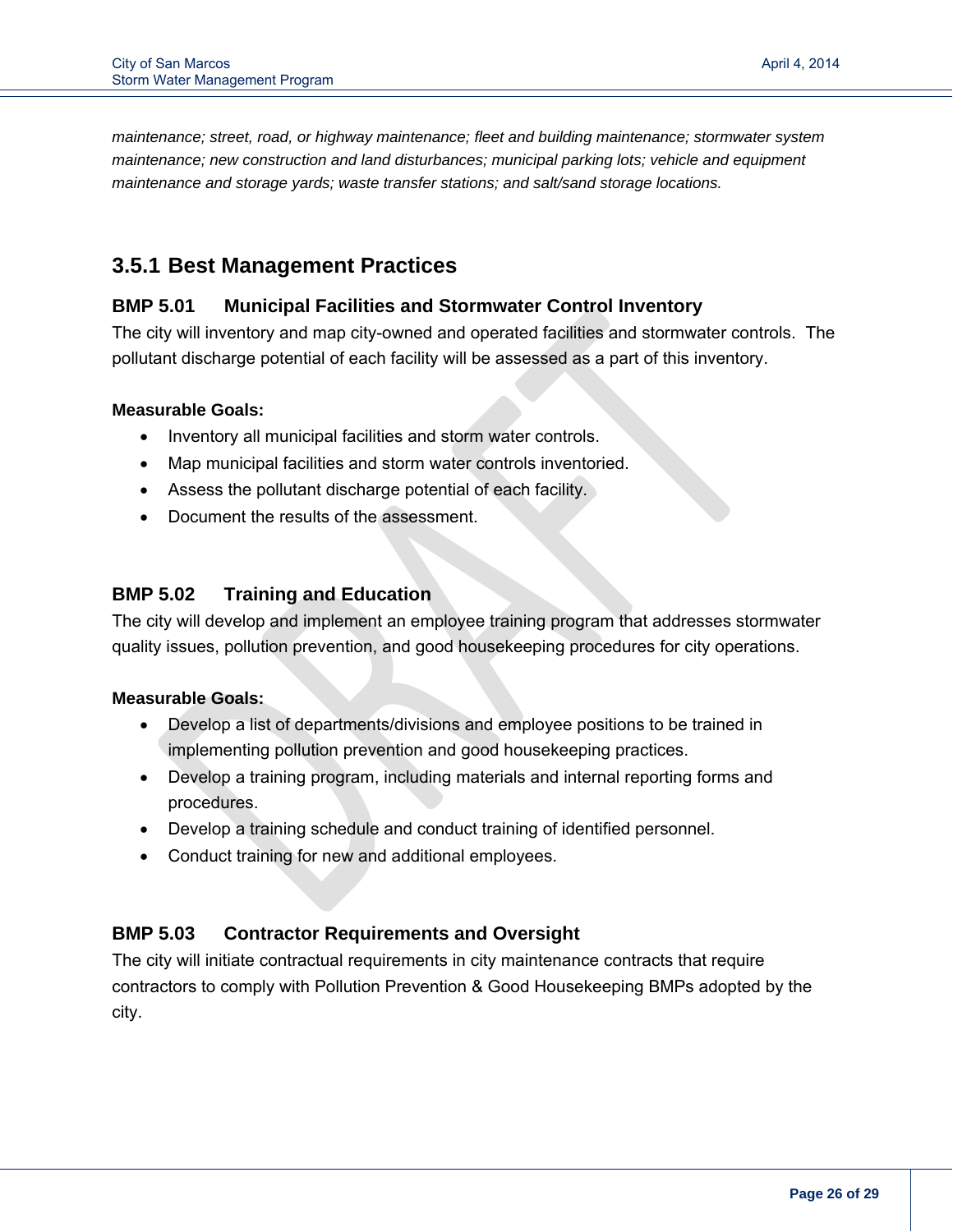i<br>I

- Identify maintenance services performed by contractors.
- Draft contract provisions that establish contractual requirements for compliance with Pollution Prevention and Good Housekeeping practices and facility-specific stormwater management operating procedures.
- Implement contract requirements in new contracts and by amendment to existing contracts.

## **BMP 5.04 High Priority Facility-Specific SOPs**

High Priority Facilities are defined in the general permit as those facilities with a high potential to generate stormwater pollutants. The city will identify city-owned high priority facilities and implement stormwater controls at those facilities.

#### **Measurable Goals:**

- Develop facility-specific SOPs that identify BMPs to be installed, implemented, and maintained.
- Maintain a hard or electronic copy of each facility-specific SOP.
- Develop and implement a program of periodic inspections of high priority facilities and document the results of the inspections.

### **BMP 5.05 High Priority Facility Storm Water Controls**

The city will implement stormwater controls at high priority facilities.

#### **Measurable Goals:**

- Establish general good housekeeping procedures.
- Develop Spill Prevention and Response Plans for vehicle and equipment fueling and maintenance locations.
- Develop Spill Prevention and Response Plans for vehicle & equipment fueling and maintenance locations.

#### **BMP 5.06 City Operations Assessment**

Evaluate operations and maintenance (O&M) activities for potential to discharge pollutants.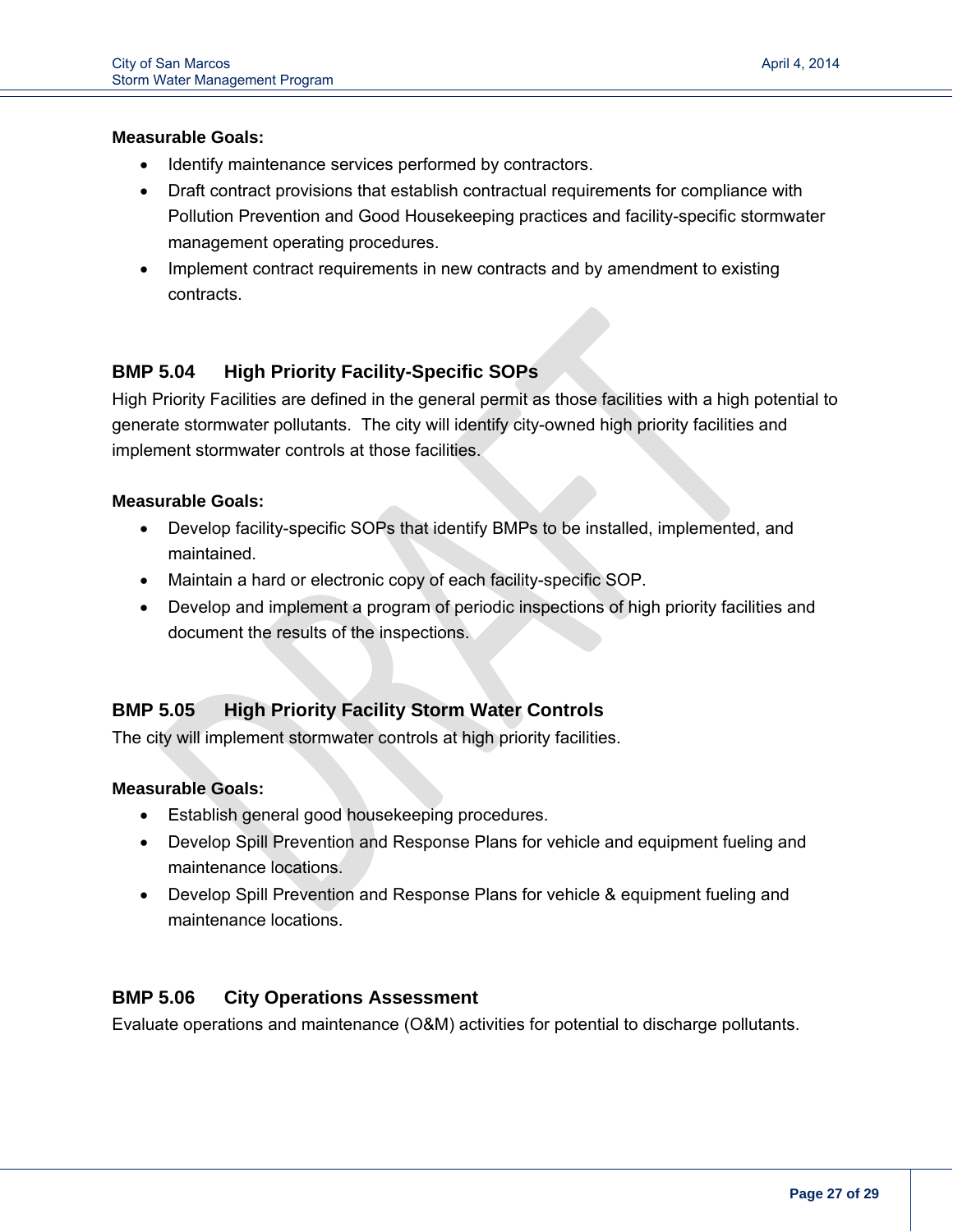i<br>I

- Evaluate pavement repair and maintenance operations.
- Develop procedures and documentation for inspection of pollution prevention measures at city-owned facilities.
- Perform inspections of pollution prevention measures at city owned and operated facilities.

#### **BMP 5.07 Stormsewer System O&M**

The city will develop, document, and implement an O&M program to reduce the accumulation of pollutants in catch basins and other surface drainage structures.

#### **Measurable Goals:**

- Develop a stormsewer waste material disposal standard operating procedure (SOP).
- Develop written procedures and documentation for periodic inspection and cleaning of catch basins.
- After completion of the stormsewer system map (BMP 2.01), identify areas for increased inspection to detect accumulations of sediment and debris or illegal dumping.

#### **BMP 5.08 Street Sweeping**

The city presently operates a program of street sweeping for streets of each classification. The city will continue the street sweeping program to reduce accumulations of sediment and litter on city streets.

#### **Measurable Goals:**

 Continue sweeping up to 1,350 lane miles of arterials; collectors; and residential streets each year.

#### **BMP 5.09 Post Construction Site Inspection and Project Acceptance**

The city will review, update, and implement project acceptance procedures to address Post Construction Stormwater Management for public infrastructure projects.

#### **Measurable Goals:**

 Continue to conduct warranty inspections of public infrastructure projects for conformance with contract specifications for revegetation.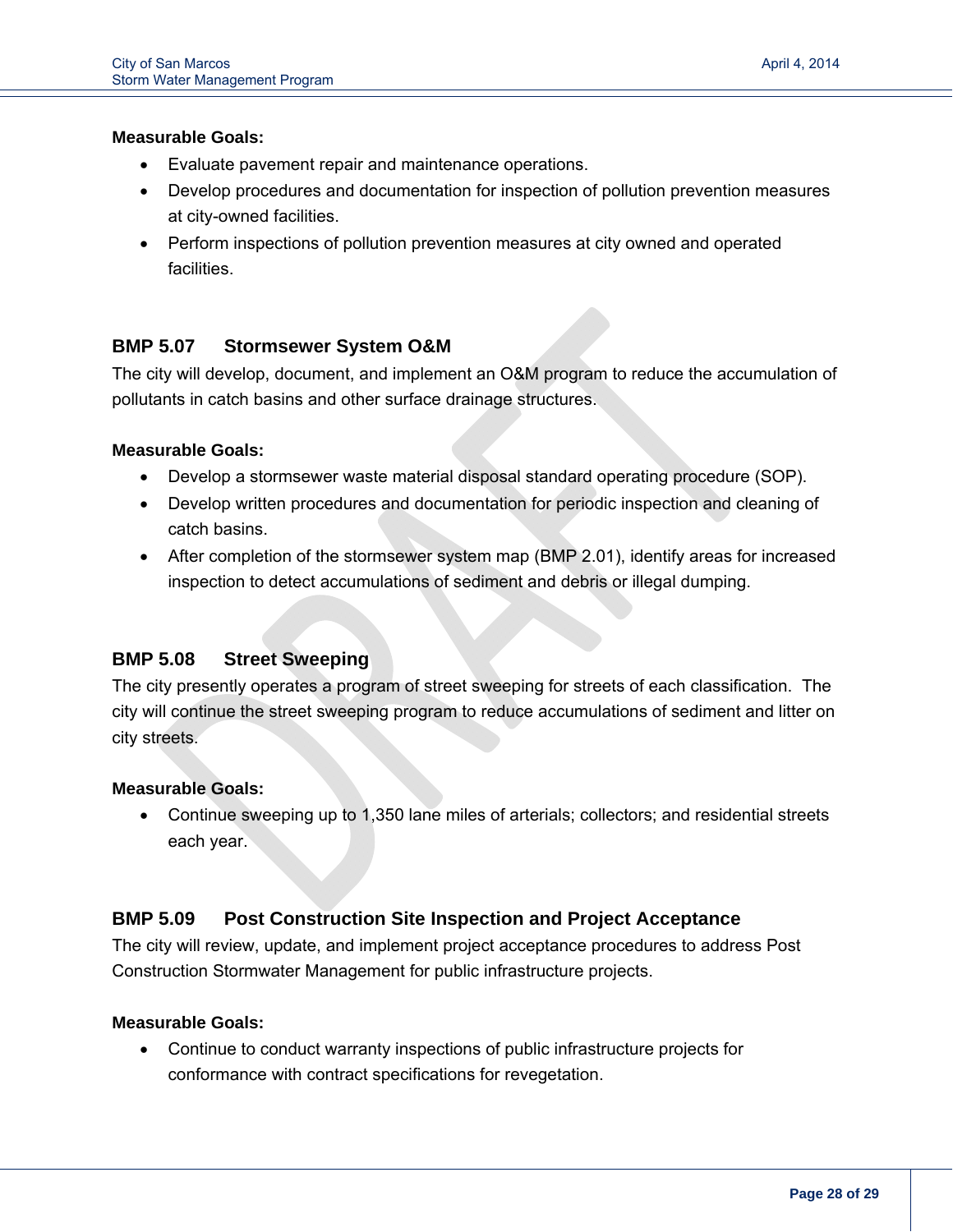Continue to conduct post construction inspection of private construction sites for revegetation OR maintenance bond OR deferred landscape agreement.

#### **BMP 5.10 Waterway Litter Removal**

The city removes underwater litter removal on a quarterly basis from the San Marcos River from City Park downstream to Thompsons Island and for short distances upstream along key river tributaries.

#### **Measurable Goals:**

- Conduct quarterly underwater litter removals downstream of City Park to Thompson's Island.
- Conduct quarterly litter pickups in tributaries to the San Marcos River.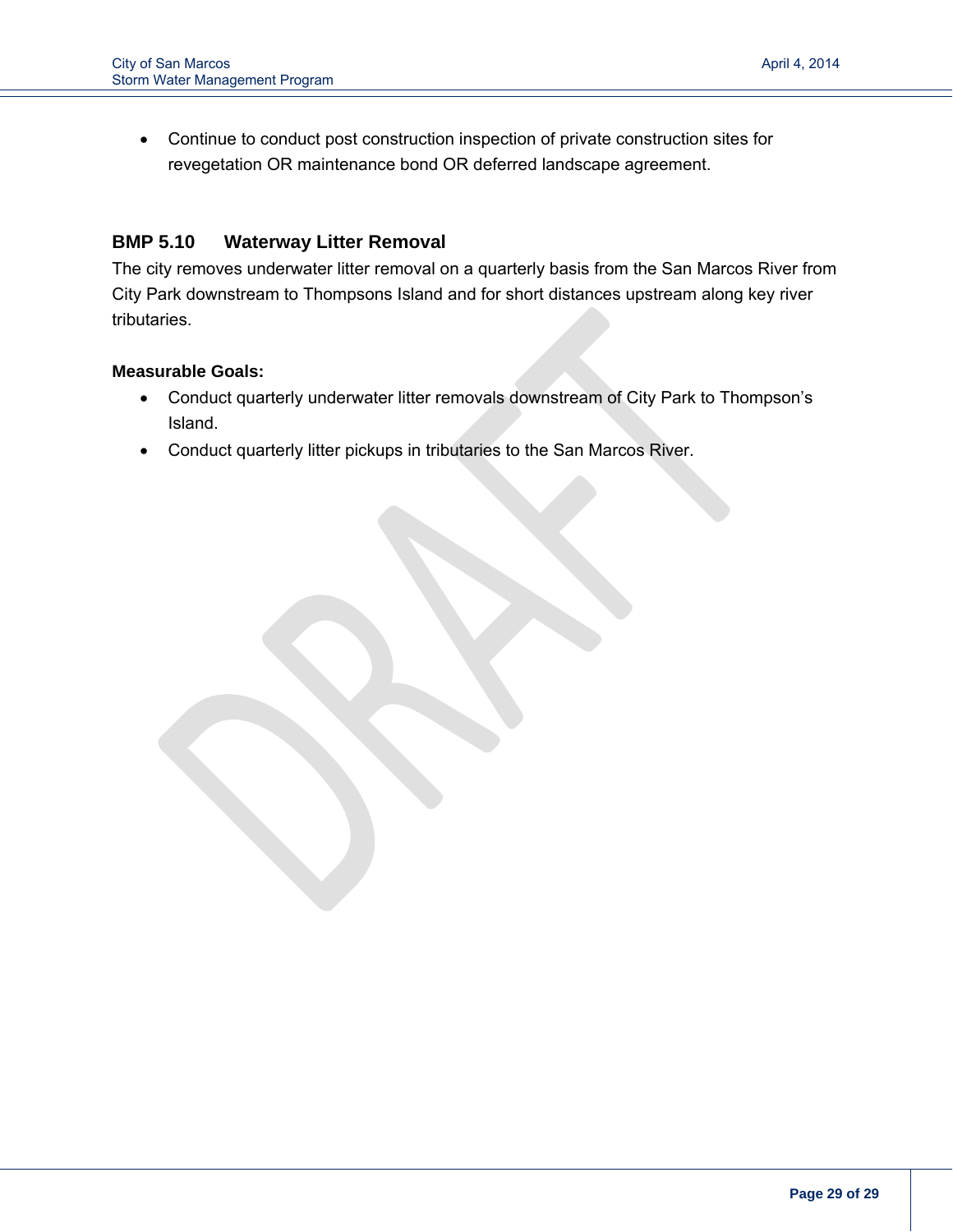## **Appendix A – List of BMPs by MCM**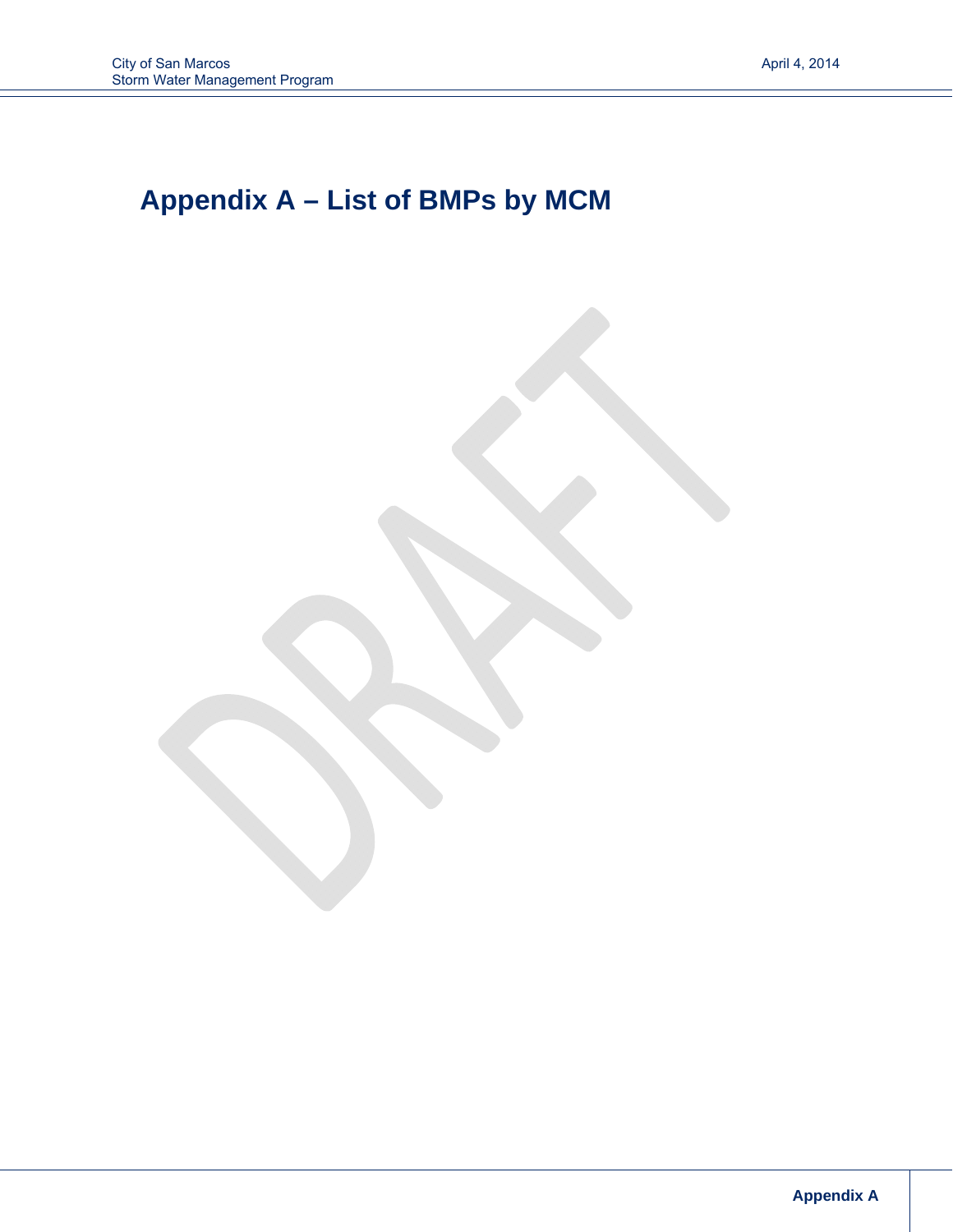|            | <b>MCM No. 1</b>                            |                                                                                                                  |                                                                                                                                     |  |                                |                    |                  |                |                                               |  |  |  |
|------------|---------------------------------------------|------------------------------------------------------------------------------------------------------------------|-------------------------------------------------------------------------------------------------------------------------------------|--|--------------------------------|--------------------|------------------|----------------|-----------------------------------------------|--|--|--|
|            |                                             |                                                                                                                  | <b>Public Education, Outreach, and Involvement</b>                                                                                  |  |                                |                    |                  |                |                                               |  |  |  |
|            |                                             |                                                                                                                  |                                                                                                                                     |  | <b>Implementation Schedule</b> |                    |                  |                | <b>Responsible</b>                            |  |  |  |
| <b>BMP</b> | <b>Description</b>                          | <b>Implementation Activities</b>                                                                                 | <b>Measurable Goals</b>                                                                                                             |  | $\overline{2}$                 | (Fiscal) Year<br>3 | $\boldsymbol{4}$ | 5 <sup>5</sup> | <b>Department/Division</b>                    |  |  |  |
|            |                                             |                                                                                                                  | Distribute Household Hazardous Waste<br>information brochures at community events and<br>on the city's website                      |  |                                |                    |                  |                | Community Services/Solid<br>Waste             |  |  |  |
| 1.01       | Storm Water Quality Outreach Materials      | Distribute informational brochures for<br>the purpose of educating residents,                                    | Distribute brochures containing river and<br>watershed water quality information to visitors<br>and students at the Nature Center   |  |                                |                    |                  |                | <b>Community Services</b>                     |  |  |  |
|            |                                             | visitors, and businesses on issues that<br>impact storm water quality                                            | Distribute informational door hangers to<br>residents following local storm sewer cleaning.                                         |  |                                |                    |                  |                | Transportation                                |  |  |  |
|            |                                             |                                                                                                                  | Annual utility bill inserts for FOG and "What<br>Not to Flush"                                                                      |  |                                |                    |                  |                | Water & Wastewater Utility                    |  |  |  |
| 1.02       | Pet Waste Management in Parks               | Provide pet waste collection<br>dispensers in city parks to promote<br>proper owner disposal of pet waste.       | Provide 15 pet waste collection dispensers in<br>11 city parks. Record number of pet waste<br>collection bags distributed annually. |  |                                |                    |                  |                | <b>Community Services/Parks</b>               |  |  |  |
| 1.03       | Trash & Debris Management                   | Host and advertise community<br>cleanup events                                                                   | Host and advertise 4 events per year                                                                                                |  |                                |                    |                  |                | Community<br>Services/Environmental<br>Health |  |  |  |
|            |                                             | Continue recycling program                                                                                       | Continue the curbside recycling program.                                                                                            |  |                                |                    |                  |                | <b>Community Services/Solid</b><br>Waste      |  |  |  |
| 1.04       | <b>Classroom Education</b>                  | Include information about watersheds<br>and water quality in annual Nature<br>Center outdoor education camps     | Conduct a minimum of 4 outdoor education<br>camps per year                                                                          |  |                                |                    |                  |                | <b>Community Services/Parks</b>               |  |  |  |
| 1.05       | <b>River Visitor Education</b>              | The Conservation Crew will meet and<br>talk to river visitors & residents about<br>storm water and water quality | The number of people contacted will be<br>reported annually                                                                         |  |                                |                    |                  |                | <b>Community Services/Parks</b>               |  |  |  |
| 1.06       | Promoting San Marcos River water<br>quality | Post bacteriological test results on the<br>city website to inform public of river<br>water quality              | Post test results monthly.                                                                                                          |  |                                |                    |                  |                | Community<br>Services/Environmental<br>Health |  |  |  |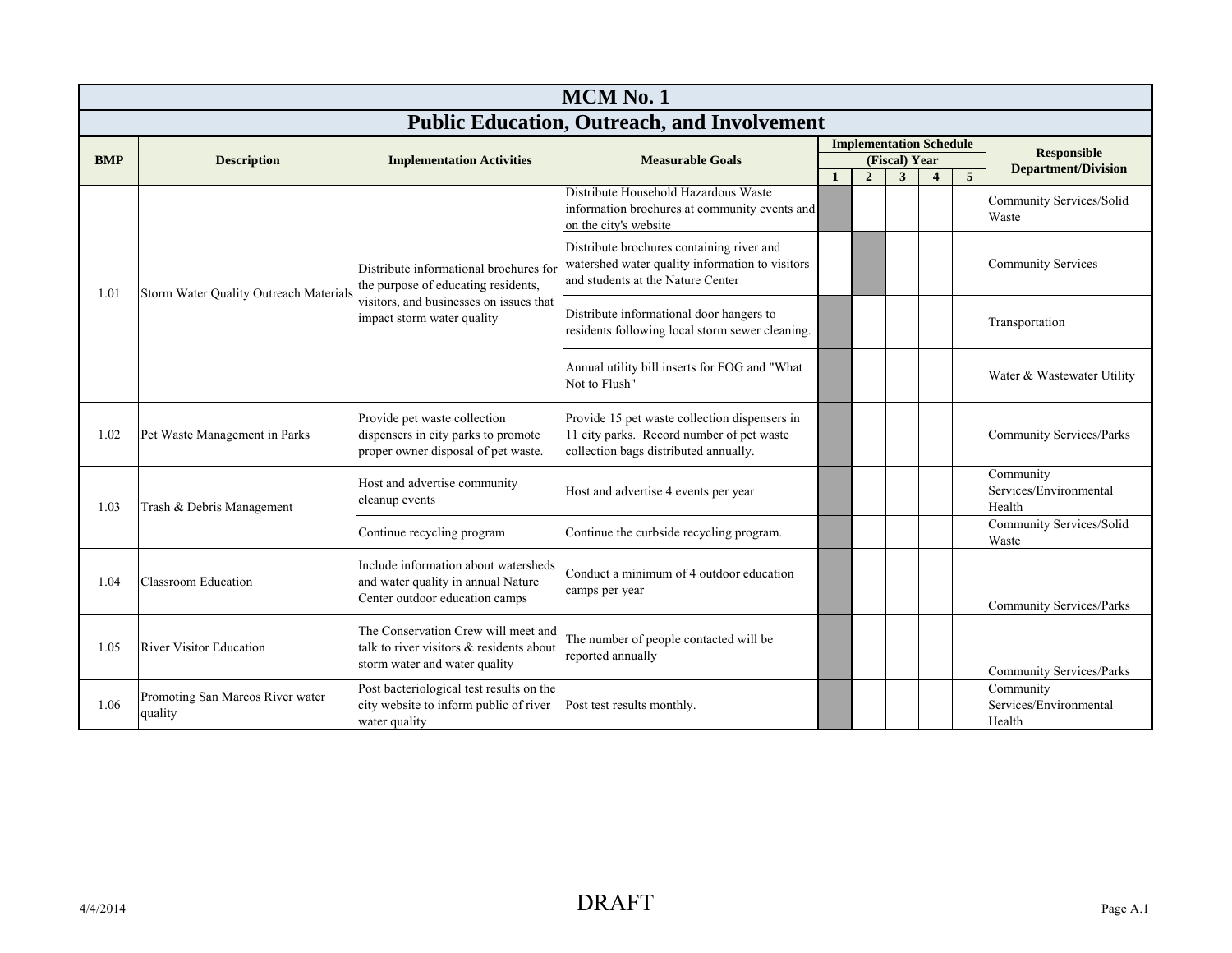|            | <b>MCM No. 1</b>                                   |                                                                                                                   |                                                                                                                                                               |  |                                |               |  |   |                                                  |  |  |  |
|------------|----------------------------------------------------|-------------------------------------------------------------------------------------------------------------------|---------------------------------------------------------------------------------------------------------------------------------------------------------------|--|--------------------------------|---------------|--|---|--------------------------------------------------|--|--|--|
|            | <b>Public Education, Outreach, and Involvement</b> |                                                                                                                   |                                                                                                                                                               |  |                                |               |  |   |                                                  |  |  |  |
| <b>BMP</b> | <b>Description</b>                                 | <b>Implementation Activities</b>                                                                                  | <b>Measurable Goals</b>                                                                                                                                       |  | <b>Implementation Schedule</b> | (Fiscal) Year |  |   | <b>Responsible</b><br><b>Department/Division</b> |  |  |  |
|            |                                                    |                                                                                                                   |                                                                                                                                                               |  | $\overline{2}$                 | 3             |  | 5 |                                                  |  |  |  |
| 1.07       | Media Access for Storm Water<br>Education          | Provide public access to videos<br>through CATV and city website.                                                 | Promote "Reduce Runoff" and "After the<br>Storm" videos on city website<br>Provide "Reduce Runoff" and "After the<br>Storm" videos for public access cable TV |  |                                |               |  |   | Transportation                                   |  |  |  |
|            |                                                    | Decide on inlet marker design                                                                                     | Coordinate selection of a manhole cover design<br>with Texas State University.<br>Purchase inlet markers                                                      |  |                                |               |  |   | Transportation                                   |  |  |  |
| 1.08       | Storm Drain Marking                                | Apply inlet markers to storm sewer<br>inlets                                                                      | Stencil 25 inlets per year with volunteers.                                                                                                                   |  |                                |               |  |   |                                                  |  |  |  |
|            |                                                    | Redesign storm sewer manhole covers<br>to include "Don't Pollute" message                                         | Develop new design.                                                                                                                                           |  |                                |               |  |   | Transportation; CIP                              |  |  |  |
|            |                                                    | Incorporate redesigned storm sewer<br>MH covers                                                                   | Install redesigned MH covers in new<br>installations                                                                                                          |  |                                |               |  |   |                                                  |  |  |  |
| 1.09       | Public Notice for SWMP Development                 | Comply with public notice<br>requirements when implementing the<br><b>SWMP</b>                                    | Maintain a record of the public notice and<br>method of advertisement                                                                                         |  |                                |               |  |   | Transportation                                   |  |  |  |
|            |                                                    | Conduct annual volunteer events for<br>debris and litter removal                                                  | Conduct the annual San Marcos River Cleanup                                                                                                                   |  |                                |               |  |   | <b>Community Services/Parks</b>                  |  |  |  |
| 1.10       |                                                    | Conduct a variety of volunteer clean-<br>up events                                                                | Conduct Keep San Marcos Beautiful and<br><b>Bobcat Build events</b>                                                                                           |  |                                |               |  |   | <b>Community Services</b>                        |  |  |  |
|            | <b>Community Cleanup Events</b>                    | Program for volunteers to participate<br>in collecting litter at designated<br>locations throughout the community | Adopt a Spot program adoptions/trash<br>collected.                                                                                                            |  |                                |               |  |   | <b>Community Services/Parks</b>                  |  |  |  |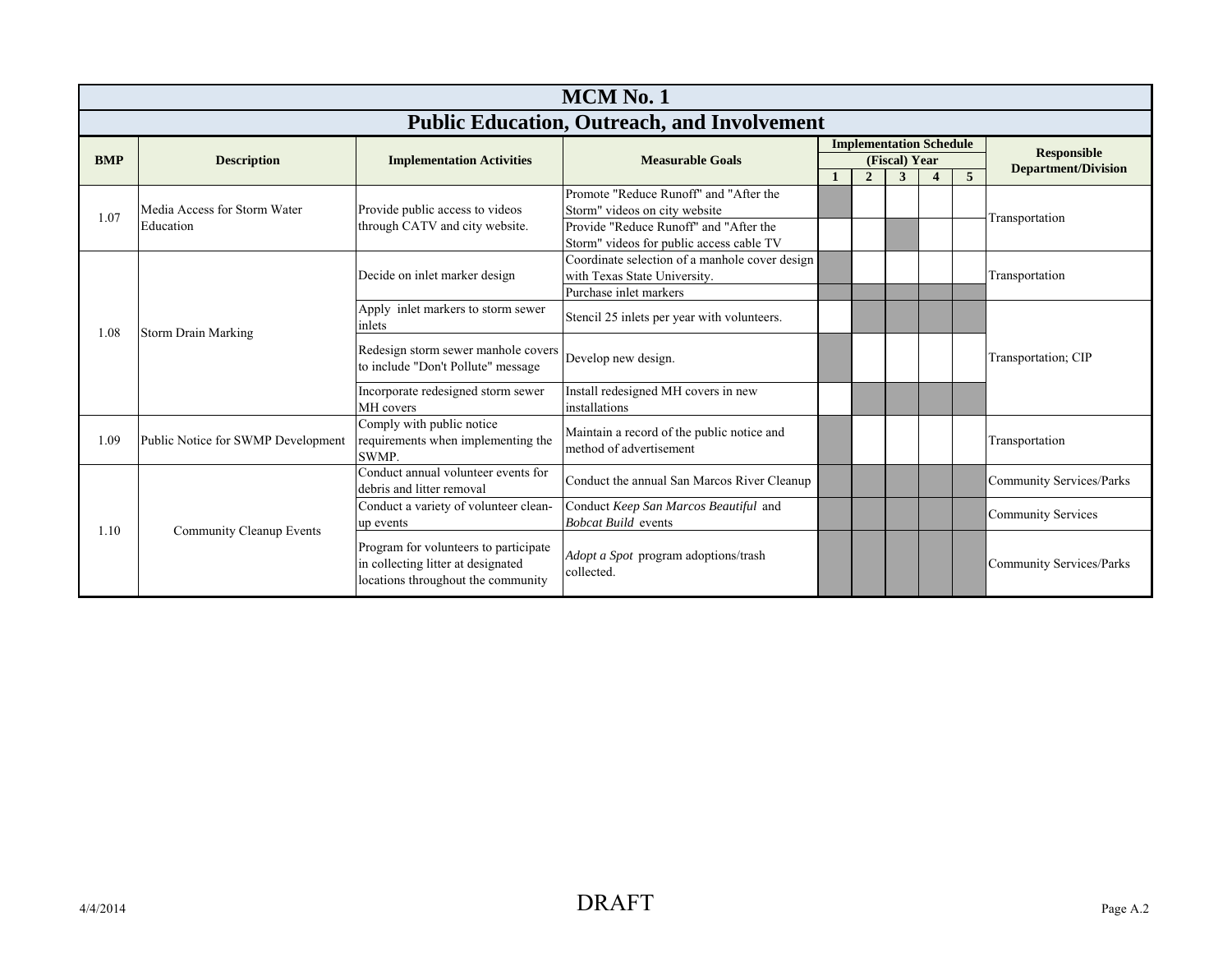|            | MCM No. 2                         |                                                                                                                                                            |                                                                                                                                                                                                                         |              |                |                                                 |                         |   |                                                                                                                                                        |  |  |  |
|------------|-----------------------------------|------------------------------------------------------------------------------------------------------------------------------------------------------------|-------------------------------------------------------------------------------------------------------------------------------------------------------------------------------------------------------------------------|--------------|----------------|-------------------------------------------------|-------------------------|---|--------------------------------------------------------------------------------------------------------------------------------------------------------|--|--|--|
|            |                                   |                                                                                                                                                            | <b>Illicit Discharge Detection and Elimination</b>                                                                                                                                                                      |              |                |                                                 |                         |   |                                                                                                                                                        |  |  |  |
| <b>BMP</b> | <b>Description</b>                | <b>Implementation Activities</b>                                                                                                                           | <b>Measurable Goals</b>                                                                                                                                                                                                 |              |                | <b>Implementation Schedule</b><br>(Fiscal) Year |                         |   | <b>Responsible</b>                                                                                                                                     |  |  |  |
|            |                                   |                                                                                                                                                            |                                                                                                                                                                                                                         | $\mathbf{1}$ | $\overline{2}$ | $\overline{\mathbf{3}}$                         | $\overline{\mathbf{4}}$ | 5 | <b>Department/Division</b>                                                                                                                             |  |  |  |
|            |                                   |                                                                                                                                                            | Map 20% of the city's storm sewer system and<br>outfalls each year.                                                                                                                                                     |              |                |                                                 |                         |   | Transportation                                                                                                                                         |  |  |  |
| 2.01       | Stormsewer System Mapping         | The city will develop a map of the<br>stormsewer system, including the<br>location of all outfalls and the name and<br>location of surface water receiving | Develop policies and procedures for updating<br>the storm sewer system map with new, altered,<br>and newly located storm sewer features.                                                                                |              |                |                                                 |                         |   | Transportation; CIP; Planning &                                                                                                                        |  |  |  |
|            |                                   | stormsewer outfall                                                                                                                                         | Update the storm sewer system map with new,<br>altered and newly discovered storm sewer<br>features.                                                                                                                    |              |                |                                                 |                         |   | Development Services                                                                                                                                   |  |  |  |
|            |                                   |                                                                                                                                                            | Develop and adopt an illicit discharge ordinance<br>and enforcement procedures                                                                                                                                          |              |                |                                                 |                         |   |                                                                                                                                                        |  |  |  |
| 2.02       | Illicit Discharge Detection and   | Conduct a review of existing legal<br>authority and submit proposals to the<br>city council for ensuring the legal                                         | Notify residents, businesses, and industries of<br>the illicit discharge ordinance and investigation<br>and enforcement procedures using the city's<br>website, utility bill inserts, and other public<br>notice means. |              |                |                                                 |                         |   | Transportation; Legal                                                                                                                                  |  |  |  |
|            | Elimination Legal Authority       | authority exists to effectively prohibit<br>non-storm water discharges into the<br>city's stormsewer system                                                | Implement reporting procedures and<br>enforcement of the illicit discharge regulations.                                                                                                                                 |              |                |                                                 |                         |   | Transportation; Environmental<br>Health; Water & Wastewater<br>Utility; Planning &<br>Development Services;<br>Community Services; Code<br>Enforcement |  |  |  |
|            |                                   |                                                                                                                                                            | Develop a list of employee positions to be<br>trained on the identification and reporting of<br>illicit discharges and other reporting<br>requirements of the SWMP.                                                     |              |                |                                                 |                         |   |                                                                                                                                                        |  |  |  |
| 2.03       | Employee Information and Training | Develop a program for informing and<br>training employees in recognizing and<br>reporting illicit discharges &                                             | Develop a training program, including materials<br>and internal reporting forms and procedures.                                                                                                                         |              |                |                                                 |                         |   | Transportation; Environmental<br>Health; Water & Wastewater<br>Utility; Planning &<br>Development Services;<br>Community Services; Code<br>Enforcement |  |  |  |
|            |                                   | connections to the MS4.                                                                                                                                    | Develop a training schedule and conduct<br>training of identified personnel.                                                                                                                                            |              |                |                                                 |                         |   |                                                                                                                                                        |  |  |  |
|            |                                   |                                                                                                                                                            | Conduct training for new and additional<br>employees.                                                                                                                                                                   |              |                |                                                 |                         |   |                                                                                                                                                        |  |  |  |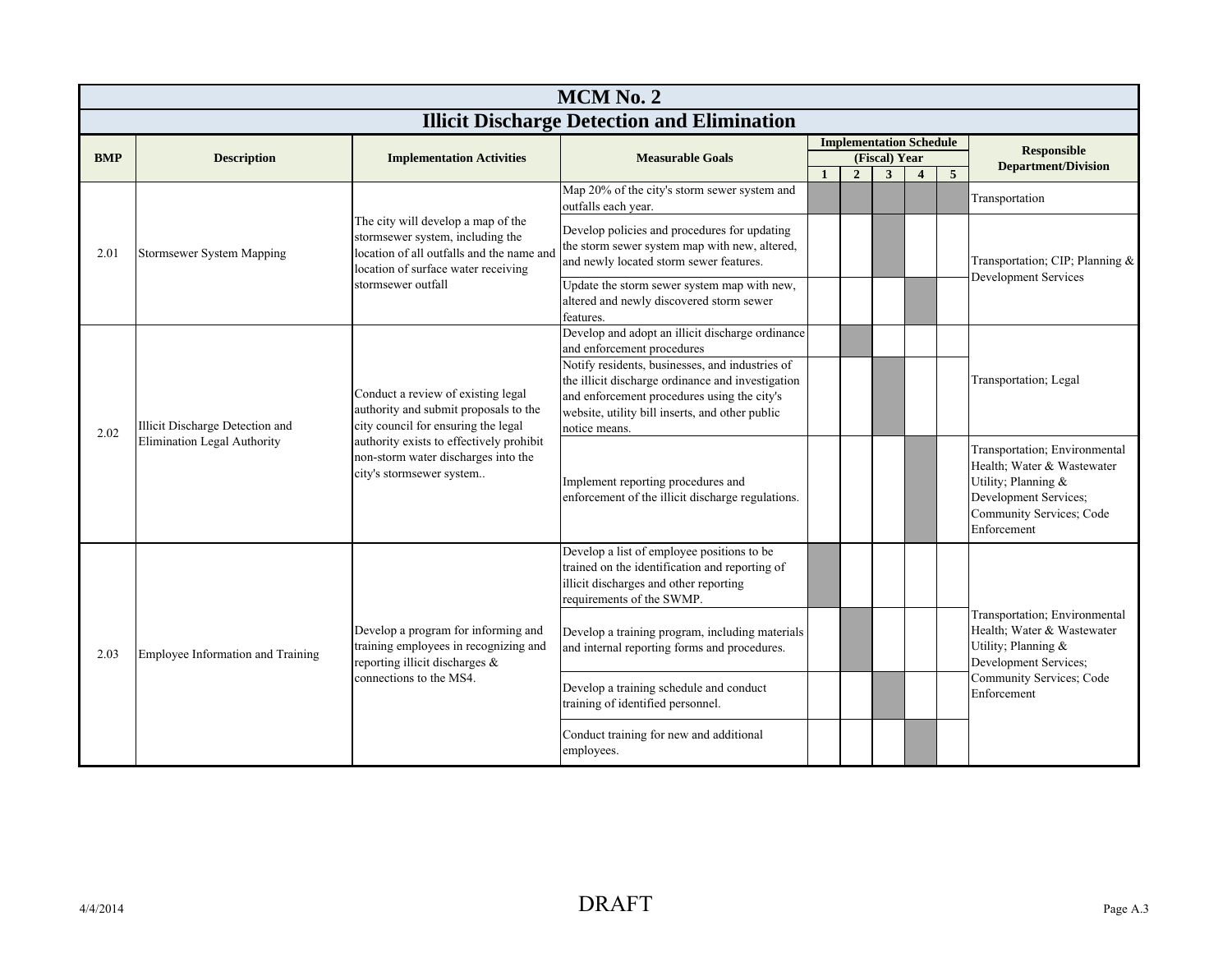|            | MCM No. 2                                                  |                                                                                                                                                 |                                                                                                                          |  |                |                                                 |  |                |                                                                           |  |  |  |
|------------|------------------------------------------------------------|-------------------------------------------------------------------------------------------------------------------------------------------------|--------------------------------------------------------------------------------------------------------------------------|--|----------------|-------------------------------------------------|--|----------------|---------------------------------------------------------------------------|--|--|--|
|            | <b>Illicit Discharge Detection and Elimination</b>         |                                                                                                                                                 |                                                                                                                          |  |                |                                                 |  |                |                                                                           |  |  |  |
| <b>BMP</b> | <b>Description</b>                                         | <b>Implementation Activities</b>                                                                                                                | <b>Measurable Goals</b>                                                                                                  |  |                | <b>Implementation Schedule</b><br>(Fiscal) Year |  |                | <b>Responsible</b>                                                        |  |  |  |
|            |                                                            |                                                                                                                                                 |                                                                                                                          |  | $\overline{2}$ | 3                                               |  | $\overline{5}$ | <b>Department/Division</b>                                                |  |  |  |
| 2.04       | Septic System Ordinance                                    | Maintain an inventory of OSSFs within<br>the city limits.                                                                                       | Maintain the inventory; service records; and<br>annual audit of OSSFs within the city limits.                            |  |                |                                                 |  |                | Community<br>Services/Environmental Health                                |  |  |  |
| 2.05       | Grease Trap Management (FOG<br>Program)                    | Apply the requirements of the FOG<br>ordinance for grease trap installation<br>and maintenance at non-domestic food<br>handling establishments. | Continue to require grease traps for new<br>establishments and to enforce the provisions of<br>the FOG ordinance.        |  |                |                                                 |  |                | Water & Wastewater Utility;<br>Community<br>Services/Environmental Health |  |  |  |
| 2.06       | Inspect sanitary sewers on Edwards<br>Recharge             | Inspect sanitary sewers located on the<br>EARZ.                                                                                                 | Conduct inspections of sanitary sewers on the<br>EARZ at 5 year intervals.                                               |  |                |                                                 |  |                | Water & Wastewater Utility                                                |  |  |  |
| 2.07       | Sanitary Sewer Overflow Initiative<br>(SSOI) Participation | Participate in the TCEQ SSOI.                                                                                                                   | Continue the program of Sanitary Sewer<br>Evaluation Studies (SSES) and sewer<br>rehabilitation and repair projects.     |  |                |                                                 |  |                | Water & Wastewater Utility                                                |  |  |  |
| 2.08       | Proper Disposal of Household Hazardous<br>Wastes (HHW)     | Maintain an annual program for<br>collection of household hazardous<br>wastes.                                                                  | Collect Household Hazardous Waste on<br>designated dates and report number of<br>participants                            |  |                |                                                 |  |                | Solid Waste                                                               |  |  |  |
| 2.09       | <b>Establish Written IDDE Procedures</b>                   | Develop & maintain written procedures<br>for IDDE.                                                                                              | Develop and maintain written procedures for<br>implementing the BMPs for Illicit Discharge<br>Detection and Elimination. |  |                |                                                 |  |                | Transportation; Community<br>Services                                     |  |  |  |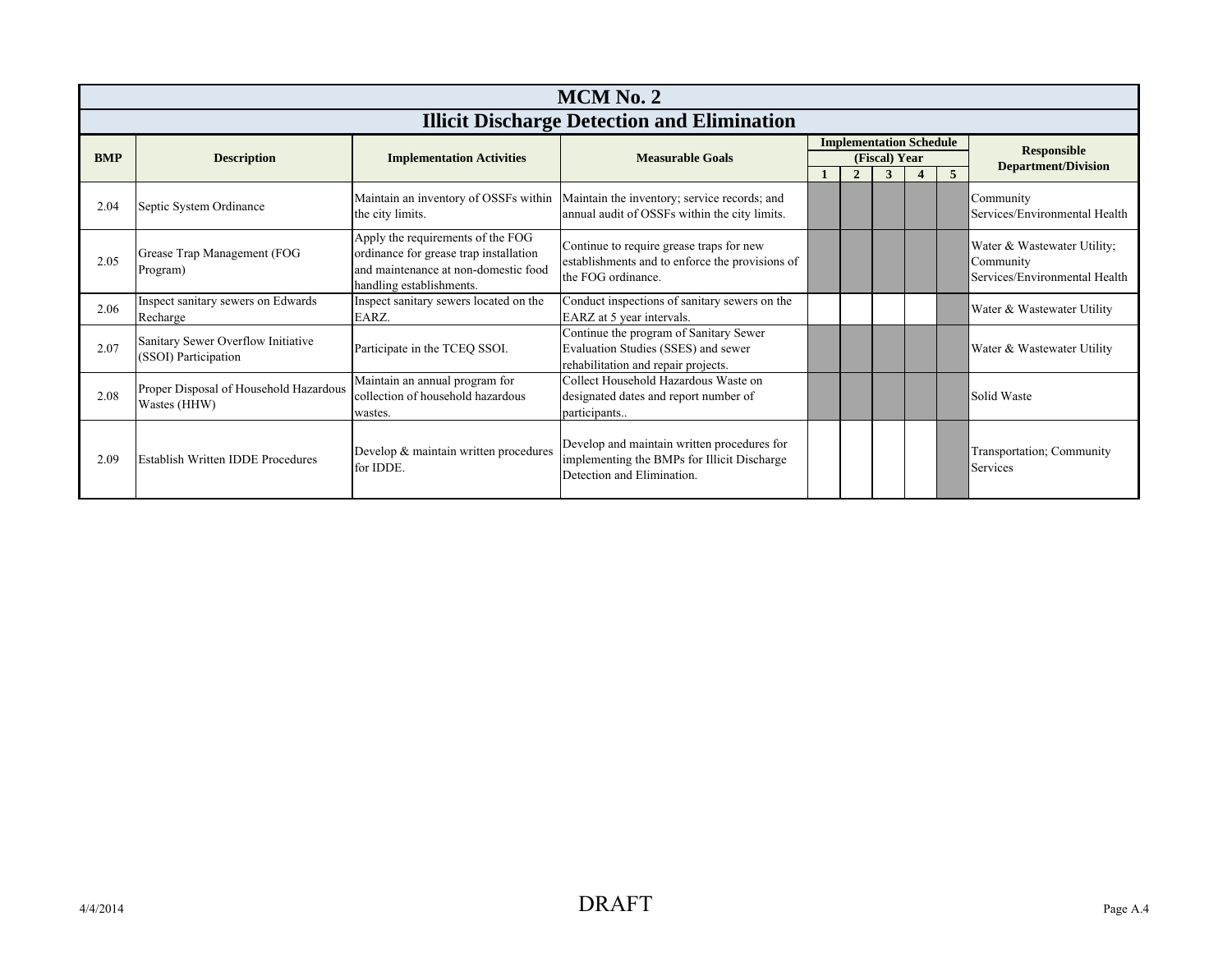|            | MCM No. 3                                                                   |                                                                                                                                                                        |                                                                                                                                                                                          |              |                                |                    |                |                |                                                                              |  |  |  |
|------------|-----------------------------------------------------------------------------|------------------------------------------------------------------------------------------------------------------------------------------------------------------------|------------------------------------------------------------------------------------------------------------------------------------------------------------------------------------------|--------------|--------------------------------|--------------------|----------------|----------------|------------------------------------------------------------------------------|--|--|--|
|            | <b>Construction Site Stormwater Runoff Control</b>                          |                                                                                                                                                                        |                                                                                                                                                                                          |              |                                |                    |                |                |                                                                              |  |  |  |
|            |                                                                             |                                                                                                                                                                        |                                                                                                                                                                                          |              | <b>Implementation Schedule</b> |                    |                |                | <b>Responsible</b>                                                           |  |  |  |
| <b>BMP</b> | <b>Description</b>                                                          | <b>Implementation Activities</b>                                                                                                                                       | <b>Measurable Goals</b>                                                                                                                                                                  | $\mathbf{1}$ | $\overline{2}$                 | (Fiscal) Year<br>3 | $\overline{4}$ | $\overline{5}$ | <b>Department/Division</b>                                                   |  |  |  |
| 3.01       | <b>Active Construction Site Inventory</b>                                   | Develop a system for maintaining an<br>inventory of active construction sites $\geq$<br>1 acre.                                                                        | Develop a system for maintaining an inventory<br>of active construction sites $\geq 1$ acre or less than<br>1 acre if part of a larger common plan,<br>development, or sale.             |              |                                |                    |                |                | CIP: Permit Center                                                           |  |  |  |
|            |                                                                             |                                                                                                                                                                        | Implement the system for active private and<br>public construction sites.                                                                                                                |              |                                |                    |                |                |                                                                              |  |  |  |
|            |                                                                             |                                                                                                                                                                        | Review and update regulations as needed to<br>reflect changes in technology and to clarify<br>requirements of the city's code of ordinances.                                             |              |                                |                    |                |                |                                                                              |  |  |  |
| 3.02       | Review and Maintain Legal Authority<br>for Construction Site Runoff Control | Maintain legal authority to address<br>construction site storm water runoff<br>from development and redevelopment<br>construction sites.                               | Review and update regulations to require soil<br>stabilization whenever clearing, grading,<br>excavation or other earth disturbing activities<br>have temporarily or permanently ceased. |              |                                |                    |                |                | Planning & Development<br>Services; CIP; Legal                               |  |  |  |
|            |                                                                             |                                                                                                                                                                        | Review and update regulations to address<br>prohibited construction related discharges.                                                                                                  |              |                                |                    |                |                |                                                                              |  |  |  |
| 3.03       | <b>Construction Plan Review</b>                                             | Review site plans and construction<br>plans for all new development and<br>redevelopment and for capital<br>construction.                                              | Continue to require submission of construction<br>plans for review to verify compliance with<br>temporary erosion control ordinances for new<br>development and redevelopment.           |              |                                |                    |                |                | CIP; Permit Center;<br><b>Community Services</b>                             |  |  |  |
| 3.04       | Drainage and Water Quality Criteria<br>Review                               | Review the city's drainage and water<br>quality design criteria for consistency<br>and compliance with City goals and<br>objectives and state and federal<br>mandates. | Update the drainage design and water quality<br>criteria in response to the city's comprehensive<br>planning process, and state and federal<br>mandates.                                 |              |                                |                    |                |                | Planning & Development<br>Services; CIP; Legal;<br><b>Community Services</b> |  |  |  |
| 3.05       | <b>Construction Site Compliance</b><br>Monitoring                           | Continue construction site inspection<br>and enforcement of the use and<br>maintenance of construction site BMPs.                                                      | Continue to inspect construction sites for<br>erosion and sedimentation control BMPs.                                                                                                    |              |                                |                    |                |                | CIP; Permit Center;<br><b>Community Services</b>                             |  |  |  |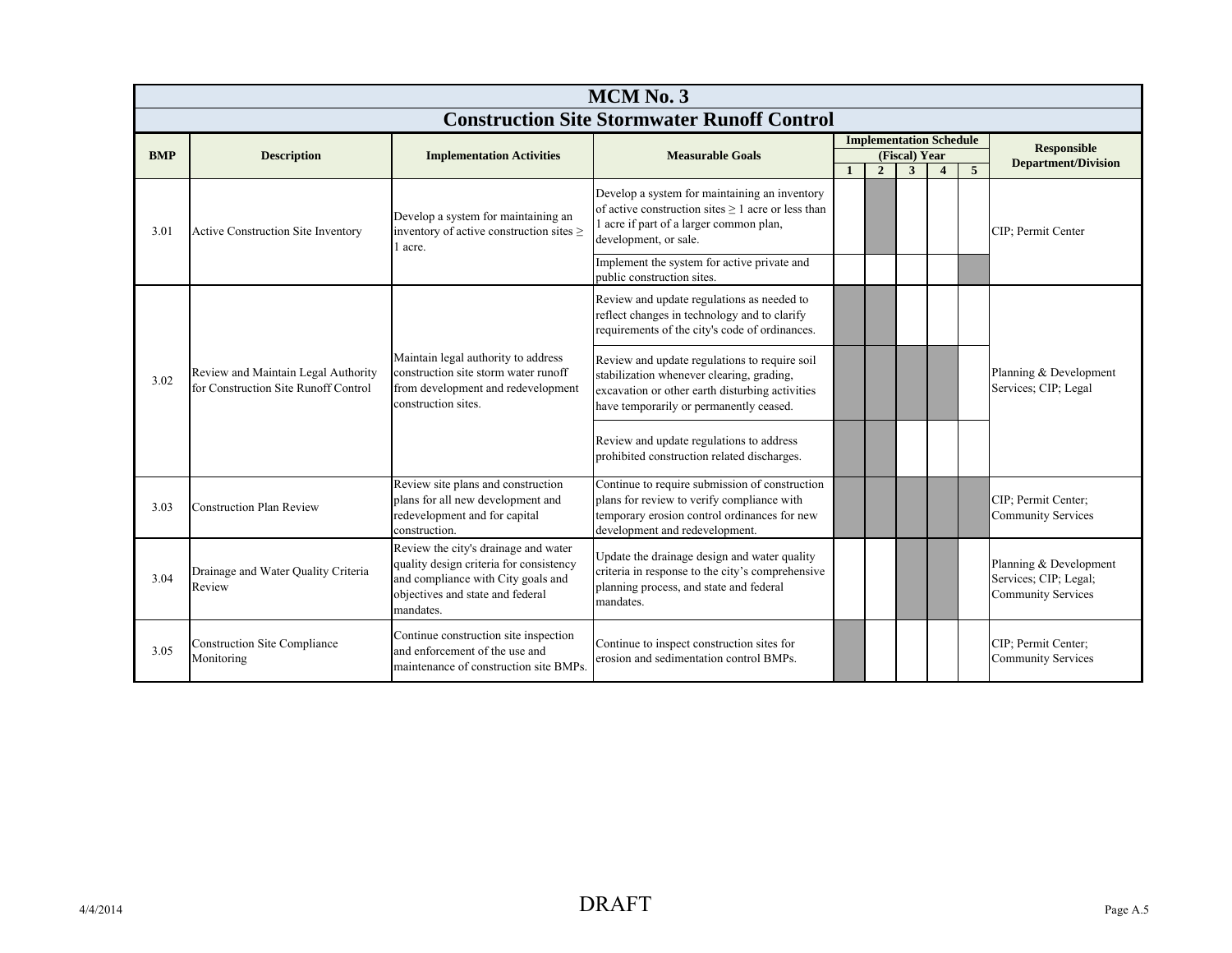|                                                    | <b>MCM No. 3</b>   |                                                                                                                                                    |                                                                                                                                     |  |                                                 |  |  |   |                                                  |  |
|----------------------------------------------------|--------------------|----------------------------------------------------------------------------------------------------------------------------------------------------|-------------------------------------------------------------------------------------------------------------------------------------|--|-------------------------------------------------|--|--|---|--------------------------------------------------|--|
| <b>Construction Site Stormwater Runoff Control</b> |                    |                                                                                                                                                    |                                                                                                                                     |  |                                                 |  |  |   |                                                  |  |
|                                                    |                    |                                                                                                                                                    |                                                                                                                                     |  | <b>Implementation Schedule</b><br>(Fiscal) Year |  |  |   | <b>Responsible</b>                               |  |
| <b>BMP</b>                                         | <b>Description</b> | <b>Implementation Activities</b>                                                                                                                   | <b>Measurable Goals</b>                                                                                                             |  |                                                 |  |  | 5 | <b>Department/Division</b>                       |  |
|                                                    |                    |                                                                                                                                                    | Develop a list of local contractors to be invited<br>for training on the installation and maintenance<br>of temporary erosion BMPs. |  |                                                 |  |  |   |                                                  |  |
| 3.06                                               | Training           | Train city personnel and construction<br>contractors on the installation and<br>maintenance of temporary erosion                                   | Develop a training program, including materials<br>and internal reporting forms and procedures.                                     |  |                                                 |  |  |   | Permit Center; CIP;<br>Transportation            |  |
|                                                    |                    | control BMPs at private development<br>and redevelopment sites.                                                                                    | Develop a training schedule and conduct<br>training of identified contractors and city staff.                                       |  |                                                 |  |  |   |                                                  |  |
|                                                    |                    |                                                                                                                                                    | Conduct annual training sessions for contractors<br>and city staff.                                                                 |  |                                                 |  |  |   |                                                  |  |
| 3.07                                               | Written Procedures | Develop & maintain written procedures<br>for the city's program for requiring<br>construction BMPs for small and large<br>construction activities. | Develop and maintain written procedures for<br>implementing the BMPs for Construction<br>Activities                                 |  |                                                 |  |  |   | CIP; Permit Center;<br><b>Community Services</b> |  |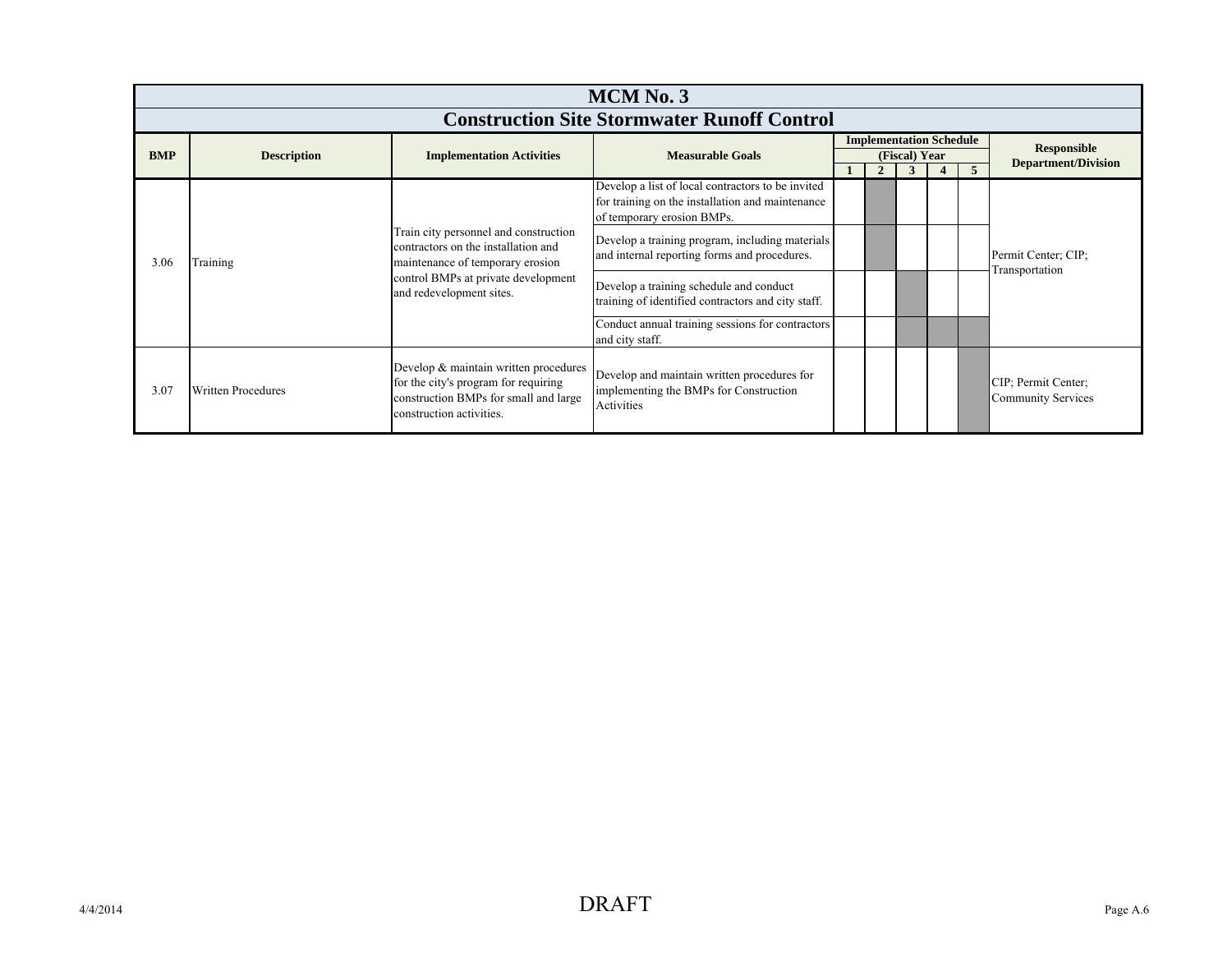|            | <b>MCM No. 4</b>                                                          |                                                                                                                                                                                              |                                                                                                                                                                                                                                                                                                                       |    |                                |                    |  |                 |                                                       |  |  |
|------------|---------------------------------------------------------------------------|----------------------------------------------------------------------------------------------------------------------------------------------------------------------------------------------|-----------------------------------------------------------------------------------------------------------------------------------------------------------------------------------------------------------------------------------------------------------------------------------------------------------------------|----|--------------------------------|--------------------|--|-----------------|-------------------------------------------------------|--|--|
|            |                                                                           |                                                                                                                                                                                              | Post Construction Stormwater Management in New Development and Redevelopment                                                                                                                                                                                                                                          |    |                                |                    |  |                 |                                                       |  |  |
|            |                                                                           |                                                                                                                                                                                              |                                                                                                                                                                                                                                                                                                                       |    | <b>Implementation Schedule</b> |                    |  |                 | <b>Responsible</b>                                    |  |  |
| <b>BMP</b> | <b>Description</b>                                                        | <b>Implementation Activities</b>                                                                                                                                                             | <b>Measurable Goals</b>                                                                                                                                                                                                                                                                                               | -1 | $\overline{2}$                 | (Fiscal) Year<br>3 |  | $5\overline{5}$ | <b>Department/Division</b>                            |  |  |
| 4.01       | Post Construction Storm Water<br>Management Legal Authority               | Review of the city's legal authority to<br>require and inspect post construction<br>storm water management of new<br>development and redevelopment<br>construction projects using structural | Review the city's current development code for<br>requirements for post-construction maintenance<br>of BMPs for new development and<br>redevelopment construction sites of 1 acre or<br>more, and in projects of less than 1 acre that are<br>part of a larger common plan of development,<br>redevelopment, or sale. |    |                                |                    |  |                 | Planning & Development<br>Services; CIP; Legal; Parks |  |  |
|            |                                                                           | and non-structural BMPs.                                                                                                                                                                     | Update the city's current development code to<br>incorporate findings of code review.                                                                                                                                                                                                                                 |    |                                |                    |  |                 |                                                       |  |  |
| 4.02       | Long-Term Maintenance of Post-<br><b>Construction Storm Water Control</b> | Review the city's legal authority to<br>require long-term maintenance and<br>operation of structural storm water                                                                             | Continue city's Storm Sewer Maintenance<br>Program for inspection and cleaning of inlets<br>and storm sewers                                                                                                                                                                                                          |    |                                |                    |  |                 | Transportation                                        |  |  |
|            | Measures                                                                  | control measures by a) city<br>maintenance, or b) maintenance<br>agreement with property owner.                                                                                              | Conduct post-storm event inspection of<br>structural BMPs.                                                                                                                                                                                                                                                            |    |                                |                    |  |                 |                                                       |  |  |
| 4.03       | Post Construction Site Inspection and<br>Project Acceptance               | Review, update, and implement project<br>acceptance procedures to address Post<br><b>Construction Storm Water Management</b><br>for new development and re-<br>development.                  | Post construction inspection of private<br>construction sites for revegetation OR<br>maintenance bond OR deferred landscape<br>agreement.                                                                                                                                                                             |    |                                |                    |  |                 | Permit Center; CIP                                    |  |  |
| 4.04       | <b>Written Procedures</b>                                                 | Develop & maintain written procedures<br>for the city's program for requiring post-<br>construction BMPs for small and large<br>construction activities.                                     | Develop and maintain written procedures for<br>implementing the BMPs for new development<br>and redevelopment.                                                                                                                                                                                                        |    |                                |                    |  |                 | CIP; Permit Center;<br><b>Community Services</b>      |  |  |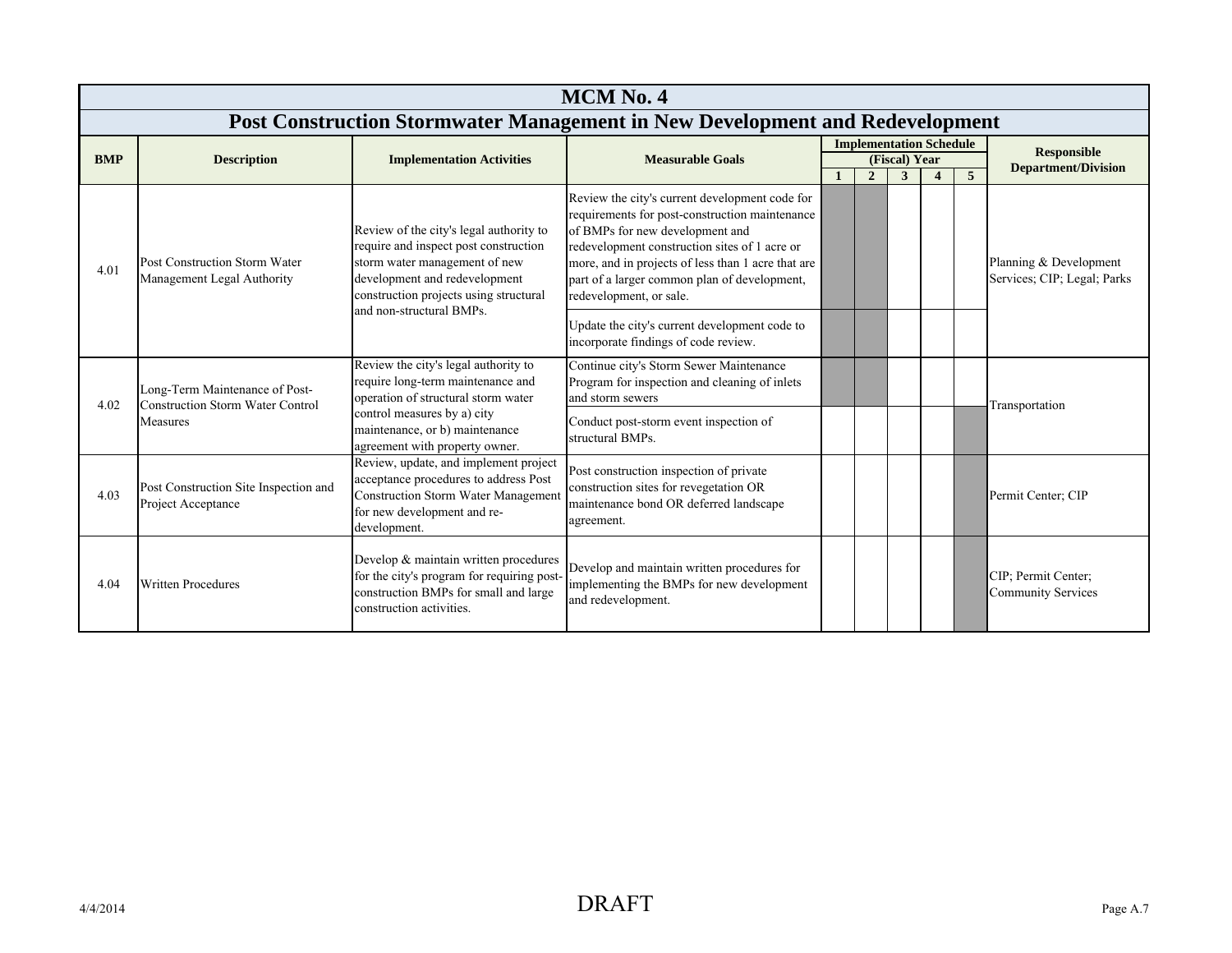|            | MCM No. 5                                               |                                                                                                                            |                                                                                                                                                                                                                                                                                                            |  |                |                    |                                |                |                                                                                                         |  |  |  |
|------------|---------------------------------------------------------|----------------------------------------------------------------------------------------------------------------------------|------------------------------------------------------------------------------------------------------------------------------------------------------------------------------------------------------------------------------------------------------------------------------------------------------------|--|----------------|--------------------|--------------------------------|----------------|---------------------------------------------------------------------------------------------------------|--|--|--|
|            |                                                         |                                                                                                                            | <b>Pollution Prevention &amp; Good Housekeeping for Municipal Operations</b>                                                                                                                                                                                                                               |  |                |                    |                                |                |                                                                                                         |  |  |  |
|            |                                                         |                                                                                                                            |                                                                                                                                                                                                                                                                                                            |  |                |                    | <b>Implementation Schedule</b> |                | <b>Responsible</b>                                                                                      |  |  |  |
| <b>BMP</b> | <b>Description</b>                                      | <b>Implementation Activities</b>                                                                                           | <b>Measurable Goals</b>                                                                                                                                                                                                                                                                                    |  | $\overline{2}$ | (Fiscal) Year<br>3 | $\boldsymbol{4}$               | 5 <sup>5</sup> | <b>Department/Division</b>                                                                              |  |  |  |
|            |                                                         | Maintain an inventory of city-owned                                                                                        | Inventory all municipal facilities and storm water<br>controls                                                                                                                                                                                                                                             |  |                |                    |                                |                | Transportation; CIP;<br>Community Services; SMEU;<br>Water/Wastewater                                   |  |  |  |
| 5.01       | Municipal Facilities & Storm Water<br>Control Inventory | and operated facilities and storm water<br>controls; and assess the pollutant                                              | Map municipal facilities and storm water controls<br>inventoried.                                                                                                                                                                                                                                          |  |                |                    |                                |                |                                                                                                         |  |  |  |
|            |                                                         | discharge potential of each facility.                                                                                      | Assess the pollutant discharge potential of each<br>facility.                                                                                                                                                                                                                                              |  |                |                    |                                |                | Transportation                                                                                          |  |  |  |
|            |                                                         |                                                                                                                            | Document the results of the assessment.                                                                                                                                                                                                                                                                    |  |                |                    |                                |                |                                                                                                         |  |  |  |
|            |                                                         |                                                                                                                            | Develop a list of departments/divisions and<br>employee positions to be trained in implementing<br>pollution prevention and good housekeeping<br>practices.                                                                                                                                                |  |                |                    |                                |                |                                                                                                         |  |  |  |
| 5.02       | Training and Education                                  | Develop and conduct training for city<br>employees that addresses storm water<br>quality issues, pollution prevention, and | Develop a training program, including materials<br>and internal reporting forms and procedures.                                                                                                                                                                                                            |  |                |                    |                                |                | Transportation                                                                                          |  |  |  |
|            |                                                         | good housekeeping procedures for city<br>operations.                                                                       | Develop a training schedule and conduct training of<br>identified personnel.                                                                                                                                                                                                                               |  |                |                    |                                |                |                                                                                                         |  |  |  |
|            |                                                         |                                                                                                                            | Conduct training for new and additional employees.                                                                                                                                                                                                                                                         |  |                |                    |                                |                | Transportation;<br>Water/Wastewater; SMEU; CIP;<br>Community Services; Fire                             |  |  |  |
|            |                                                         |                                                                                                                            | Identify maintenance services performed by<br>contractors.                                                                                                                                                                                                                                                 |  |                |                    |                                |                |                                                                                                         |  |  |  |
| 5.03       | Contractor Requirements and Oversight                   | Pollution Prevention & Good<br>Housekeeping BMPs.                                                                          | Draft contract provisions that establish contractual<br>Initiate contractual requirements for city requirements for compliance with Pollution<br>maintenance contractors to comply with Prevention and Good Housekeeping practices and<br>facility-specific stormwater management operating<br>procedures. |  |                |                    |                                |                | Transportation; Community<br>Services; Water/Wastewater;<br>SMEU; Legal; Human<br>Resources; Purchasing |  |  |  |
|            |                                                         |                                                                                                                            | Implement contract requirements in new contracts<br>and by amendment to existing contracts.                                                                                                                                                                                                                |  |                |                    |                                |                |                                                                                                         |  |  |  |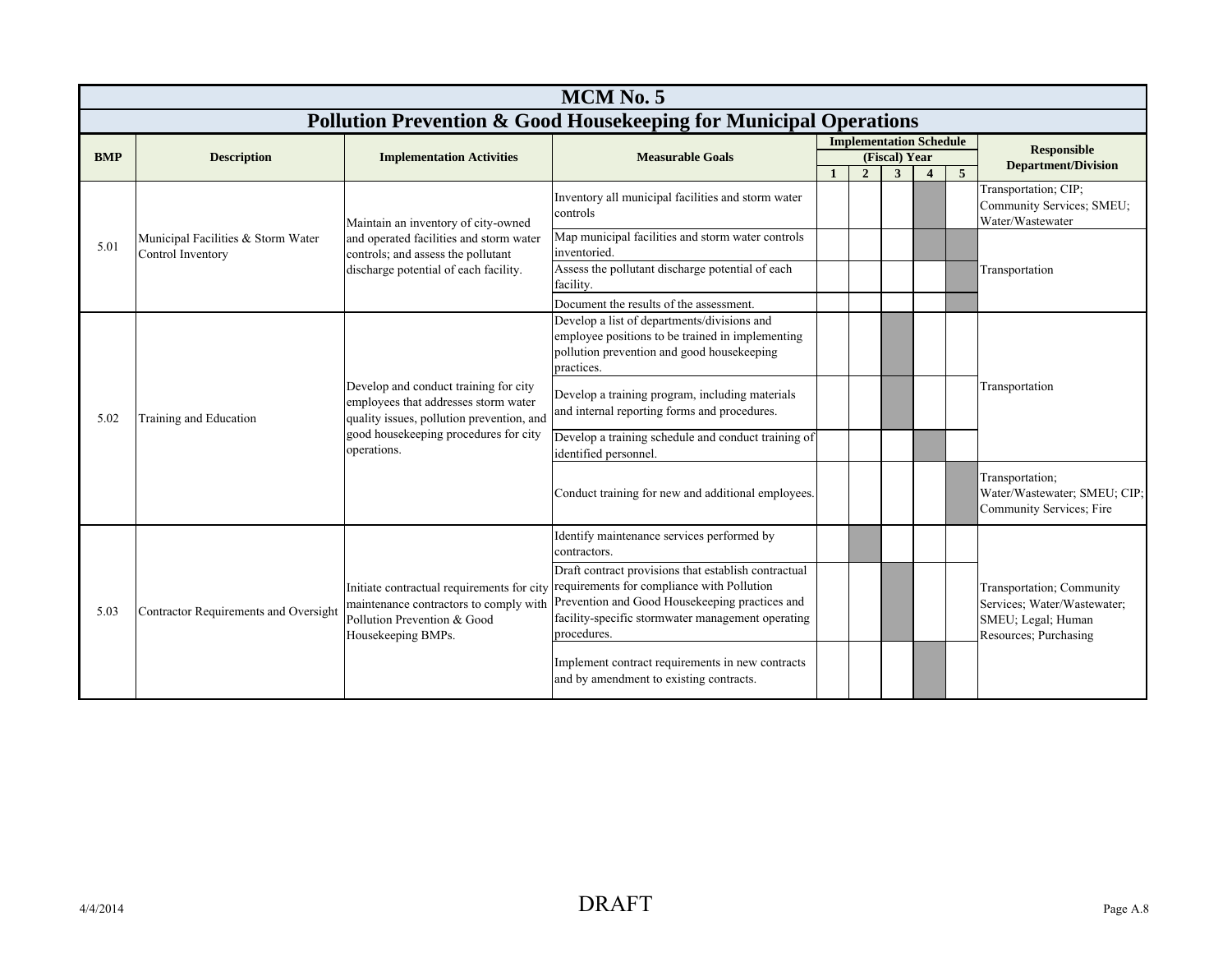|            | <b>MCM No. 5</b>                                                                                               |                                                                              |                                                                                                                                                                |  |                |               |  |  |                                                      |  |  |  |  |
|------------|----------------------------------------------------------------------------------------------------------------|------------------------------------------------------------------------------|----------------------------------------------------------------------------------------------------------------------------------------------------------------|--|----------------|---------------|--|--|------------------------------------------------------|--|--|--|--|
|            | <b>Pollution Prevention &amp; Good Housekeeping for Municipal Operations</b><br><b>Implementation Schedule</b> |                                                                              |                                                                                                                                                                |  |                |               |  |  |                                                      |  |  |  |  |
| <b>BMP</b> | <b>Description</b>                                                                                             | <b>Implementation Activities</b>                                             | <b>Measurable Goals</b>                                                                                                                                        |  |                | (Fiscal) Year |  |  | <b>Responsible</b>                                   |  |  |  |  |
|            |                                                                                                                |                                                                              |                                                                                                                                                                |  | $\overline{2}$ | 3             |  |  | <b>Department/Division</b>                           |  |  |  |  |
|            |                                                                                                                |                                                                              | Develop facility-specific SOPs that identifies<br>BMPs to be installed, implemented, and<br>maintained                                                         |  |                |               |  |  | Transportation;<br>Water/Wastewater; SMEU;           |  |  |  |  |
| 5.04       | High Priority Facility-Specific SOPs                                                                           | Develop facility-specific SOPs and<br>storm water controls for high priority | Maintain a hard or electronic copy of each facility-<br>specific SOP.                                                                                          |  |                |               |  |  | Community Services; Fire                             |  |  |  |  |
|            |                                                                                                                | facilities.                                                                  | Develop and implement a program of periodic<br>inspections of high priority facilities and document<br>the results of the inspections.                         |  |                |               |  |  | Transportation                                       |  |  |  |  |
|            |                                                                                                                |                                                                              | Establish general good housekeeping procedures.                                                                                                                |  |                |               |  |  | Transportation;                                      |  |  |  |  |
| 5.05       | <b>High Priority Facility Stormwater</b><br>Controls                                                           | Implement stormwater controls at high<br>priority facilities.                | Develop Spill Prevention and Response Plans for<br>vehicle & equipment fueling and maintenance                                                                 |  |                |               |  |  | Water/Wastewater; SMEU;<br>Community Services; Fire; |  |  |  |  |
|            |                                                                                                                |                                                                              | locations.<br>Develop equipment and vehicle washing SOPs to<br>ensure that wastewater is not discharged.                                                       |  |                |               |  |  | Police                                               |  |  |  |  |
|            |                                                                                                                |                                                                              | Evaluate pavement repair and maintenance<br>operations.                                                                                                        |  |                |               |  |  |                                                      |  |  |  |  |
| 5.06       | <b>City Operations Assessment</b>                                                                              | discharge pollutants.                                                        | Develop procedures and documentation for<br>Evaluate O&M activities for potential to inspection of pollution prevention measures at city-<br>owned facilities. |  |                |               |  |  | Transportation; Community<br>Services                |  |  |  |  |
|            |                                                                                                                |                                                                              | Perform inspections of pollution prevention<br>measures at city owned & operated facilities.                                                                   |  |                |               |  |  |                                                      |  |  |  |  |